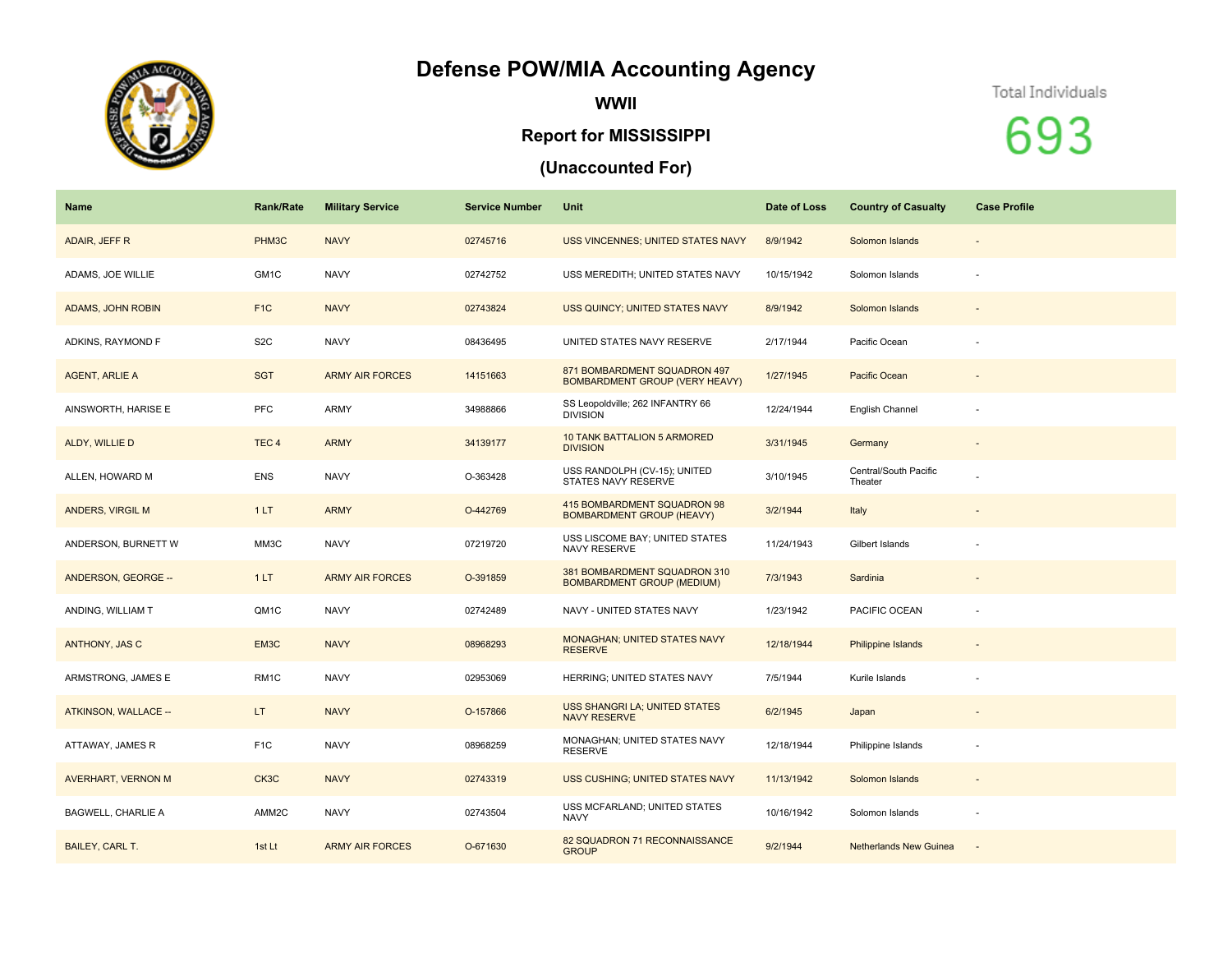| Name                      | <b>Rank/Rate</b>  | <b>Military Service</b> | <b>Service Number</b> | Unit                                                                           | Date of Loss | <b>Country of Casualty</b>     | <b>Case Profile</b>                                                 |
|---------------------------|-------------------|-------------------------|-----------------------|--------------------------------------------------------------------------------|--------------|--------------------------------|---------------------------------------------------------------------|
| <b>BAKER, GEORGE</b>      | SGT               | <b>ARMY AIR FORCES</b>  | 14046752              | SS PAUL HAMILTON; 831<br>BOMBARDMENT SQUADRON 485<br>BOMBARDMENT GROUP (HEAVY) | 4/20/1944    | Mediterranean Sea              |                                                                     |
| <b>BAKER, OREN D</b>      | F <sub>1C</sub>   | <b>NAVY</b>             | 08969391              | NAVY - UNITED STATES NAVY RESERVE                                              | 6/8/1944     | <b>FRANCE</b>                  |                                                                     |
| BAKER, WILLIAM D          | ARM1C             | <b>NAVY</b>             | 02745333              | UNITED STATES NAVY                                                             | 7/7/1945     | Japan                          |                                                                     |
| <b>BALLARD, ROBERT E</b>  | AMM2C             | <b>NAVY</b>             | 02744499              | USS LISCOME BAY; UNITED STATES<br><b>NAVY</b>                                  | 11/24/1943   | <b>Gilbert Islands</b>         |                                                                     |
| <b>BARBER, HORACE L</b>   | S <sub>1</sub> C  | <b>NAVY</b>             | 08968010              | MONAGHAN; UNITED STATES NAVY<br><b>RESERVE</b>                                 | 12/18/1944   | Philippine Islands             | https://dpaa.secure.force.com/dpaaProfile?id=<br>a0Jt0000000XddvEAC |
| <b>BARFIELD, WALTER T</b> | SK <sub>3</sub>   | <b>NAVY</b>             | 6048657               | Maddox; UNITED STATES NAVY<br><b>RESERVE</b>                                   | 7/10/1943    | <b>Sicily</b>                  | $\overline{\phantom{a}}$                                            |
| <b>BARKER, JAMES E</b>    | AMM3C             | <b>NAVY</b>             | 08439007              | USS SAN JACINTO; UNITED STATES<br>NAVY RESERVE                                 | 4/2/1945     | Ryukyus Islands                |                                                                     |
| <b>BARKLEY, TROY C</b>    | ARM2C             | <b>NAVY</b>             | 02955303              | USS Yorktown - 1 - VT 3; UNITED STATES<br><b>NAVY</b>                          | 6/4/1942     | Midway Island                  |                                                                     |
| BAXTER, FLETCHER C        | PFC               | ARMY                    | 34426771              | 83 CHEMICAL BATTALION                                                          | 1/26/1944    | Italy                          | https://dpaa.secure.force.com/dpaaProfile?id=<br>a0Jt0000000XdebEAC |
| BAYLES, JOSEPH R.         | <b>SGT</b>        | <b>ARMY AIR FORCES</b>  | 14070416              | 64 BOMBARDMENT SQUADRON 43<br><b>BOMBARDMENT GROUP (HEAVY)</b>                 | 1/7/1943     | <b>New Guinea</b>              |                                                                     |
| BAYLESS, HORACE LOMAX     | <b>ENS</b>        | <b>NAVY</b>             | O-389350              | USS HOWORTH; UNITED STATES NAVY                                                | 4/6/1945     | Philippine Sea                 |                                                                     |
| <b>BEALL, BENTONE W</b>   | MM <sub>2</sub> C | <b>NAVY</b>             | 03363937              | USS Pecos; UNITED STATES NAVY                                                  | 3/1/1942     | Java                           |                                                                     |
| BEASLEY, HERMAN E.        | S SGT             | <b>ARMY AIR FORCES</b>  | 14151017              | 856 BOMBARDMENT SQUADRON 492<br>BOMBARDMENT GROUP (HEAVY)                      | 6/20/1944    | <b>Baltic Sea</b>              | https://dpaa.secure.force.com/dpaaProfile?id=<br>a0Jt0000000XfL6EAK |
| <b>BEATY, CHARLES E</b>   | 2LT               | <b>ARMY AIR FORCES</b>  | O-684678              | 868 BOMBARDMENT SQUADRON<br>(HEAVY)                                            | 2/16/1946    | <b>Caroline Islands</b>        |                                                                     |
| <b>BECKER, ERLE B</b>     | <b>SGT</b>        | <b>ARMY AIR FORCES</b>  | 14129907              | 16 SQUADRON 68 RECONNAISSANCE<br><b>GROUP</b>                                  | 4/12/1945    | Mediterranean Sea              |                                                                     |
| BECKON, MURPHY --         | MATT1C            | <b>NAVY</b>             | 02744572              | USS WASP; UNITED STATES NAVY                                                   | 9/15/1942    | Solomon Islands                |                                                                     |
| BEEMAN, CHARLES E         | CPL               | <b>ARMY AIR FORCES</b>  | 14043809              | 19 TRANSPORT SQUADRON                                                          | 6/16/1942    | Hawaiian Islands               |                                                                     |
| BEEVERS, CLARENCE W       | <b>T SGT</b>      | <b>ARMY AIR FORCES</b>  | 14060525              | 61 BOMBARDMENT SQUADRON 39<br><b>BOMBARDMENT GROUP (VERY HEAVY)</b>            | 4/28/1945    | Pacific Ocean                  |                                                                     |
| BEEVERS, DEWITT E         | <b>PVT</b>        | <b>ARMY</b>             | 34345960              | USAT DORCHESTER; INFANTRY                                                      | 2/3/1943     | Atlantic Ocean                 | $\sim$                                                              |
| BENSON, ISAAC D.          | 1LT               | <b>ARMY AIR FORCES</b>  | O-437938              | 364 BOMBARDMENT SQUADRON 305<br><b>BOMBARDMENT GROUP (HEAVY)</b>               | 2/26/1943    | North Sea or Tyrrhenian<br>Sea |                                                                     |
| BERRYHILL, MURRAY H       | TEC <sub>5</sub>  | <b>ARMY</b>             | 34426724              | 83 CHEMICAL BATTALION                                                          | 1/26/1944    | Italy                          |                                                                     |
| <b>BESSONETTE, JOHN I</b> | TEC <sub>5</sub>  | <b>ARMY</b>             | 34611701              | HMT Rohna; 853 ENGINEERS BATTALION<br>(AVIATION)                               | 11/26/1943   | Mediterranean Sea              | https://dpaa.secure.force.com/dpaaProfile?id=<br>a0Jt0000000XeaLEAS |
| <b>BESWICK, GEORGE W</b>  | CAPT              | <b>ARMY AIR FORCES</b>  | O-660711              | 56 SQUADRON 375 TROOP CARRIER<br><b>GROUP</b>                                  | 7/23/1943    | New Guinea                     |                                                                     |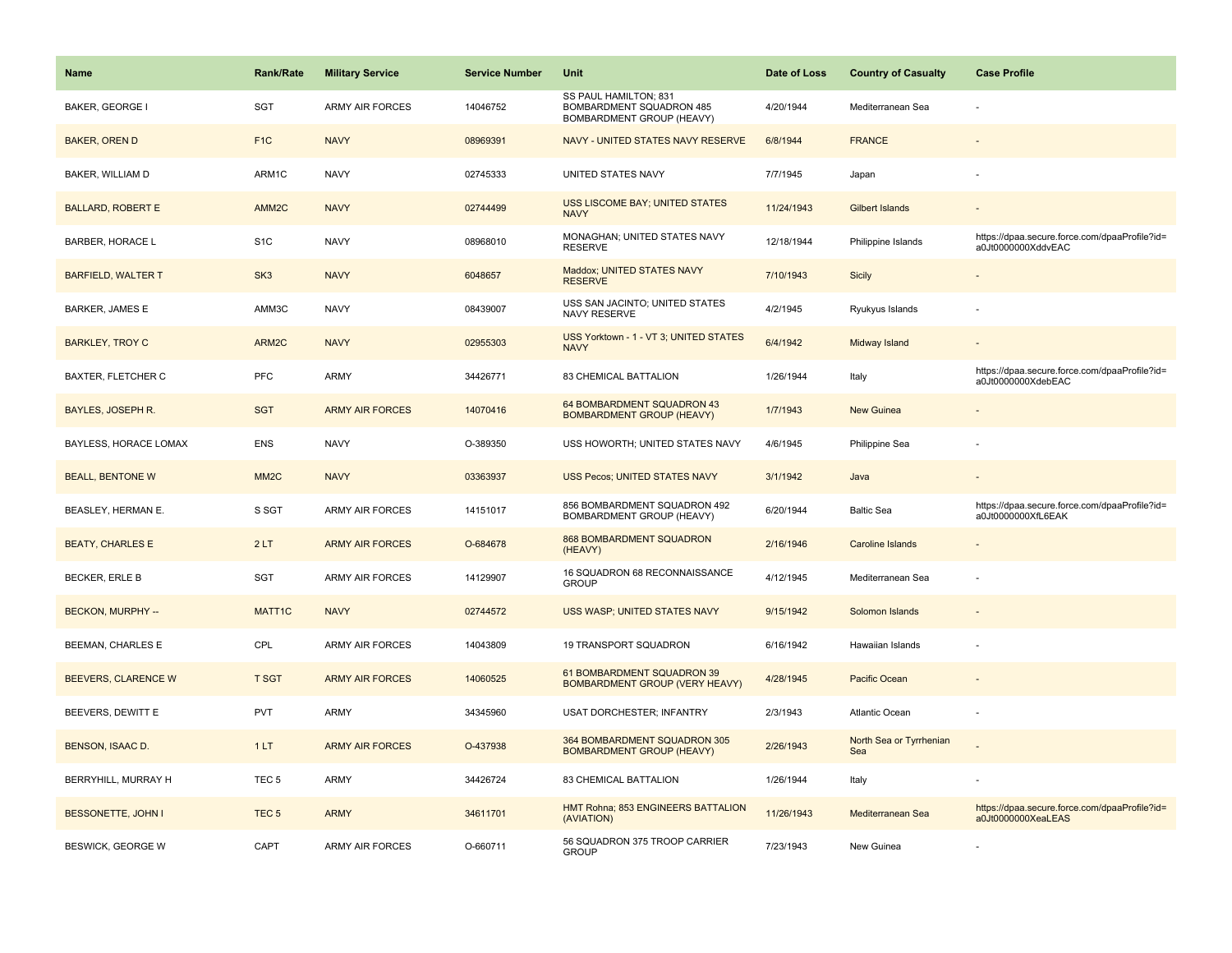| <b>Name</b>                  | <b>Rank/Rate</b>  | <b>Military Service</b> | <b>Service Number</b> | Unit                                                            | Date of Loss | <b>Country of Casualty</b>     | <b>Case Profile</b>                                                 |
|------------------------------|-------------------|-------------------------|-----------------------|-----------------------------------------------------------------|--------------|--------------------------------|---------------------------------------------------------------------|
| BETHEA, EDWARD T             | S <sub>1</sub> C  | <b>COAST GUARD</b>      | 00502162              | <b>COAST GUARD - UNITED STATES</b><br><b>COAST GUARD</b>        | 10/14/1942   | <b>Cabot Straits</b>           |                                                                     |
| BIGGART, WILL O              | PFC               | ARMY                    | 34988815              | SS Leopoldville; 262 INFANTRY 66<br><b>DIVISION</b>             | 12/24/1944   | English Channel                |                                                                     |
| <b>BIGGERS, WILLIAM T</b>    | 2d Lt             | <b>ARMY AIR FORCES</b>  | O-431791              | <b>AIR CORPS</b>                                                | 1/29/1942    | <b>Makassar Strait</b>         | https://dpaa.secure.force.com/dpaaProfile?id=<br>a0Jt000001jHt4iEAC |
| BIZZELL, RICHARD H           | <b>PVT</b>        | <b>ARMY AIR FORCES</b>  | 34144636              | 91 BOMBARDMENT SQUADRON 27<br><b>BOMBARDMENT GROUP (LIGHT)</b>  | 11/14/1942   | Philippine Islands             | https://dpaa.secure.force.com/dpaaProfile?id=<br>a0Jt0000000XfEDEA0 |
| <b>BLACKMON, CLARENCE H</b>  | 2LT               | <b>ARMY AIR FORCES</b>  | O-673461              | 401 BOMBARDMENT SQUADRON 91<br><b>BOMBARDMENT GROUP (HEAVY)</b> | 8/18/1944    | Germany                        |                                                                     |
| <b>BLACKWELL, TOXIE B</b>    | SGT               | <b>ARMY AIR FORCES</b>  | 06966486              | 21 BOMBARDMENT SQUADRON 30<br>BOMBARDMENT GROUP (HEAVY)         | 7/22/1942    | Alaska                         |                                                                     |
| <b>BLANTON, WALTER A</b>     | <b>PFC</b>        | <b>MARINE CORPS</b>     | 00500900              | MARINE - UNITED STATES MARINE<br><b>CORPS</b>                   | 9/17/1944    | <b>CAROLINE ISLANDS</b>        |                                                                     |
| <b>BLOUNT, JAMES G</b>       | TEC <sub>5</sub>  | ARMY                    | 34426535              | 83 CHEMICAL BATTALION                                           | 1/26/1944    | Italy                          |                                                                     |
| <b>BLOUNT, NEWTON BUFORD</b> | <b>CAPT</b>       | <b>MARINE CORPS</b>     | O-010594              | MARINE - UNITED STATES MARINE<br><b>CORPS</b>                   | 1/2/1944     | New Britain Island             |                                                                     |
| <b>BODIE, WILSON</b>         | <b>PVT</b>        | <b>ARMY</b>             | 34425224              | SS SAMUEL J. TILDEN; 701 CHEMICAL<br>COMPANY (AVIATION)         | 12/2/1943    | Italy                          |                                                                     |
| <b>BOLAND, CECIL HORTON</b>  | ARM3C             | <b>NAVY</b>             | 02746586              | <b>UNITED STATES NAVY</b>                                       | 1/16/1943    | <b>Atlantic Ocean</b>          |                                                                     |
| <b>BOLER, WILLIAM W</b>      | <b>PVT</b>        | <b>ARMY</b>             | 14042473              | SHINYO MARU; 701 ORDNANCE<br>COMPANY (AVIATION)                 | 9/7/1944     | Philippine Islands             |                                                                     |
| BONDS, HOWARD T.             | <b>PVT</b>        | <b>ARMY</b>             | 34272642              | 17 TANK BATTALION 7 ARMORED<br><b>DIVISION</b>                  | 10/4/1944    | Holland                        |                                                                     |
| <b>BONNER, HUGHIE R</b>      | CAPT              | <b>ARMY AIR FORCES</b>  | O-789366              | 403 BOMBARDMENT SQUADRON 43<br>BOMBARDMENT GROUP (HEAVY)        | 10/13/1943   | Solomon Islands                |                                                                     |
| <b>BOOTH, THOMAS --</b>      | STM1C             | <b>NAVY</b>             | 02746399              | Maddox; UNITED STATES NAVY                                      | 7/10/1943    | Mediterranean Sea              |                                                                     |
| BOURGEOIS, ELWOOD F          | CPL               | ARMY                    | 34134000              | 60 INFANTRY 9 DIVISION                                          | 4/23/1943    | Tunisia                        |                                                                     |
| <b>BOUTWELL, RUFUS L</b>     | S SGT             | <b>ARMY AIR FORCES</b>  | 06971494              | 91 BOMBARDMENT SQUADRON 27<br><b>BOMBARDMENT GROUP (LIGHT)</b>  | 7/4/1942     | Philippine Islands             | https://dpaa.secure.force.com/dpaaProfile?id=<br>a0Jt0000000XmQtEAK |
| BOYD, NELSON A               | SGT               | <b>ARMY AIR FORCES</b>  | 14017184              | 13 BOMBARDMENT SQUADRON 3<br>BOMBARDMENT GROUP (LIGHT)          | 8/25/1942    | <b>MILNE BAY</b>               |                                                                     |
| <b>BRADY, FRANK D</b>        | F <sub>1</sub> C  | <b>NAVY</b>             | 07217805              | Mc Kean; UNITED STATES NAVY<br><b>RESERVE</b>                   | 11/17/1943   | Solomon Islands                |                                                                     |
| <b>BRAMLETT, ADRIAN --</b>   | GM3C              | <b>NAVY</b>             | 02744523              | Truxton; UNITED STATES NAVY                                     | 2/18/1942    | Newfoundland                   |                                                                     |
| <b>BRATU, CECIL V</b>        | RM <sub>3</sub> C | <b>COAST GUARD</b>      | 00500756              | <b>COAST GUARD - UNITED STATES</b><br><b>COAST GUARD</b>        | 4/3/1942     | <b>Atlantic Ocean</b>          |                                                                     |
| BREYER, ALEXANDER R.         | SGT               | <b>ARMY AIR FORCES</b>  | 14079292              | 153 LIAISON SQUADRON 67<br>RECONNAISSANCE GROUP                 | 7/30/1943    | North Sea or Tyrrhenian<br>Sea |                                                                     |
| <b>BRIDGES, RAYMOND L</b>    | S <sub>2</sub> C  | <b>NAVY</b>             | 07223383              | NAVY - UNITED STATES NAVY RESERVE                               | 3/26/1945    | <b>RYUKYUS ISLANDS</b>         | https://dpaa.secure.force.com/dpaaProfile?id=<br>a0Jt000001nzTIHEAU |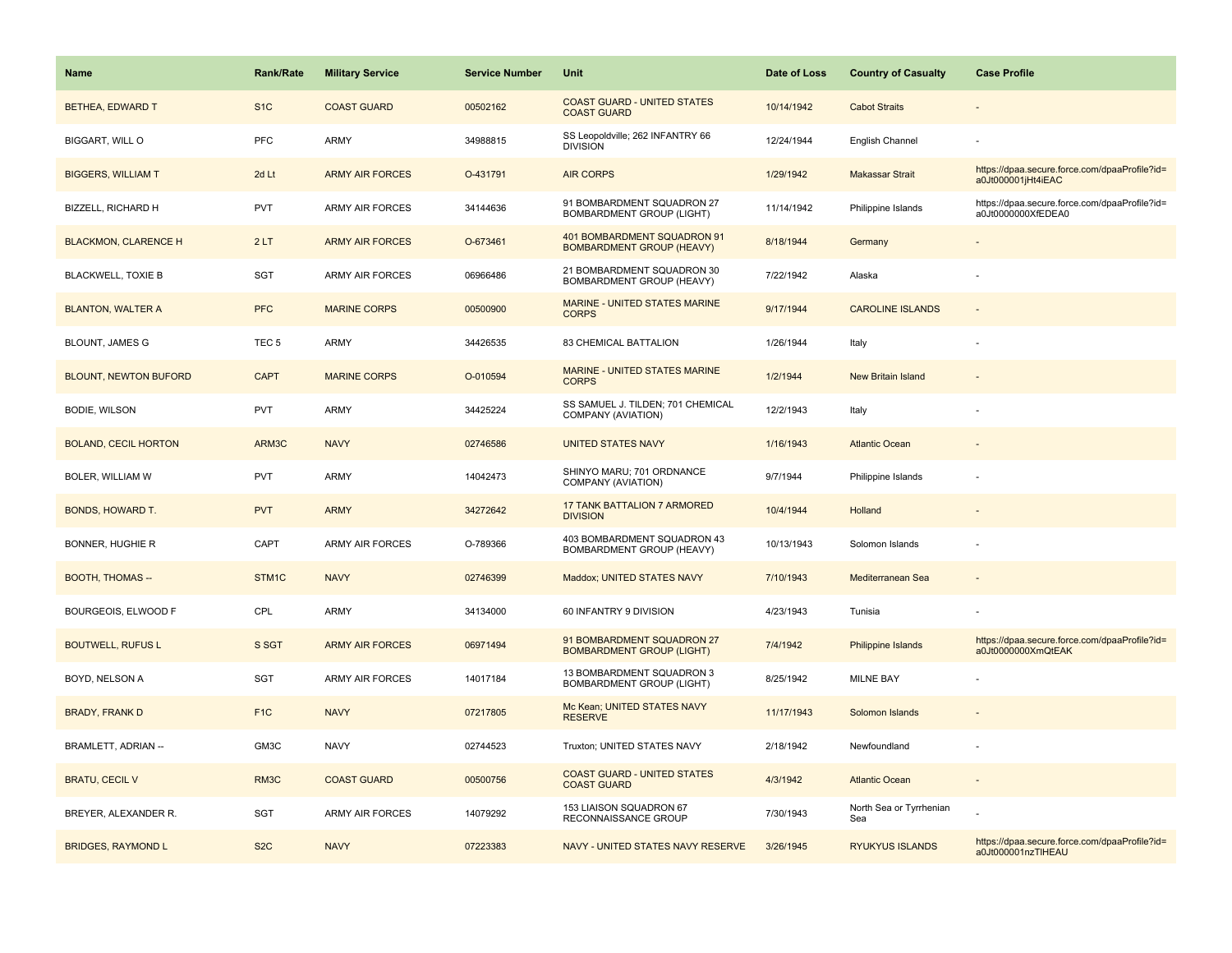| Name                       | <b>Rank/Rate</b>  | <b>Military Service</b> | <b>Service Number</b> | Unit                                                             | Date of Loss | <b>Country of Casualty</b>            | <b>Case Profile</b>                                                 |
|----------------------------|-------------------|-------------------------|-----------------------|------------------------------------------------------------------|--------------|---------------------------------------|---------------------------------------------------------------------|
| BRITT, GEORGE T.           | MAJ               | ARMY                    | O-223349              | ARISAN MARU; ADJUTANT GENERAL 5<br><b>DEPARTMENT</b>             | 10/24/1944   | China Seas                            |                                                                     |
| <b>BROOKS, LLOYD R</b>     | S SGT             | <b>ARMY AIR FORCES</b>  | 34421576              | 412 BOMBARDMENT SQUADRON 95<br>BOMBARDMENT GROUP (HEAVY)         | 7/28/1943    | Germany                               |                                                                     |
| <b>BROOME, GARLAND R</b>   | SGT               | ARMY                    | 34623016              | ARMY - 67 BOMBARDMENT SQUADRON<br>44 BOMBARDMENT GROUP (HEAVY)   | 7/29/1944    | NORTH SEA OR<br><b>TYRRHENIAN SEA</b> |                                                                     |
| BROWN, AMOS --             | S <sub>1</sub> C  | <b>NAVY</b>             | 07217104              | USS ALUDRA; UNITED STATES NAVY<br><b>RESERVE</b>                 | 6/23/1943    | Solomon Islands                       |                                                                     |
| BROWN, CHARLES E           | <b>SGT</b>        | ARMY AIR FORCES         | 34613458              | 865 BOMBARDMENT SQUADRON 494<br>BOMBARDMENT GROUP (HEAVY)        | 7/17/1945    | China Seas                            |                                                                     |
| <b>BROWN, EDWARD C</b>     | <b>T SGT</b>      | <b>ARMY AIR FORCES</b>  | 34139203              | 779 BOMBARDMENT SQUADRON 464<br><b>BOMBARDMENT GROUP (HEAVY)</b> | 5/26/1945    | Mediterranean Sea                     |                                                                     |
| BROWN, GUY M MCADORY       | LT.               | <b>NAVY</b>             | O-130501              | USS SHANGRI LA; UNITED STATES<br>NAVY RESERVE                    | 7/28/1945    | Japan                                 |                                                                     |
| <b>BROWN, RALPH ALONZA</b> | S <sub>2</sub> C  | <b>NAVY</b>             | 06441470              | <b>USS VINCENNES; UNITED STATES NAVY</b><br><b>RESERVE</b>       | 8/9/1942     | Solomon Islands                       |                                                                     |
| BROWN, RAYMOND L.          | PFC               | ARMY                    | 34871646              | 12 INFANTRY 4 DIVISION                                           | 11/23/1944   | Germany                               |                                                                     |
| <b>BRYANT, EVERETT --</b>  | RDM2C             | <b>NAVY</b>             | 08435514              | FRANKLIN; UNITED STATES NAVY<br><b>RESERVE</b>                   | 3/19/1945    | Japan                                 |                                                                     |
| <b>BUFKIN, FRANCIS P.</b>  | <b>T SGT</b>      | <b>ARMY AIR FORCES</b>  | 14095531              | 2 AIR TRANSPORT SQUADRON                                         | 4/7/1945     | China                                 |                                                                     |
| <b>BURRIL, LESLIE A</b>    | AMM <sub>2C</sub> | <b>NAVY</b>             | 07217794              | UNITED STATES NAVY RESERVE                                       | 5/9/1945     | Bonin & Volcano Islands               | $\overline{\phantom{a}}$                                            |
| BYNUM, RUFUS H             | QM1C              | <b>NAVY</b>             | 02745958              | SCORPION; UNITED STATES NAVY                                     | 2/22/1944    | China Seas                            |                                                                     |
| <b>BYRD, FARIS GILBERT</b> | <b>PVT</b>        | <b>MARINE CORPS</b>     | 00409549              | MARINE - UNITED STATES MARINE<br><b>CORPS</b>                    | 11/20/1943   | <b>GILBERT ISLANDS</b>                | https://dpaa.secure.force.com/dpaaProfile?id=<br>a0Jt0000000XfNbEAK |
| BYRD, JACK RUDOLPH         | PHM1C             | <b>NAVY</b>             | 02741862              | ORYOKU MARU; UNITED STATES NAVY                                  | 12/15/1944   | Philippine Islands                    |                                                                     |
| <b>BYRD, ROBERT S</b>      | <b>PFC</b>        | <b>ARMY</b>             | 34986823              | SS Leopoldville; 262 INFANTRY 66<br><b>DIVISION</b>              | 12/24/1944   | <b>English Channel</b>                |                                                                     |
| CABIGUS, SOTERO V          |                   | <b>CIVILIAN</b>         | <b>NONE</b>           |                                                                  | 12/7/1941    |                                       |                                                                     |
| CAIN, SAMMIE G             | 2NDLT             | <b>ARMY</b>             | O-1306975             | ARMY - 164 INFANTRY AMERICAL<br><b>DIVISION</b>                  | 1/23/1944    | <b>SOLOMON ISLANDS</b>                | $\overline{\phantom{a}}$                                            |
| CALCOTE, ERNEST R          | <b>ENS</b>        | <b>NAVY</b>             | O-326184              | UNITED STATES NAVY RESERVE                                       | 3/19/1945    | Central/South Pacific<br>Theater      |                                                                     |
| CALDWELL, MELVIN --        | <b>SGT</b>        | <b>ARMY</b>             | 06928373              | SHINYO MARU; 808 MILITARY POLICE<br><b>COMPANY</b>               | 9/7/1944     | Philippine Islands                    |                                                                     |
| CAMP, HOWARD --            | <b>PFC</b>        | ARMY                    | 34426839              | 83 CHEMICAL BATTALION                                            | 1/26/1944    | Italy                                 | https://dpaa.secure.force.com/dpaaProfile?id=<br>a0Jt0000000XeCkEAK |
| <b>CAMPBELL, JOHN C</b>    | <b>CPL</b>        | <b>ARMY AIR FORCES</b>  | 14184597              | <b>HMT Rohna; AIR CORPS</b>                                      | 11/27/1943   | Mediterranean Sea                     |                                                                     |
| CANNON, WILLIS L           | <b>PVT</b>        | ARMY                    | 34426459              | 83 CHEMICAL BATTALION                                            | 1/26/1944    | Italy                                 |                                                                     |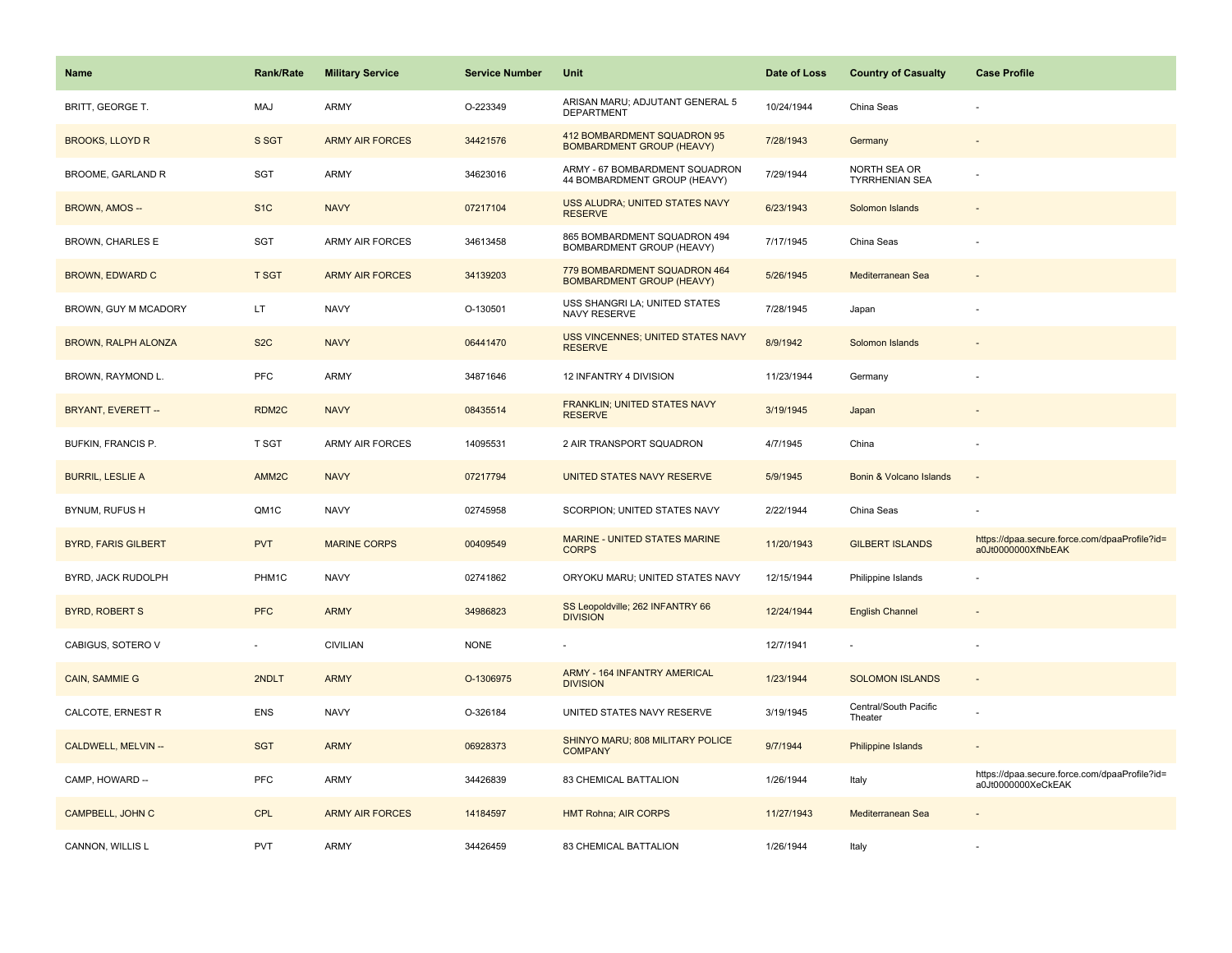| <b>Name</b>                  | <b>Rank/Rate</b>  | <b>Military Service</b> | <b>Service Number</b> | Unit                                                             | Date of Loss | <b>Country of Casualty</b>     | <b>Case Profile</b>                                                 |
|------------------------------|-------------------|-------------------------|-----------------------|------------------------------------------------------------------|--------------|--------------------------------|---------------------------------------------------------------------|
| CANTRELL, EUELL C            | S <sub>1</sub> C  | <b>NAVY</b>             | 07223818              | Drexler; UNITED STATES NAVY RESERVE                              | 5/28/1945    | Japan                          |                                                                     |
| CANTY, WH                    | LT /JG/           | <b>NAVY</b>             | O-250860              | UNITED STATES NAVY RESERVE                                       | 9/21/1944    | Pacific Ocean                  |                                                                     |
| CARAWAY, JAMES TOXIE         | <b>CCS</b>        | <b>NAVY</b>             | 02739371              | USS QUINCY; UNITED STATES NAVY                                   | 8/9/1942     | Solomon Islands                |                                                                     |
| CARR, FLOYD D                | S SGT             | <b>ARMY AIR FORCES</b>  | 34132932              | 448 BOMBARDMENT GROUP (HEAVY),<br>713 BOMBARDMENT SQUADRON       | 6/27/1944    | English Channel                |                                                                     |
| <b>CARR, WARREN F</b>        | <b>CPL</b>        | <b>ARMY AIR FORCES</b>  | 14172228              | <b>AIR CORPS</b>                                                 | 5/27/1944    | Newfoundland                   |                                                                     |
| CARTER, AUDIE L              | PVT               | <b>ARMY</b>             | 34000943              | SS Leopoldville; 262 INFANTRY 66<br><b>DIVISION</b>              | 12/24/1944   | English Channel                |                                                                     |
| <b>CARTER, PAXTON TURNER</b> | <b>PC</b>         | <b>NAVY</b>             | 00105890              | <b>USS Arizona; UNITED STATES NAVY</b>                           | 12/7/1941    | <b>Hawaiian Islands</b>        | https://dpaa.secure.force.com/dpaaProfile?id=<br>a0Jt0000000BS2PEAW |
| CARTER, ROBERT H             | SGT               | <b>ARMY AIR FORCES</b>  | 34833764              | 482 BOMBARDMENT SQUADRON 505<br>BOMBARDMENT GROUP (VERY HEAVY)   | 2/10/1945    | Marianas Islands               |                                                                     |
| <b>CARTWRIGHT, AD</b>        | MM <sub>1</sub> C | <b>NAVY</b>             | 02742650              | Little; UNITED STATES NAVY                                       | 5/3/1945     | Ryukyus Islands                |                                                                     |
| CASSELS, RICHARD I           | PVT               | ARMY                    | 34425658              | 83 CHEMICAL BATTALION                                            | 1/26/1944    | Italy                          | https://dpaa.secure.force.com/dpaaProfile?id=<br>a0Jt0000000XeDdEAK |
| <b>CAYTEN, ELDRIDGE</b>      | F <sub>1C</sub>   | <b>NAVY</b>             | 06445489              | NAVY - UNITED STATES NAVY RESERVE                                | 11/10/1944   | <b>ADMIRALTY ISLANDS</b>       | https://dpaa.secure.force.com/dpaaProfile?id=<br>a0Jt0000000XeECEA0 |
| CHADWICK, CHARLES BRUCE      | MM <sub>2</sub> C | <b>NAVY</b>             | 02743453              | USS Arizona; UNITED STATES NAVY                                  | 12/7/1941    | Hawaiian Islands               | https://dpaa.secure.force.com/dpaaProfile?id=<br>a0Jt000000mzJxkEAE |
| <b>CHAMBERS, CHARLES T</b>   | <b>SGT</b>        | <b>ARMY AIR FORCES</b>  | 34876610              | 548 BOMBARDMENT SQUADRON 385<br><b>BOMBARDMENT GROUP (HEAVY)</b> | 4/4/1945     | North Sea or Tyrrhenian<br>Sea |                                                                     |
| CHAMBLEE, MARCUS E           | <b>PVT</b>        | ARMY                    | 34631122              | 141 INFANTRY 36 DIVISION                                         | 1/22/1945    | Italy                          |                                                                     |
| <b>CHANCELLOR, CLIFTON E</b> | <b>SGT</b>        | <b>ARMY</b>             | 34426156              | <b>83 CHEMICAL BATTALION</b>                                     | 1/26/1944    | North Sea or Tyrrhenian<br>Sea |                                                                     |
| CHANCELLOR, HOMER E          | AMM3C             | <b>NAVY</b>             | 09397576              | UNITED STATES NAVY RESERVE                                       | 5/10/1945    | Pacific Ocean                  |                                                                     |
| <b>CHAPMAN, ARTHUR G</b>     | MOMM3C            | <b>NAVY</b>             | 06456290              | S-28; UNITED STATES NAVY RESERVE                                 | 7/4/1944     | Hawaiian Islands               |                                                                     |
| CHAPMAN, RAL M               | T SGT             | ARMY                    | 06388845              | 97 BOMBARDMENT SQUADRON 47<br><b>BOMBARDMENT GROUP (LIGHT)</b>   | 8/17/1944    | North Sea or Tyrrhenian<br>Sea |                                                                     |
| <b>CHAPMAN, VERNON DOW</b>   | S <sub>2</sub> C  | <b>NAVY</b>             | 02748216              | USS NEW ORLEANS; UNITED STATES<br><b>NAVY</b>                    | 11/30/1942   | Solomon Islands                |                                                                     |
| CLANTON, GUY E.              | SGT               | <b>ARMY AIR FORCES</b>  | 14006584              | 13 BOMBARDMENT SQUADRON 3<br><b>BOMBARDMENT GROUP (LIGHT)</b>    | 5/25/1942    | New Guinea                     |                                                                     |
| <b>CLARK, CECIL V</b>        | S <sub>2</sub> C  | <b>NAVY</b>             | 09400037              | NAVY - UNITED STATES NAVY RESERVE                                | 3/19/1945    | <b>JAPAN</b>                   |                                                                     |
| CLARK, EDWARD K              | <b>PVT</b>        | <b>ARMY</b>             | 14001747              | 31 INFANTRY REGIMENT                                             | 5/23/1942    | Philippine Islands             | https://dpaa.secure.force.com/dpaaProfile?id=<br>a0Jt000001nzOn4EAE |
| <b>CLAYTON, JAMES H</b>      | <b>PFC</b>        | <b>ARMY</b>             | 34426864              | <b>83 CHEMICAL BATTALION</b>                                     | 1/26/1944    | North Sea or Tyrrhenian<br>Sea | https://dpaa.secure.force.com/dpaaProfile?id=<br>a0Jt0000000XeEWEA0 |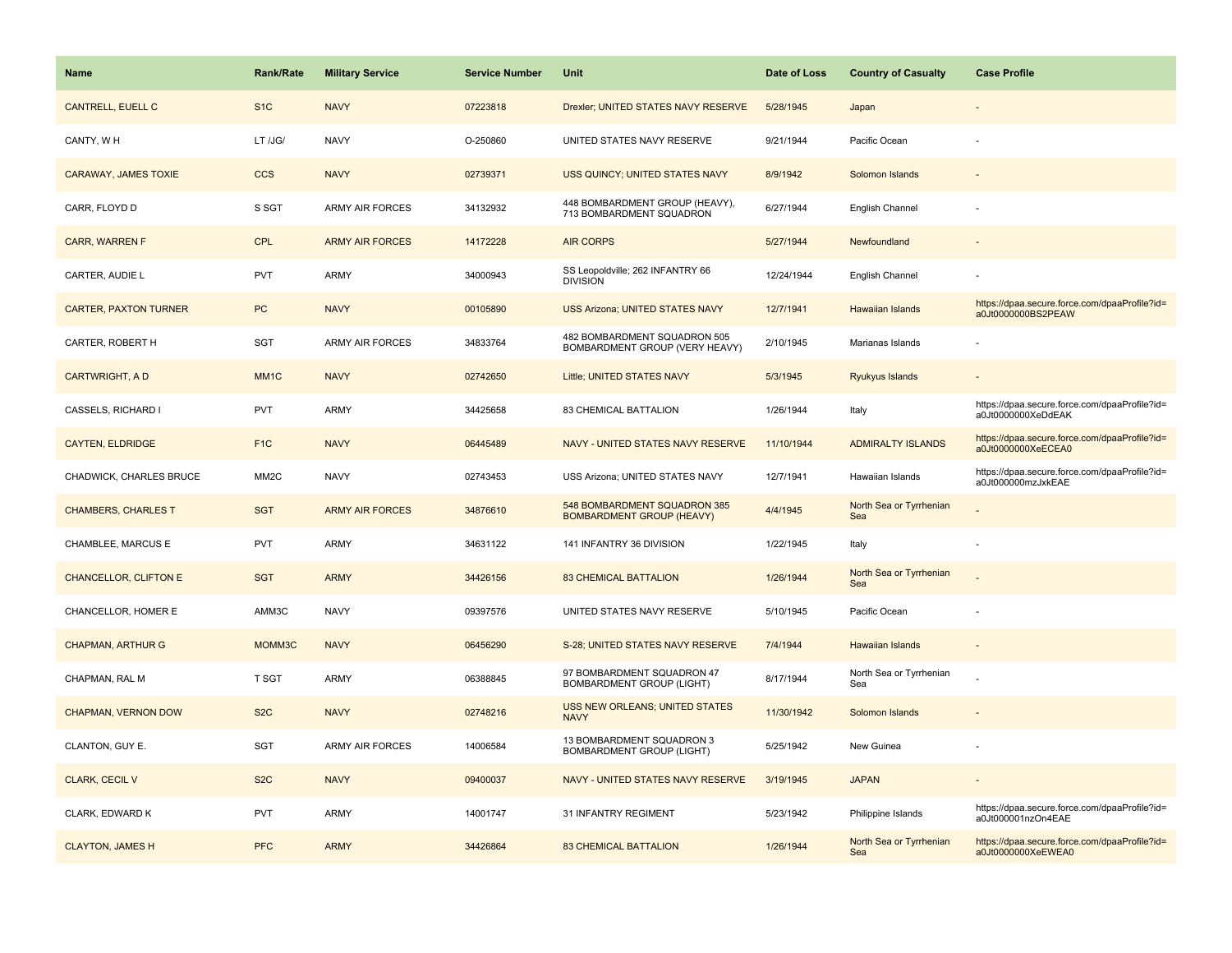| <b>Name</b>                | Rank/Rate         | <b>Military Service</b> | <b>Service Number</b> | Unit                                                                                         | Date of Loss | <b>Country of Casualty</b>                             | <b>Case Profile</b>                                                 |
|----------------------------|-------------------|-------------------------|-----------------------|----------------------------------------------------------------------------------------------|--------------|--------------------------------------------------------|---------------------------------------------------------------------|
| CLIBURN, CLETUS --         | S <sub>2</sub> C  | <b>NAVY</b>             | 09398511              | FRANKLIN; UNITED STATES NAVY<br><b>RESERVE</b>                                               | 3/19/1945    | Japan                                                  |                                                                     |
| <b>CLOGSTON, VERNON M.</b> | S SGT             | <b>ARMY AIR FORCES</b>  | 14161811              | 319 BOMBARDMENT SQUADRON 90<br><b>BOMBARDMENT GROUP (HEAVY)</b>                              | 2/28/1944    | <b>New Guinea</b>                                      |                                                                     |
| COCKRELL, ALVIN C.         | 1stLt             | <b>MARINE CORPS</b>     | O-6684                | UNITED STATES MARINE CORPS                                                                   | 9/24/1942    | Solomon Islands                                        |                                                                     |
| <b>COCKRELL, PETER P</b>   | S Sgt             | <b>ARMY</b>             | 14070088              | 441 BOMBARDMENT SQUADRON 320<br><b>BOMBARDMENT GROUP (MEDIUM)</b>                            | 7/17/1943    | Italy                                                  |                                                                     |
| COFFER, JOE L              | CM3C              | <b>NAVY</b>             | 06688893              | Leary; UNITED STATES NAVY RESERVE                                                            | 12/24/1943   | North Atlantic Ocean                                   |                                                                     |
| <b>COLEMAN, LEWIS F</b>    | <b>CFC</b>        | <b>NAVY</b>             | 02742832              | Drexler; UNITED STATES NAVY RESERVE                                                          | 5/28/1945    | Japan                                                  |                                                                     |
| COLLINS, FRANK E           | ARM3C             | <b>NAVY</b>             | 08439053              | VPB-117, UNITED STATES NAVY<br><b>RESERVE</b>                                                | 1/28/1945    | China Seas                                             |                                                                     |
| <b>COLLINS, JAMES</b>      | STM1C             | <b>NAVY</b>             | 06444555              | NAVY - UNITED STATES NAVY RESERVE                                                            | 7/30/1945    | PHILIPPINE SEA                                         |                                                                     |
| COLLINS, JAMES DORSEY      | S <sub>2</sub> C  | <b>NAVY</b>             | 06441467              | USS VINCENNES; UNITED STATES NAVY<br><b>RESERVE</b>                                          | 8/9/1942     | Solomon Islands                                        |                                                                     |
| <b>COLLINS, PERCY --</b>   | STM2C             | <b>NAVY</b>             | 09405743              | UNITED STATES NAVY RESERVE                                                                   | 4/23/1945    | <b>Atlantic Ocean: North</b><br><b>American Waters</b> |                                                                     |
| COLLINS, VERNON C          | EM3C              | <b>NAVY</b>             | 02743682              | PECOS; UNITED STATES NAVY                                                                    | 3/1/1942     | Java                                                   |                                                                     |
| CONN, NATHAN Y             | S SGT             | <b>ARMY AIR FORCES</b>  | 34625412              | 824 BOMBARDMENT SQUADRON 484<br><b>BOMBARDMENT GROUP (HEAVY)</b>                             | 6/13/1944    | <b>Adriatic Sea</b>                                    | $\sim$                                                              |
| COOK, HUBERT G             | <b>PFC</b>        | <b>ARMY AIR FORCES</b>  | 14095887              | 831 BOMBARDMENT SQUADRON 485<br>BOMBARDMENT GROUP (HEAVY)                                    | 4/20/1944    | Mediterranean Sea                                      |                                                                     |
| <b>COOLEY, JOHN PAUL</b>   | MM <sub>2</sub> C | <b>NAVY</b>             | 02743406              | SHARK; UNITED STATES NAVY                                                                    | 2/11/1942    | <b>Netherlands East Indies</b>                         | $\sim$                                                              |
| COOLEY, QUINTUS L          | STM2C             | <b>NAVY</b>             | 09816334              | BONEFISH; UNITED STATES NAVY<br><b>RESERVE</b>                                               | 7/14/1945    | Sea of Japan                                           |                                                                     |
| <b>COOPER, REUBEN C</b>    | <b>CPL</b>        | <b>MARINE CORPS</b>     | 00409465              | MARINE - UNITED STATES MARINE<br><b>CORPS</b>                                                | 5/31/1945    | Solomon Islands                                        |                                                                     |
| COTTEN, GEROD L            | MM <sub>2</sub> C | <b>NAVY</b>             | 02742565              | Pillsbury; UNITED STATES NAVY                                                                | 3/2/1942     | Netherlands East Indies                                | ÷,                                                                  |
| <b>COVINGTON, CECIL L</b>  | Y <sub>3</sub> C  | <b>COAST GUARD</b>      | 00200888              | <b>USCGC ALEXANDER HAMILTON; COAST</b><br><b>GUARD - UNITED STATES COAST</b><br><b>GUARD</b> | 1/29/1942    | Iceland                                                |                                                                     |
| COWART, WILLIAM FRANK      | <b>PVT</b>        | <b>MARINE CORPS</b>     | 00471443              | MARINE - UNITED STATES MARINE<br><b>CORPS</b>                                                | 11/20/1943   | <b>GILBERT ISLANDS</b>                                 | https://dpaa.secure.force.com/dpaaProfile?id=<br>a0Jt0000000XgaiEAC |
| <b>CRANFORD, B M</b>       | <b>PFC</b>        | <b>ARMY</b>             | 34421155              | <b>USAT J.W. McAndrews; INFANTRY</b>                                                         | 3/13/1945    | Portugal                                               | $\sim$                                                              |
| CRENSHAW, THOMAS L         | PFC               | <b>ARMY</b>             | 34989503              | SS Leopoldville; 262 INFANTRY 66<br><b>DIVISION</b>                                          | 12/24/1944   | English Channel                                        |                                                                     |
| CRISCO, MAXIE J            | S <sub>1</sub> C  | <b>NAVY</b>             | 07223841              | Drexler; UNITED STATES NAVY RESERVE                                                          | 5/28/1945    | Japan                                                  |                                                                     |
| CRITZ, THOMAS F            | 2LT               | <b>ARMY AIR FORCES</b>  | O-827395              | AIR CORPS                                                                                    | 1/29/1945    | New Guinea                                             |                                                                     |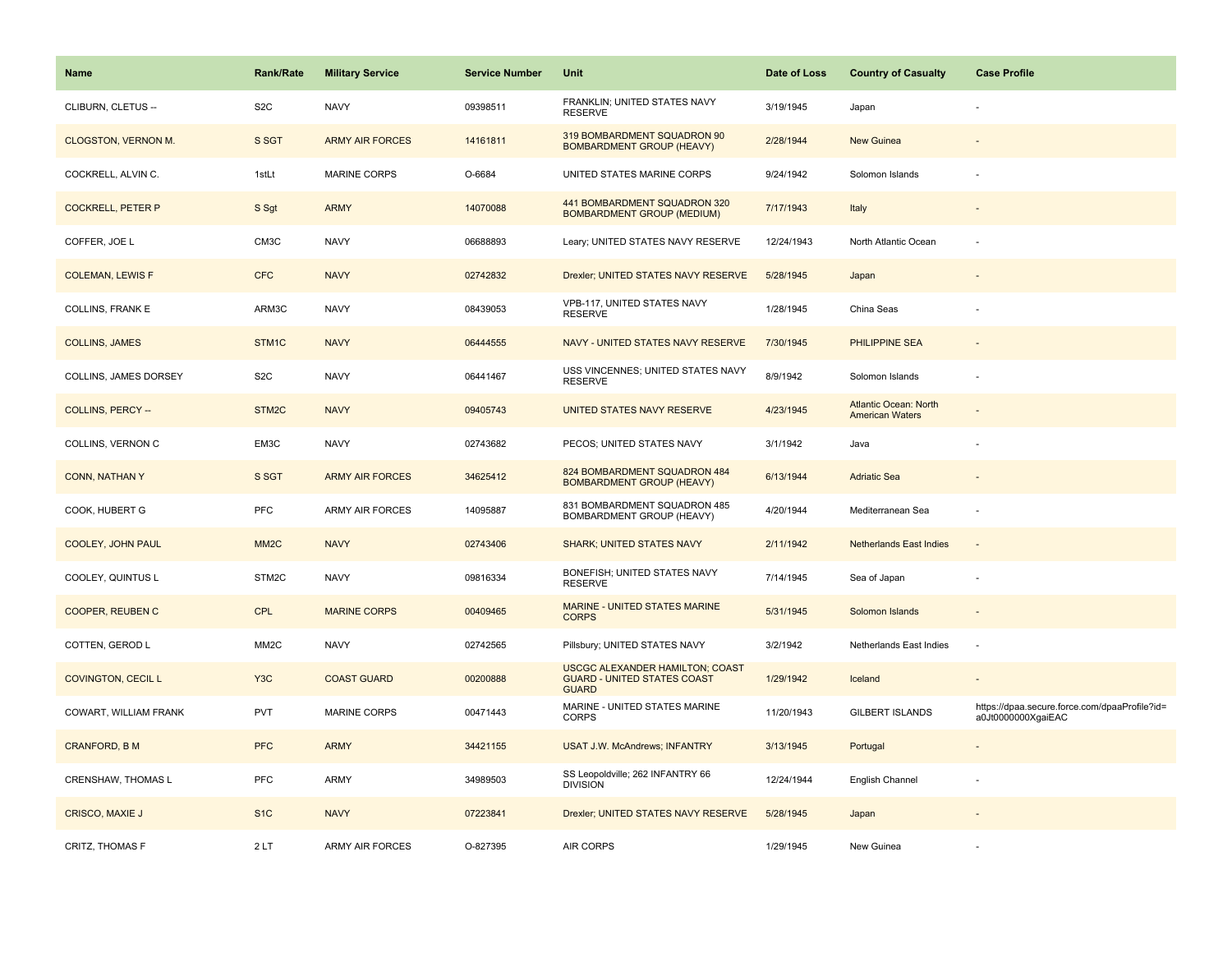| <b>Name</b>              | <b>Rank/Rate</b>  | <b>Military Service</b> | <b>Service Number</b> | Unit                                                                    | Date of Loss | <b>Country of Casualty</b>     | <b>Case Profile</b>                                                 |
|--------------------------|-------------------|-------------------------|-----------------------|-------------------------------------------------------------------------|--------------|--------------------------------|---------------------------------------------------------------------|
| <b>CROUCH, JOHN H</b>    | <b>PFC</b>        | <b>ARMY AIR FORCES</b>  | 34630119              | 311 TROOP CARRIER SQUADRON                                              | 10/12/1945   | <b>Philippine Sea</b>          |                                                                     |
| CROUT, JACOB V           | ARM2C             | <b>NAVY</b>             | 06444668              | UNITED STATES NAVY RESERVE                                              | 6/20/1944    | Pacific Ocean                  |                                                                     |
| CRULL, SCOTT W           | <b>PVT</b>        | <b>ARMY AIR FORCES</b>  | 06970975              | ARISAN MARU; 16 BOMBARDMENT<br>SQUADRON 27 BOMBARDMENT GROUP<br>(LIGHT) | 10/24/1944   | China Seas                     |                                                                     |
| CRUM, CLINTON W          | TEC <sub>5</sub>  | <b>ARMY</b>             | 34610764              | HMT Rohna; 853 ENGINEERS BATTALION<br>(AVIATION)                        | 11/27/1943   | Mediterranean Sea              |                                                                     |
| <b>CRUMP, ARCH M</b>     | <b>T SGT</b>      | <b>ARMY AIR FORCES</b>  | 34133119              | 409 BOMBARDMENT SQUADRON 93<br><b>BOMBARDMENT GROUP (HEAVY)</b>         | 4/16/1943    | <b>English Channel</b>         |                                                                     |
| CUEVAS, D C              | S <sub>2</sub> C  | <b>NAVY</b>             | 06455884              | USS LISCOME BAY; UNITED STATES<br>NAVY RESERVE                          | 11/24/1943   | Gilbert Islands                |                                                                     |
| <b>CUEVAS, GEORGE L</b>  | <b>COX</b>        | <b>NAVY</b>             | 02745154              | HANCOCK; UNITED STATES NAVY                                             | 4/7/1945     | <b>Philippine Sea</b>          |                                                                     |
| CUNNINGHAM, HAROLD R.    | 1 LT              | <b>ARMY AIR FORCES</b>  | O-661593              | 424 BOMBARDMENT SQUADRON 307<br>BOMBARDMENT GROUP (HEAVY)               | 7/25/1943    | Solomon Islands                |                                                                     |
| <b>CURRAN, MICHAEL J</b> | <b>CAPT</b>       | <b>ARMY AIR FORCES</b>  | O-014765              | ARMY AIR FORCES - UNITED STATES<br><b>MARINE CORPS</b>                  | 7/30/1944    | <b>Marshall Islands</b>        | https://dpaa.secure.force.com/dpaaProfile?id=<br>a0Jt000001mNsUcEAK |
| CURTIS, HARVEY ARNOLD    | S <sub>2</sub> C  | <b>NAVY</b>             | 06442601              | NAVY - UNITED STATES NAVY RESERVE                                       | 11/13/1942   | <b>SOLOMON ISLANDS</b>         |                                                                     |
| DANCY, JOHN B            | <b>PVT</b>        | <b>ARMY</b>             | 34989528              | SS Leopoldville; 264 INFANTRY 66<br><b>DIVISION</b>                     | 12/24/1944   | <b>English Channel</b>         |                                                                     |
| DAVIS, DONALD A          | TM <sub>2</sub> C | <b>NAVY</b>             | 02743614              | Sims; UNITED STATES NAVY                                                | 5/7/1942     | Coral Sea                      |                                                                     |
| DAVIS, JAMES THOMAS      | <b>PFC</b>        | <b>MARINE CORPS</b>     | 00338015              | <b>MARINE - UNITED STATES MARINE</b><br><b>CORPS</b>                    | 11/22/1943   | <b>Gilbert Islands</b>         | https://dpaa.secure.force.com/dpaaProfile?id=<br>a0Jt0000000ccatEAA |
| DAVIS, JOHN Y            | FLT O             | <b>ARMY AIR FORCES</b>  | T-134650              | 566 BOMBARDMENT SQUADRON 446<br>BOMBARDMENT GROUP (HEAVY)               | 6/17/1945    | <b>Atlantic Ocean</b>          |                                                                     |
| DAVIS, KENNETH G         | F <sub>1C</sub>   | <b>NAVY</b>             | 07223049              | NAVY - UNITED STATES NAVY RESERVE                                       | 7/30/1945    | PHILIPPINE SEA                 | https://dpaa.secure.force.com/dpaaProfile?id=<br>a0Jt00000004lPiEAI |
| DETHLOFF, FRANK A        | WT2C              | <b>NAVY</b>             | 02742804              | USS HOUSTON (CA-30); UNITED STATES<br><b>NAVY</b>                       | 3/1/1942     | Java                           |                                                                     |
| DEWEES, CECIL D          | 1LT               | <b>ARMY AIR FORCES</b>  | O-789889              | 8 FIGHTER SQUADRON 49 FIGHTER<br><b>GROUP</b>                           | 3/28/1943    | New Guinea                     |                                                                     |
| DIAL, JOHN BUCHANAN      | S <sub>1</sub> C  | <b>NAVY</b>             | 02744913              | USS Arizona; UNITED STATES NAVY                                         | 12/7/1941    | Hawaiian Islands               | https://dpaa.secure.force.com/dpaaProfile?id=<br>a0Jt00000004mw3EAA |
| DICK, FLOYD A            | EM3C              | <b>NAVY</b>             | 08434906              | YO-159; UNITED STATES NAVY<br><b>RESERVE</b>                            | 1/14/1944    | <b>New Hebrides</b>            |                                                                     |
| DICKERSON, JOE C         | PFC               | ARMY                    | 34426682              | 83 CHEMICAL BATTALION                                                   | 1/26/1944    | North Sea or Tyrrhenian<br>Sea | https://dpaa.secure.force.com/dpaaProfile?id=<br>a0Jt0000000Xeg8EAC |
| <b>DICKEY, CHARLES E</b> | S <sub>1</sub> C  | <b>NAVY</b>             | 06441156              | USS HELENA: UNITED STATES NAVY<br><b>RESERVE</b>                        | 7/6/1943     | Solomon Islands                |                                                                     |
| DILLINGER, GARVIS M      | PFC               | ARMY                    | 34988907              | SS Leopoldville; 262 INFANTRY 66<br><b>DIVISION</b>                     | 12/24/1944   | English Channel                |                                                                     |
| DISMUKE, WILFRED J       | S <sub>2</sub> C  | <b>NAVY</b>             | 02747409              | <b>Sims; UNITED STATES NAVY</b>                                         | 5/7/1942     | <b>Coral Sea</b>               |                                                                     |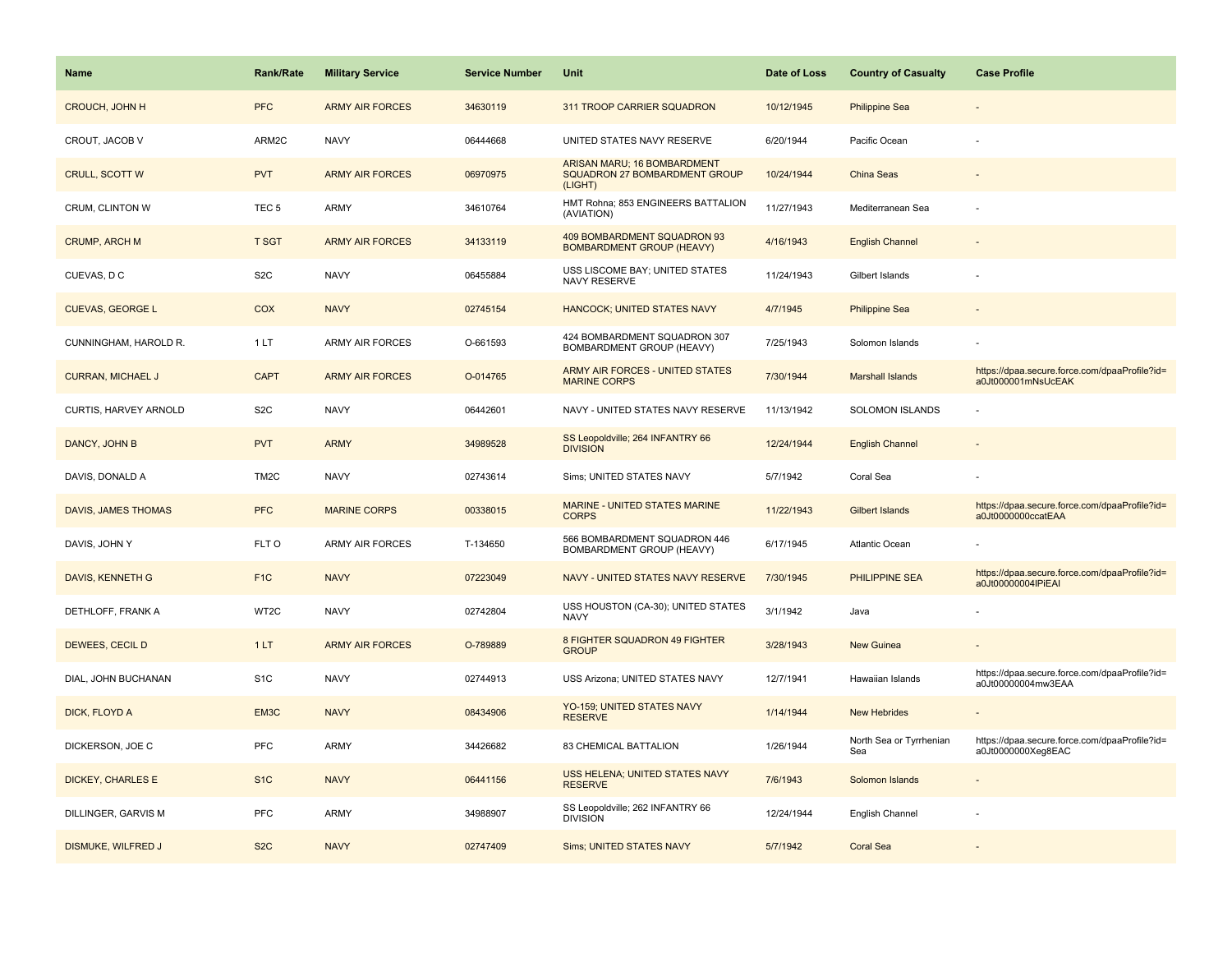| Name                        | <b>Rank/Rate</b> | <b>Military Service</b> | <b>Service Number</b> | Unit                                                                 | Date of Loss | <b>Country of Casualty</b>                             | <b>Case Profile</b>                                                 |
|-----------------------------|------------------|-------------------------|-----------------------|----------------------------------------------------------------------|--------------|--------------------------------------------------------|---------------------------------------------------------------------|
| DIXON, BILLY H              | SEA2             | <b>NAVY</b>             | 9399479               | Glennon; UNITED STATES NAVY<br><b>RESERVE</b>                        | 6/8/1944     | France                                                 | https://dpaa.secure.force.com/dpaaProfile?id=<br>a0Jt000001EuURQEA3 |
| DIXON, ROBERT --            | <b>PVT</b>       | <b>ARMY</b>             | 34481844              | 333 FIELD ARTILLERY BATTALION                                        | 12/17/1944   | <b>Belgium</b>                                         |                                                                     |
| DODD, EDWARD ALLEN          | GM1C             | <b>NAVY</b>             | 02742712              | USS WASP; UNITED STATES NAVY                                         | 9/15/1942    | Solomon Islands                                        |                                                                     |
| <b>DOOLITTLE, CLINTON L</b> | 1LT              | <b>ARMY AIR FORCES</b>  | O-659362              | 12 PHOTO SQUADRON 3<br><b>RECONNAISSANCE GROUP</b>                   | 12/15/1943   | Tunisia                                                |                                                                     |
| DOWNIE, DOWNEY S            | <b>SGT</b>       | <b>ARMY AIR FORCES</b>  | 34623423              | 571 BOMBARDMENT SQUADRON 390<br><b>BOMBARDMENT GROUP (HEAVY)</b>     | 6/29/1944    | North Sea or Tyrrhenian<br>Sea                         |                                                                     |
| DUCKWORTH, THOMAS --        | S <sub>2</sub> C | <b>NAVY</b>             | 06440731              | Sims; UNITED STATES NAVY RESERVE                                     | 5/7/1942     | <b>Coral Sea</b>                                       |                                                                     |
| DUKE, JOSEPH L              | S SGT            | <b>ARMY AIR FORCES</b>  | 14046288              | 424 BOMBARDMENT SQUADRON 307<br>BOMBARDMENT GROUP (HEAVY)            | 7/25/1943    | Solomon Islands                                        |                                                                     |
| <b>DUNCAN, JESSE T</b>      | 2LT              | <b>ARMY AIR FORCES</b>  | O-662897              | 96 FIGHTER SQUADRON 82 FIGHTER<br><b>GROUP</b>                       | 2/3/1943     | Mediterranean Sea                                      |                                                                     |
| DUNCAN, JOE EDWARD          | S <sub>2</sub> C | <b>NAVY</b>             | 06440339              | USS VINCENNES; UNITED STATES NAVY<br><b>RESERVE</b>                  | 8/9/1942     | Solomon Islands                                        |                                                                     |
| DUNLAP, WINFRED L           | <b>PFC</b>       | <b>ARMY</b>             | 34426799              | <b>83 CHEMICAL BATTALION</b>                                         | 1/26/1944    | Italy                                                  | https://dpaa.secure.force.com/dpaaProfile?id=<br>a0Jt0000000XeXFEA0 |
| EARLEY, JAMES D             | <b>PVT</b>       | <b>ARMY</b>             | 34426124              | 83 CHEMICAL BATTALION                                                | 1/26/1944    | North Sea or Tyrrhenian<br>Sea                         | https://dpaa.secure.force.com/dpaaProfile?id=<br>a0Jt0000000XddKEAS |
| EASON, HOYT A               | 1LT              | <b>ARMY AIR FORCES</b>  | O-428482              | <b>ARMY AIR FORCE</b>                                                | 3/3/1943     |                                                        |                                                                     |
| EASTER, LUCIEN L            | PFC              | <b>ARMY AIR FORCES</b>  | 14017206              | 48 MATERIALS SQUADRON 5 AIR BASE<br><b>GROUP</b>                     | 7/31/1942    | Philippine Islands                                     | https://dpaa.secure.force.com/dpaaProfile?id=<br>a0Jt0000000ccLyEAI |
| <b>ECKHOFF, KENNETH A</b>   | <b>PFC</b>       | <b>ARMY</b>             | 34625674              | 113 CHEMICAL PROCESSING COMPANY                                      | 6/19/1944    | France                                                 |                                                                     |
| EDMONDS, HARRY L.           | Cpl              | <b>ARMY</b>             | RA34870809            | 3527 TROOP CARRIER TRUCK<br>COMPANY                                  | 11/16/1946   |                                                        |                                                                     |
| <b>EDWARDS, HARRY --</b>    | <b>CCS</b>       | <b>NAVY</b>             | 02741318              | Jacob Jones; UNITED STATES NAVY                                      | 2/28/1942    | <b>Atlantic Ocean: North</b><br><b>American Waters</b> |                                                                     |
| EDWARDS, RANDOLPH RAY       | Pvt              | <b>MARINE CORPS</b>     | 364854                | UNITED STATES MARINE CORPS                                           | 9/24/1942    | ** Documentation Errors                                | https://dpaa.secure.force.com/dpaaProfile?id=<br>a0Jt0000000XhIBEA0 |
| ELLERMAN, NOLAN J           | S <sub>1</sub> C | <b>NAVY</b>             | 02747618              | USS HELENA; UNITED STATES NAVY                                       | 7/6/1943     | Solomon Islands                                        |                                                                     |
| ELROD, HENRY F              | <b>SGT</b>       |                         | 7000757               | 454 ORDNANCE COMPANY (AVIATION)                                      | 12/12/1942   | Philippine Islands                                     | https://dpaa.secure.force.com/dpaaProfile?id=<br>a0Jt0000000XhhQEAS |
| ERGLE, EDWARD O             | S SGT            | <b>ARMY AIR FORCES</b>  | 34478232              | 346 BOMBARDMENT SQUADRON 99<br><b>BOMBARDMENT GROUP (HEAVY)</b>      | 4/16/1944    | Yugoslavia                                             |                                                                     |
| ERVIN, HAROLD W             | 1LT              | <b>ARMY AIR FORCES</b>  | O-854304              | 17 PHOTO RECONNAISSANCE<br>SQUADRON 4 RECONNAISSANCE<br><b>GROUP</b> | 2/7/1943     | New Hebrides                                           |                                                                     |
| <b>ESTESS, CECIL CLINT</b>  | S SGT            | <b>ARMY AIR FORCES</b>  | 34425600              | 612 BOMBARDMENT SQUADRON 401<br><b>BOMBARDMENT GROUP (HEAVY)</b>     | 4/10/1944    | <b>English Channel</b>                                 |                                                                     |
| ETHRIDGE, WALKER --         | <b>CDR</b>       | <b>NAVY</b>             | O-073557              | UNITED STATES NAVY                                                   | 3/20/1945    | Central/South Pacific<br>Theater                       |                                                                     |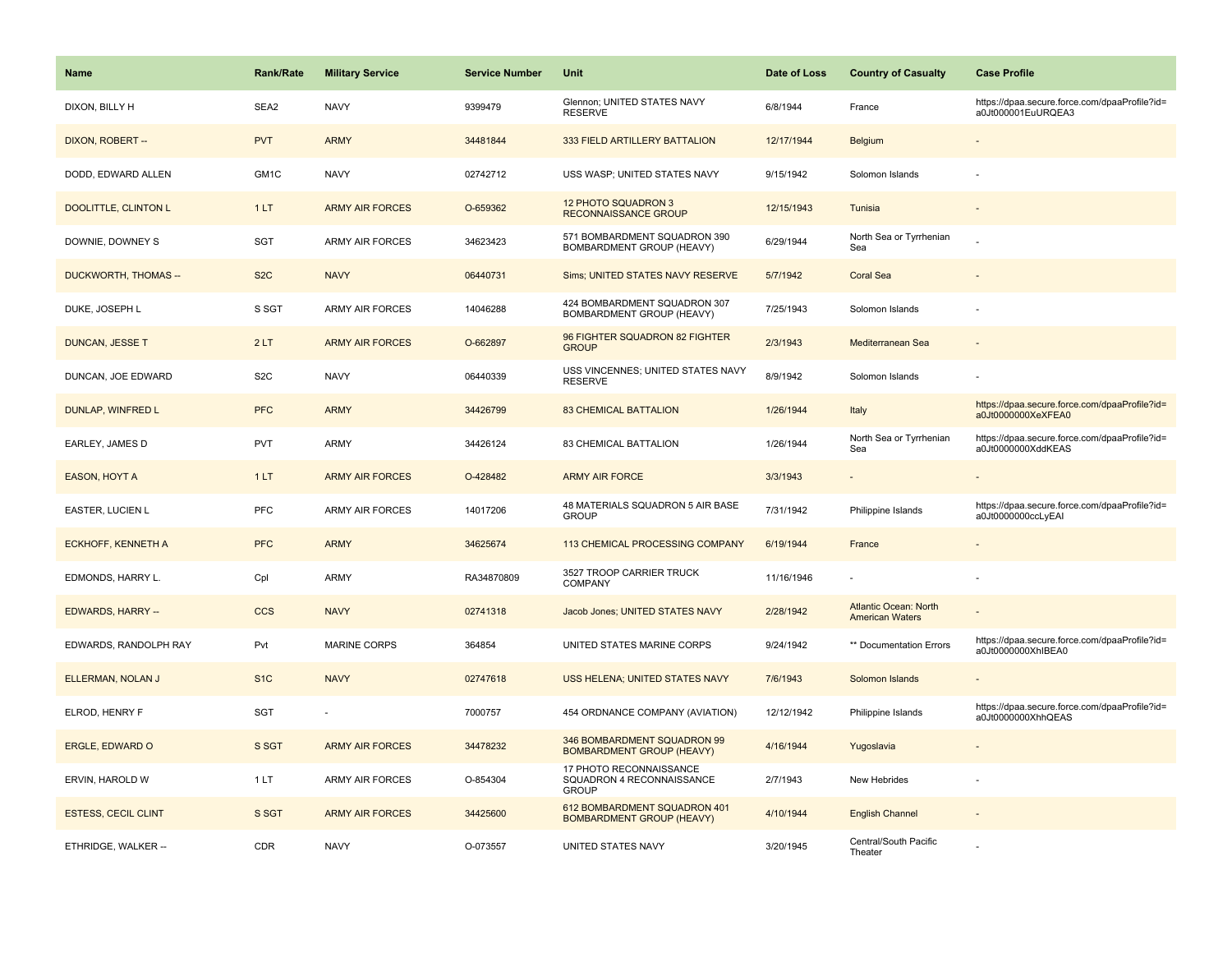| Name                       | <b>Rank/Rate</b>  | <b>Military Service</b> | <b>Service Number</b> | <b>Unit</b>                                                    | Date of Loss | <b>Country of Casualty</b>     | <b>Case Profile</b>                                                 |
|----------------------------|-------------------|-------------------------|-----------------------|----------------------------------------------------------------|--------------|--------------------------------|---------------------------------------------------------------------|
| <b>EUBANKS, JAMES H</b>    | S <sub>1</sub> C  | <b>NAVY</b>             | 08434737              | NAVY - UNITED STATES NAVY                                      | 7/30/1945    | PHILIPPINE SEA                 | https://dpaa.secure.force.com/dpaaProfile?id=<br>a0Jt0000000cda1EAA |
| EUBANKS, JOHN M            | TEC <sub>5</sub>  | ARMY                    | 34612267              | HMT Rohna; 853 ENGINEERS BATTALION<br>(AVIATION)               | 11/27/1943   | Mediterranean Sea              |                                                                     |
| EVANS, IRA --              | CPL               | <b>ARMY</b>             | 34131174              | <b>753 TANK BATTALION</b>                                      | 9/8/1944     | France                         |                                                                     |
| EVANS, WILLIAM H           | <b>CWT</b>        | <b>NAVY</b>             | 02742934              | NAVY - UNITED STATES NAVY                                      | 6/8/1944     | <b>ENGLISH CHANNEL</b>         |                                                                     |
| <b>EVERETT, AUSTIN --</b>  | <b>PFC</b>        | <b>ARMY</b>             | 14060770              | <b>BRAZIL MARU; 2 GENERAL HOSPITAL</b>                         | 1/29/1945    | <b>Philippine Islands</b>      | https://dpaa.secure.force.com/dpaaProfile?id=<br>a0Jt000001CbryZEAR |
| EVERETT, JOE VICTOR        | F <sub>3</sub> C  | <b>NAVY</b>             | 02747451              | USS SMITH; UNITED STATES NAVY                                  | 10/26/1942   | Coral Sea                      |                                                                     |
| <b>EVERETT, RILEY A</b>    | <b>SGT</b>        | <b>ARMY</b>             | 06394877              | ARISAN MARU; 60 COAST ARTILLERY<br><b>REGIMENT</b>             | 10/24/1944   | <b>China Seas</b>              |                                                                     |
| EZELL, OCEAMUS --          | STM2C             | <b>NAVY</b>             | 09398937              | LST-496; UNITED STATES NAVY<br><b>RESERVE</b>                  | 6/11/1944    | English Channel                |                                                                     |
| <b>FANCHER, LUKE H</b>     | <b>PVT</b>        | <b>ARMY</b>             | 34631287              | 143 INFANTRY 36 DIVISION                                       | 1/22/1944    | Italy                          |                                                                     |
| FARMER, LOYD EDWIN         | S <sub>2</sub> C  | <b>NAVY</b>             | 07216635              | USS NEW ORLEANS; UNITED STATES<br>NAVY RESERVE                 | 11/30/1942   | Solomon Islands                |                                                                     |
| <b>FARRELL, MARION J</b>   | 1LT               | <b>ARMY AIR FORCES</b>  | O-669228              | <b>HMT Rohna; AIR CORPS</b>                                    | 11/27/1943   | Mediterranean Sea              |                                                                     |
| FERGUSON, CHARLES V        | S <sub>1</sub> C  | <b>NAVY</b>             | 06442095              | SUBMARINE Argonaut; UNITED STATES<br>NAVY RESERVE              | 1/10/1943    | New Britain Island             |                                                                     |
| FITZGERARD, ROBERT E       | MM <sub>1</sub>   | <b>NAVY</b>             | 02957975              | NAVY - UNITED STATES NAVY                                      | 11/18/1944   |                                |                                                                     |
| FLEMING, DOVER C           | 2LT               | ARMY AIR FORCES         | O-793600              | 63 FIGHTER SQUADRON 56 FIGHTER<br><b>GROUP</b>                 | 8/14/1945    | North Sea or Tyrrhenian<br>Sea |                                                                     |
| FLOWERS, DAN L             | 1LT               | <b>ARMY AIR FORCES</b>  | O-662035              | 493 BOMBARDMENT SQUADRON 7<br><b>BOMBARDMENT GROUP (HEAVY)</b> | 11/25/1943   | <b>Burma</b>                   |                                                                     |
| FLOWERS, HUBERT --         | S <sub>2</sub> C  | <b>NAVY</b>             | 08968568              | LST-523; UNITED STATES NAVY<br><b>RESERVE</b>                  | 6/19/1944    | English Channel                |                                                                     |
| FLOWERS, JOHN C            | BM <sub>2</sub> C | <b>NAVY</b>             | 02744981              | Morrison; UNITED STATES NAVY                                   | 5/4/1945     | Ryukyus Islands                |                                                                     |
| FORMAN, JAMES H            | LT /JG/           | <b>NAVY</b>             | O-145957              | UNITED STATES NAVY RESERVE                                     | 2/22/1944    | Philippine Sea                 |                                                                     |
| FORTENBERRY, ALVIE CHARLES | COX               | <b>NAVY</b>             | 02744193              | <b>USS Arizona; UNITED STATES NAVY</b>                         | 12/7/1941    | <b>Hawaiian Islands</b>        | https://dpaa.secure.force.com/dpaaProfile?id=<br>a0Jt0000000BSRzEAO |
| FRIED, SIMON NMI           | <b>PVT</b>        | <b>ARMY</b>             | 34989250              | SS Leopoldville; 262 INFANTRY 66<br><b>DIVISION</b>            | 12/24/1944   | English Channel                |                                                                     |
| FRISBY, BIGELOW G          | F <sub>1C</sub>   | <b>NAVY</b>             | 08436130              | Swerve; UNITED STATES NAVY<br><b>RESERVE</b>                   | 7/9/1944     | ** Documentation Errors        | $\sim$                                                              |
| FULLILOVE, GORDON H J      | S <sub>1</sub> C  | <b>NAVY</b>             | 08438438              | SUBMARINE Albacore; UNITED STATES<br>NAVY RESERVE              | 11/7/1944    | Japan                          |                                                                     |
| <b>GAINES, WILFORD O</b>   | <b>SSGT</b>       | <b>ARMY AIR FORCES</b>  | 14070254              | 1 ANTISUB SQUADRON                                             | 11/24/1942   | Newfoundland                   |                                                                     |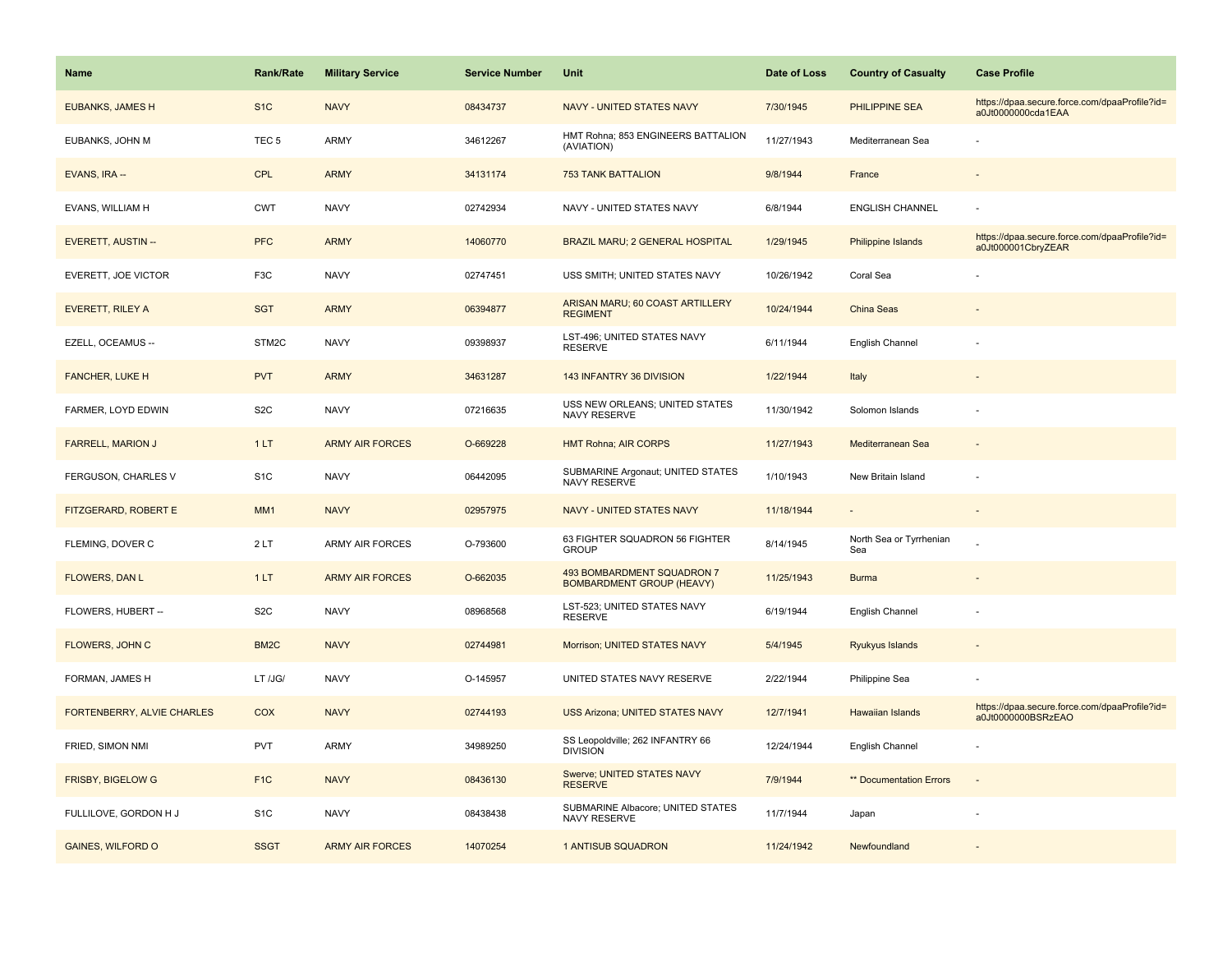| <b>Name</b>                  | Rank/Rate        | <b>Military Service</b> | <b>Service Number</b> | Unit                                                           | Date of Loss | <b>Country of Casualty</b>     | <b>Case Profile</b>                                                 |
|------------------------------|------------------|-------------------------|-----------------------|----------------------------------------------------------------|--------------|--------------------------------|---------------------------------------------------------------------|
| <b>GARDNER, ROBERT E</b>     | LT               | <b>NAVY</b>             | O-104365              | USS HANCOCK; UNITED STATES NAVY<br><b>RESERVE</b>              | 3/18/1945    | Japan                          |                                                                     |
| <b>GARRARD, JAMES M</b>      | S SGT            | <b>ARMY AIR FORCES</b>  | 14070592              | 68 BOMBARDMENT SQUADRON 44<br><b>BOMBARDMENT GROUP (HEAVY)</b> | 7/2/1943     | Mediterranean Sea              |                                                                     |
| GARRISON, DORRIS G           | RM3C             | <b>NAVY</b>             | 08436753              | PRINCETON; UNITED STATES NAVY<br><b>RESERVE</b>                | 10/24/1944   | Philippine Sea                 |                                                                     |
| <b>GARTMAN, WOODROW W</b>    | S SGT            | <b>ARMY AIR FORCES</b>  | 14040410              | 448 BOMBARDMENT GROUP (HEAVY),<br>715 BOMBARDMENT SQUADRON     | 4/19/1944    | <b>English Channel</b>         |                                                                     |
| GARY, JAMES C                | <b>CFC</b>       | <b>NAVY</b>             | 02741820              | USS HOUSTON (CA-30); UNITED STATES<br><b>NAVY</b>              | 3/1/1942     | Java                           |                                                                     |
| <b>GARY, MALCOLM W</b>       | 1LT              | <b>ARMY</b>             | O-1290586             | <b>12 INFANTRY 4 DIVISION</b>                                  | 7/26/1944    | <b>Atlantic Ocean</b>          |                                                                     |
| <b>GATES, BASCOM E</b>       | <b>ENS</b>       | <b>NAVY</b>             | O-176784              | USS INDEPENDENCE; UNITED STATES<br>NAVY RESERVE                | 11/11/1943   | New Britain Island             |                                                                     |
| <b>GILBERT, WARNER</b>       | S <sub>1</sub> C | <b>NAVY</b>             | 08434757              | <b>NAVY - UNITED STATES NAVY</b>                               | 7/30/1945    | <b>PHILIPPINE SEA</b>          | https://dpaa.secure.force.com/dpaaProfile?id=<br>a0Jt0000000cdBbEAI |
| GILL, JAMES M.               | 1LT              | <b>ARMY AIR FORCES</b>  | O-660344              | 329 BOMBARDMENT SQUADRON 93<br>BOMBARDMENT GROUP (HEAVY)       | 8/2/1944     | Libya                          |                                                                     |
| <b>GILLIAM, HOWARD A</b>     | 2LT              | <b>ARMY AIR FORCES</b>  | O-730453              | 94 FIGHTER SQUADRON 1 FIGHTER<br><b>GROUP</b>                  | 7/10/1943    | Sicily                         |                                                                     |
| GILMORE, PURVIS WAYNE        | S <sub>2</sub> C | <b>NAVY</b>             | 02747420              | Sims; UNITED STATES NAVY                                       | 5/7/1942     | Coral Sea                      |                                                                     |
| <b>GLENN, THOMAS B</b>       | S <sub>1</sub> C | <b>NAVY</b>             | 02746068              | USS VINCENNES; UNITED STATES NAVY                              | 8/9/1942     | Solomon Islands                |                                                                     |
| <b>GONIA, HUGH TRACY</b>     | S <sub>1</sub> C | <b>NAVY</b>             | 02744430              | Neosho; UNITED STATES NAVY                                     | 5/8/1942     | Coral Sea                      |                                                                     |
| <b>GOODWIN, VERNON LEROY</b> | <b>CPL</b>       | <b>MARINE CORPS</b>     | 00337923              | <b>MARINE - UNITED STATES MARINE</b><br><b>CORPS</b>           | 12/4/1943    | Solomon Islands                |                                                                     |
| GOOKIN, WALTER A             | 2LT              | <b>ARMY AIR FORCES</b>  | O-808985              | 339 BOMBARDMENT SQUADRON 96<br>BOMBARDMENT GROUP (HEAVY)       | 1/5/1944     | France                         | ÷,                                                                  |
| <b>GORDON, THOMAS B</b>      | <b>PFC</b>       | <b>ARMY</b>             | 34622864              | <b>83 CHEMICAL BATTALION</b>                                   | 1/26/1944    | North Sea or Tyrrhenian<br>Sea |                                                                     |
| GOTLIBOSKI, THOMAS J         | <b>CWT</b>       | <b>NAVY</b>             | 02070112              | Mount Hood; UNITED STATES NAVY                                 | 11/10/1944   | <b>Admiralty Islands</b>       | https://dpaa.secure.force.com/dpaaProfile?id=<br>a0Jt0000000XeAzEAK |
| <b>GRAHAM, MELTON E</b>      | <b>PVT</b>       | <b>ARMY</b>             | 34988911              | SS Leopoldville; 262 INFANTRY 66<br><b>DIVISION</b>            | 12/24/1944   | <b>English Channel</b>         |                                                                     |
| GRANBERRY, HAL C             | LT COL           | <b>ARMY</b>             | O-015358              | BRAZIL MARU; 57 INFANTRY REGIMENT<br>(PHILIPPINE SCOUT)        | 1/27/1945    | China Seas                     | https://dpaa.secure.force.com/dpaaProfile?id=<br>a0Jt000001Cbs0GEAR |
| <b>GRAVES, JAMES M</b>       | S <sub>2</sub> C | <b>NAVY</b>             | 08438558              | NAVY - UNITED STATES NAVY RESERVE                              | 3/19/1945    | <b>JAPAN</b>                   |                                                                     |
| <b>GRAVES, WILLIE RAY</b>    | <b>PFC</b>       | <b>MARINE CORPS</b>     | 00436897              | MARINE - UNITED STATES MARINE<br><b>CORPS</b>                  | 11/20/1943   | <b>GILBERT ISLANDS</b>         | https://dpaa.secure.force.com/dpaaProfile?id=<br>a0Jt0000000LIGAEA0 |
| <b>GRAY, AMOS HEDRICK</b>    | <b>PFC</b>       | <b>MARINE CORPS</b>     | 337901                | MARINE - UNITED STATES MARINE<br><b>CORPS</b>                  | 11/10/1942   | Solomon Islands                |                                                                     |
| <b>GRAY, BILLY B</b>         | <b>PVT</b>       | <b>ARMY</b>             | 14042417              | ARMY - 2 GENERAL HOSPITAL                                      | 12/15/1944   | PHILIPPINE ISLANDS             |                                                                     |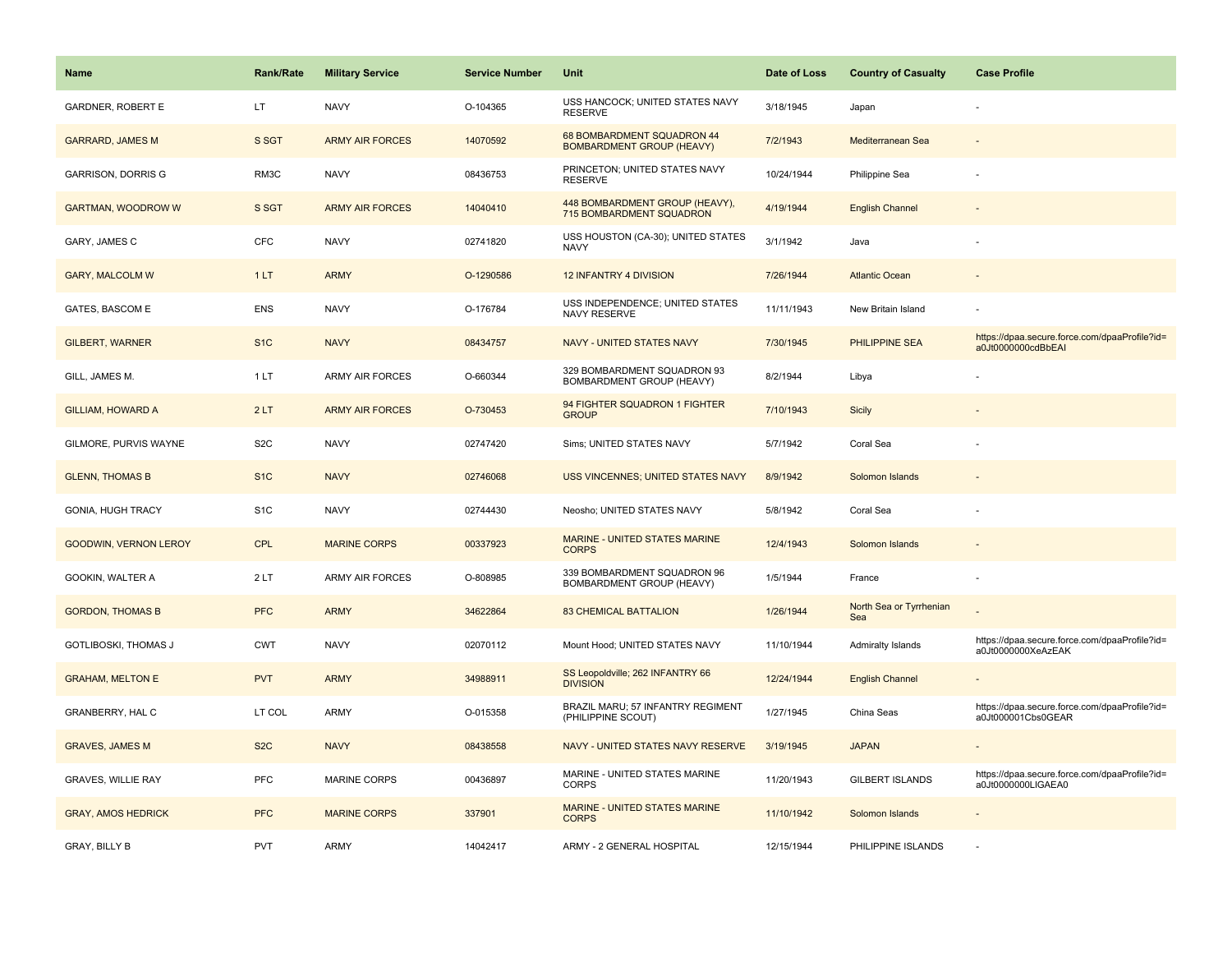| <b>Name</b>                | <b>Rank/Rate</b> | <b>Military Service</b> | <b>Service Number</b> | Unit                                                              | Date of Loss | <b>Country of Casualty</b>            | <b>Case Profile</b>                                                 |
|----------------------------|------------------|-------------------------|-----------------------|-------------------------------------------------------------------|--------------|---------------------------------------|---------------------------------------------------------------------|
| <b>GRAY, ROBERT HENRY</b>  | <b>CGM</b>       | <b>NAVY</b>             | 02951461              | <b>UNITED STATES NAVY</b>                                         | 6/25/1942    | Pacific Ocean: North<br>American Area |                                                                     |
| GREEN, EARL T.             | 2LT              | <b>ARMY AIR FORCES</b>  | O-659808              | 95 FIGHTER SQUADRON 82 FIGHTER<br><b>GROUP</b>                    | 12/23/1942   | France                                |                                                                     |
| <b>GREEN, GLEN HUBERT</b>  | S <sub>1</sub> C | <b>NAVY</b>             | 03761622              | <b>USS Arizona; UNITED STATES NAVY</b>                            | 12/7/1941    | Hawaiian Islands                      | https://dpaa.secure.force.com/dpaaProfile?id=<br>a0Jt00000004pc2EAA |
| <b>GREEN, JAMES B</b>      | S <sub>1</sub> C | <b>NAVY</b>             | 08968273              | MONAGHAN; UNITED STATES NAVY<br><b>RESERVE</b>                    | 12/18/1944   | Philippine Sea                        |                                                                     |
| <b>GREEN, JAMES W</b>      | <b>CPL</b>       | <b>ARMY AIR FORCES</b>  | 34428759              | 862 BOMBARDMENT SQUADRON 493<br><b>BOMBARDMENT GROUP (HEAVY)</b>  | 7/5/1945     | Portugal                              |                                                                     |
| <b>GRISHAM, HUGHLON K</b>  | 2LT              | <b>ARMY AIR FORCES</b>  | O-765585              | 615 BOMBARDMENT SQUADRON 401<br>BOMBARDMENT GROUP (HEAVY)         | 8/1/1944     | France                                |                                                                     |
| <b>GUICE, WILLIAM L</b>    | LT.              | <b>NAVY</b>             | O-085101              | USS BARTON; UNITED STATES NAVY                                    | 11/13/1942   | Solomon Islands                       |                                                                     |
| GUMM, CHARLES C            | F <sub>1C</sub>  | <b>NAVY</b>             | 07218929              | REID; UNITED STATES NAVY RESERVE                                  | 12/11/1944   | Philippine Islands                    |                                                                     |
| <b>GUNN, EDWARD B</b>      | 2LT              | <b>ARMY</b>             | O-514002              | 26 INFANTRY 1 DIVISION                                            | 6/16/1944    | France                                |                                                                     |
| GURLEY, BEN D              | TEC <sub>4</sub> | ARMY                    | 34136088              | SS Leopoldville; 264 INFANTRY 66<br><b>DIVISION</b>               | 12/24/1944   | English Channel                       |                                                                     |
| <b>GURLEY, THOMAS R</b>    | QM3C             | <b>NAVY</b>             | 08435945              | <b>HOEL; UNITED STATES NAVY RESERVE</b>                           | 10/26/1944   | <b>Philippine Sea</b>                 |                                                                     |
| HAGUE, DOUGLAS K.          | LT /JG/          | <b>NAVY</b>             | O-112679              | UNITED STATES NAVY RESERVE                                        | 3/1/1943     | New Hebrides                          | https://dpaa.secure.force.com/dpaaProfile?id=<br>a0Jt000001nzT03EAE |
| <b>HAILES, HOWARD R.</b>   | FLT O            | <b>ARMY AIR FORCES</b>  | T-185498              | 40 SQUADRON 317 TROOP CARRIER<br><b>GROUP</b>                     | 2/10/1943    | Australia                             |                                                                     |
| HALE, OLEN J               | <b>PFC</b>       | <b>ARMY</b>             | 34426772              | 83 CHEMICAL BATTALION                                             | 1/26/1944    | North Sea or Tyrrhenian<br>Sea        | https://dpaa.secure.force.com/dpaaProfile?id=<br>a0Jt0000000XeNTEA0 |
| <b>HALFORD, JAMES S</b>    | TEC <sub>5</sub> | <b>ARMY</b>             | 34134223              | <b>ARMY - SIGNAL CORPS</b>                                        | 2/25/1944    | <b>PHILIPPINE SEA</b>                 |                                                                     |
| HALL, COY --               | <b>PVT</b>       | ARMY                    | 34426496              | 83 CHEMICAL BATTALION                                             | 1/26/1944    | North Sea or Tyrrhenian<br>Sea        | https://dpaa.secure.force.com/dpaaProfile?id=<br>a0Jt0000000XeO8EAK |
| HALL, FINLEY E             | <b>CDR</b>       | <b>NAVY</b>             | O-062532              | <b>UNITED STATES NAVY</b>                                         | 11/24/1943   | Pacific Ocean                         |                                                                     |
| HALL, JAMES T              | AMM2C            | <b>NAVY</b>             | 06440736              | UNITED STATES NAVY RESERVE                                        | 7/15/1944    | Virgin Islands                        |                                                                     |
| <b>HALLMARK, ORVILLE E</b> | <b>PVT</b>       | <b>ARMY</b>             | 34420186              | <b>USAT DORCHESTER; UNITED STATES</b><br><b>ARMY</b>              | 2/3/1943     | Greenland                             |                                                                     |
| HALTOM, BOOTHE C           | CAPT             | <b>ARMY AIR FORCES</b>  | O-366455              | 146 ANTI AIRCRAFT ARTILLERY<br><b>DETACHMENT</b>                  | 10/1/1944    | New Guinea                            |                                                                     |
| HAMPTON, JOHN H            | <b>PVT</b>       | <b>ARMY</b>             | 34340329              | 3272 QUARTERMASTER SERVICES<br><b>COMPANY</b>                     | 3/10/1944    | North Sea or Tyrrhenian<br>Sea        |                                                                     |
| HANCOCK, FRANK             | LT /JG/          | <b>NAVY</b>             | O-263521              | USS CABOT; UNITED STATES NAVY<br><b>RESERVE</b>                   | 7/4/1944     | Bonin & Volcano Islands               | $\sim$                                                              |
| HAND, VICTOR G             | <b>SGT</b>       | <b>ARMY AIR FORCES</b>  | 19093161              | 303 BOMBARDMENT GROUP (HEAVY),<br><b>427 BOMBARDMENT SQUADRON</b> | 1/23/1943    | <b>English Channel</b>                |                                                                     |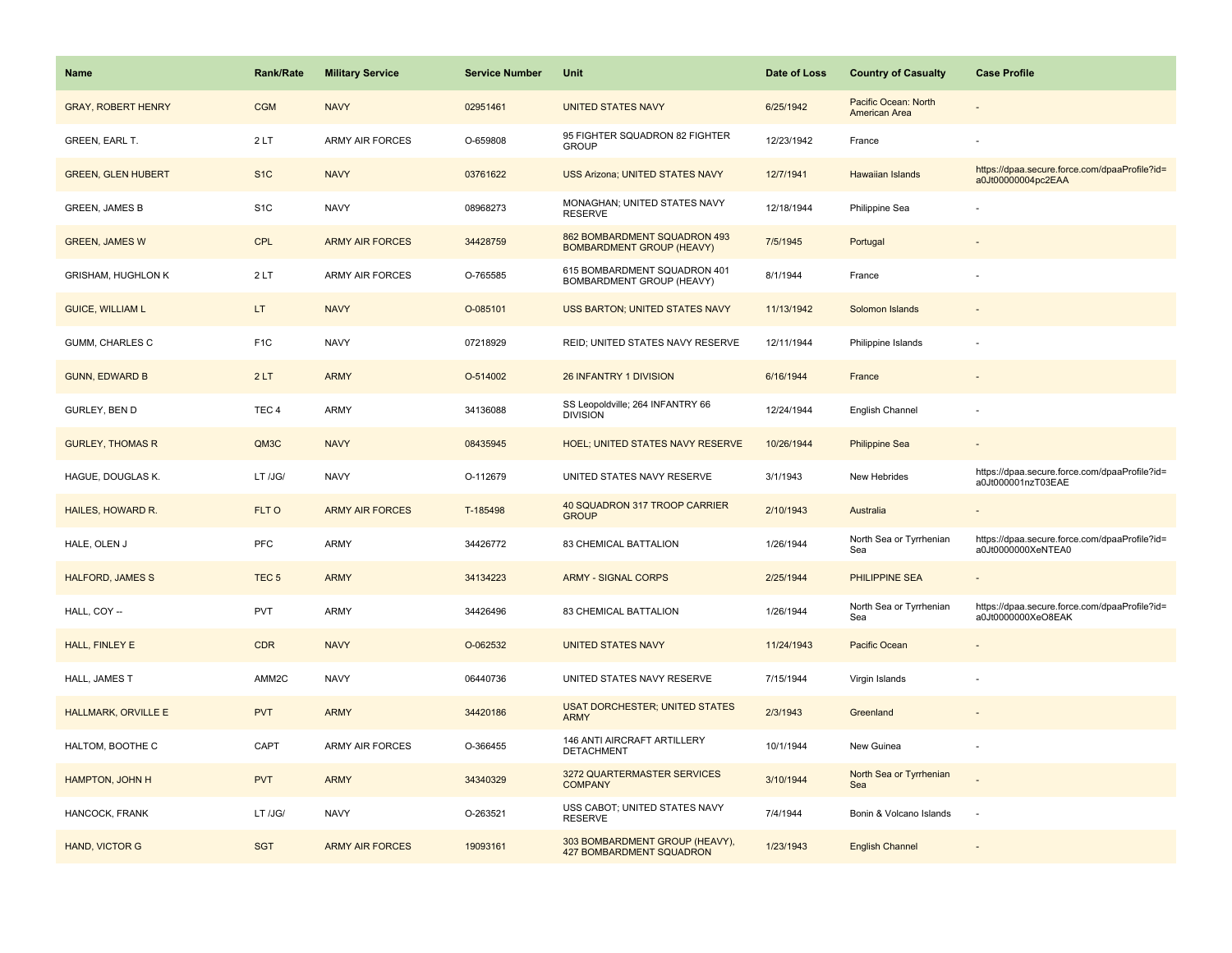| Name                      | <b>Rank/Rate</b>  | <b>Military Service</b> | <b>Service Number</b> | Unit                                                                  | Date of Loss | <b>Country of Casualty</b>        | <b>Case Profile</b>                                                 |
|---------------------------|-------------------|-------------------------|-----------------------|-----------------------------------------------------------------------|--------------|-----------------------------------|---------------------------------------------------------------------|
| HANKINS, MARVIN R         | F <sub>1</sub> C  | <b>NAVY</b>             | 08968299              | MONAGHAN; UNITED STATES NAVY<br><b>RESERVE</b>                        | 12/18/1944   | Philippine Islands                |                                                                     |
| HANNA, IVAH E             | <b>PFC</b>        | <b>ARMY</b>             | 34130857              | <b>ARMY - 112 CAVALRY REGIMENT</b>                                    | 12/15/1943   | <b>NEW BRITAIN ISLAND</b>         | $\sim$                                                              |
| HANSER, RUTHERFORD --     | STM2C             | <b>NAVY</b>             | 08434528              | Turner; UNITED STATES NAVY                                            | 1/3/1944     | <b>Atlantic Ocean</b>             |                                                                     |
| HARALSON, RICHARD T       | <b>CAPT</b>       | <b>ARMY AIR FORCES</b>  | O-790234              | 772 BOMBARDMENT SQUADRON 463<br><b>BOMBARDMENT GROUP (HEAVY)</b>      | 6/9/1944     | <b>Adriatic Sea</b>               |                                                                     |
| HARDEE, ARMESTEAD S       | ARM2C             | <b>NAVY</b>             | 06447519              | UNITED STATES NAVY RESERVE                                            | 3/31/1943    | Aleutian Islands                  |                                                                     |
| HARDIN, JAMES C           | S SGT             | <b>ARMY AIR FORCES</b>  | 14151665              | 340 BOMBARDMENT SQUADRON 97<br><b>BOMBARDMENT GROUP (HEAVY)</b>       | 3/11/1944    | <b>Adriatic Sea</b>               | $\sim$                                                              |
| HARDIN, JAMES E           | SGT               | <b>ARMY</b>             | 34426388              | 83 CHEMICAL BATTALION                                                 | 1/26/1944    | North Sea or Tyrrhenian<br>Sea    |                                                                     |
| HARDY, JOHN S             | LT.               | <b>NAVY</b>             | O-283419              | NAVY - UNITED STATES NAVY                                             | 9/4/1946     | ** DOCUMENTATION<br><b>ERRORS</b> |                                                                     |
| HARDY, THRASHLEY M        | CAPT              | <b>ARMY AIR FORCES</b>  | O-396455              | ARMY AIR FORCE                                                        | 7/8/1942     | Burma                             |                                                                     |
| HARGETT, TEARSIE E.       | <b>PFC</b>        | <b>ARMY</b>             | 14092645              | <b>83 RECONNAISSANCE BATTALION 3</b><br><b>ARMORED DIVISION</b>       | 7/10/1944    | France                            |                                                                     |
| HARMON, RUSSELL M         | 2LT               | ARMY AIR FORCES         | O-785391              | 868 BOMBARDMENT SQUADRON<br>(HEAVY)                                   | 6/20/1945    | Celebes Island                    |                                                                     |
| HARPER, THOMAS F.         | <b>MAJ</b>        | <b>ARMY AIR FORCES</b>  | O-366491              | HEADQUARTERS 30 BOMBARDMENT<br><b>GROUP (HEAVY)</b>                   | 12/12/1943   | <b>Marshall Islands</b>           |                                                                     |
| HARRELL, JACK L           | <b>PVT</b>        | ARMY AIR FORCES         | 14031036              | ARISAN MARU; HEADQUARTERS<br>SQUADRON 27 BOMBARDMENT GROUP<br>(LIGHT) | 10/24/1944   | China Seas                        |                                                                     |
| HARRELL, REDUS W.         | S SGT             | <b>ARMY AIR FORCES</b>  | 06971071              | 90 BOMBARDMENT SQUADRON 3<br><b>BOMBARDMENT GROUP (LIGHT)</b>         | 5/15/1943    | New Guinea                        |                                                                     |
| HARRELL, ROBERT C         | F <sub>2</sub> C  | <b>NAVY</b>             | 06440053              | USS COLHOUN; UNITED STATES NAVY<br><b>RESERVE</b>                     | 8/30/1942    | Solomon Islands                   |                                                                     |
| <b>HARRINGTON, FRED A</b> | 2LT               | <b>ARMY AIR FORCES</b>  | O-834175              | 19 FIGHTER SQUADRON 318 FIGHTER<br><b>GROUP</b>                       | 8/8/1945     | Japan/Okinawa                     |                                                                     |
| HARRIS, EUGENE P          | CAPT              | <b>ARMY AIR FORCES</b>  | O-795050              | 509 BOMBARDMENT SQUADRON 351<br>BOMBARDMENT GROUP (HEAVY)             | 12/3/1943    | English Channel                   |                                                                     |
| <b>HARRISON, JAMES M</b>  | S <sub>1</sub> C  | <b>NAVY</b>             | 08438869              | NAVY - UNITED STATES NAVY RESERVE                                     | 7/30/1945    | PHILIPPINE SEA                    |                                                                     |
| HARRISON, MACK R          | AMM3C             | <b>NAVY</b>             | 06058514              | UNITED STATES NAVY RESERVE                                            | 2/21/1945    | Bonin & Volcano Islands           | $\sim$                                                              |
| <b>HART, CHARLES A</b>    | <b>CBM</b>        | <b>NAVY</b>             | 02739327              | Asheville; UNITED STATES NAVY                                         | 3/3/1942     | <b>Indian Ocean</b>               |                                                                     |
| HARVISON, WILLIAM C       | <b>PVT</b>        | ARMY                    | 06397020              | 1 ENGINEERS COMBAT BATTALION 1<br><b>DIVISION</b>                     | 10/12/1944   | Germany                           |                                                                     |
| <b>HAWKINS, JESSE M</b>   | <b>PVT</b>        | <b>ARMY</b>             | 34631599              | 506 PARACHUTE INFANTRY REGIMENT                                       | 6/6/1944     | <b>English Channel</b>            | https://dpaa.secure.force.com/dpaaProfile?id=<br>a0Jt000001nzQyMEAU |
| HAYES, CHARLES S          | SK <sub>2</sub> C | <b>NAVY</b>             | 02743638              | UNITED STATES NAVY                                                    | 3/1/1942     | Indian Ocean                      |                                                                     |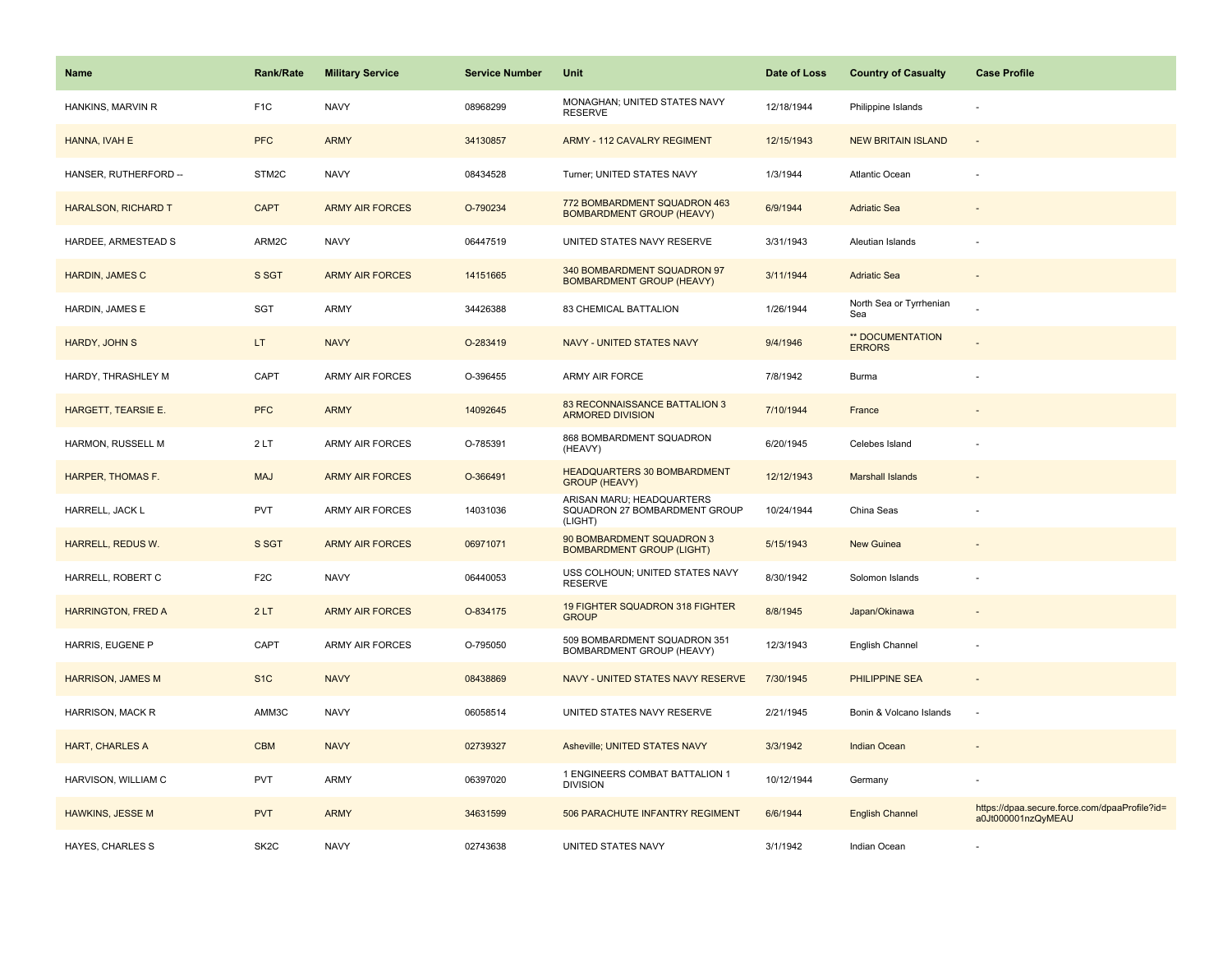| Name                            | <b>Rank/Rate</b> | <b>Military Service</b> | <b>Service Number</b> | Unit                                                              | Date of Loss | <b>Country of Casualty</b>     | <b>Case Profile</b>                                                 |
|---------------------------------|------------------|-------------------------|-----------------------|-------------------------------------------------------------------|--------------|--------------------------------|---------------------------------------------------------------------|
| <b>HAYLES, JOHN T</b>           | F <sub>1C</sub>  | <b>NAVY</b>             | 02744250              | USS JUNEAU; UNITED STATES NAVY                                    | 11/13/1942   | Solomon Islands                |                                                                     |
| HAYWOOD, WILLIAM C.             | CPL              | MARINE CORPS            | 00291339              | MARINE - UNITED STATES MARINE<br><b>CORPS</b>                     | 11/21/1943   | Gilbert Islands                | https://dpaa.secure.force.com/dpaaProfile?id=<br>a0Jt0000000ccWXEAY |
| <b>HELTON, WILLIAM --</b>       | <b>PFC</b>       | <b>ARMY</b>             | 34276100              | 339 INFANTRY 85 DIVISION                                          | 5/14/1944    | Italy                          |                                                                     |
| HENDERSON, JAMES W              | S <sub>2</sub> C | <b>NAVY</b>             | 02747428              | NAVY - UNITED STATES NAVY                                         | 5/8/1943     | <b>CORAL SEA</b>               |                                                                     |
| <b>HESTER, HARRIS R</b>         | <b>ENS</b>       | <b>NAVY</b>             | O-223908              | UNITED STATES NAVY RESERVE                                        | 11/24/1943   | Pacific Ocean                  |                                                                     |
| HEWITT, HOLLIS --               | MATT2C           | <b>NAVY</b>             | 02746400              | USS VINCENNES; UNITED STATES NAVY                                 | 8/9/1942     | Solomon Islands                |                                                                     |
| <b>HIGGINBOTHAM, SHERMAN --</b> | S <sub>1C</sub>  | <b>NAVY</b>             | 08968252              | MONAGHAN; UNITED STATES NAVY<br><b>RESERVE</b>                    | 12/18/1944   | Philippine Sea                 |                                                                     |
| HILL, BRANCH COLEMAN            | STM2C            | <b>NAVY</b>             | 06444132              | UNITED STATES NAVY RESERVE                                        | 11/7/1942    | Mediterranean Sea              |                                                                     |
| <b>HIRSCH, CHARLES B</b>        | <b>T SGT</b>     | <b>ARMY</b>             | 34275145              | 366 BOMBARDMENT SQUADRON 305<br><b>BOMBARDMENT GROUP (HEAVY)</b>  | 5/1/1943     | France                         |                                                                     |
| HOGABOOM, WILLIAM FREDERICK     | CAPT             | MARINE CORPS            | O-005957              | MARINE - UNITED STATES MARINE<br><b>CORPS</b>                     | 12/17/1944   | Philippine Islands             |                                                                     |
| HOGUE, ALFRED O                 | MM3C             | <b>NAVY</b>             | 08435104              | YO-159; UNITED STATES NAVY<br><b>RESERVE</b>                      | 1/14/1944    | <b>New Hebrides</b>            |                                                                     |
| HOLDER, RANDOLPH M              | LT /JG/          | <b>NAVY</b>             | O-083112              | UNITED STATES NAVY RESERVE                                        | 6/4/1942     | Midway Island                  |                                                                     |
| <b>HOLDER, WILLIAM B</b>        | S <sub>1</sub> C | <b>NAVY</b>             | 08969131              | NAVY - UNITED STATES NAVY RESERVE                                 | 10/29/1944   | PHILIPPINE SEA                 |                                                                     |
| HOLLINGSWORTH, CL               | PFC              | <b>ARMY AIR FORCES</b>  | 34474104              | 528 BOMBARDMENT SQUADRON 380<br>BOMBARDMENT GROUP (HEAVY)         | 5/8/1944     | Morotai, Ceram, Amboina        | $\sim$                                                              |
| HONER, LUTHER --                | <b>PFC</b>       | <b>ARMY</b>             | 34340249              | 3272 QUARTERMASTER SERVICES<br><b>COMPANY</b>                     | 3/10/1944    | North Sea or Tyrrhenian<br>Sea |                                                                     |
| HOUSTON, WILLIAM H              | PHM2C            | <b>NAVY</b>             | 07218298              | NAVY - UNITED STATES NAVY RESERVE                                 | 7/30/1945    | PHILIPPINE SEA                 | https://dpaa.secure.force.com/dpaaProfile?id=<br>a0Jt0000000ccTdEAI |
| HOWARD, RALPH H                 | <b>CPL</b>       | <b>ARMY AIR FORCES</b>  | 14185538              | <b>AIR CORPS</b>                                                  | 3/12/1945    | Philippine Islands             |                                                                     |
| HOWELL, ALTON NMI               | PFC              | ARMY                    | 34988774              | SS Leopoldville; 262 INFANTRY 66<br><b>DIVISION</b>               | 12/24/1944   | English Channel                |                                                                     |
| HOWELL, HAROLD H                | 2LT              | <b>ARMY AIR FORCES</b>  | O-747418              | 755 BOMBARDMENT SQUADRON 458<br><b>BOMBARDMENT GROUP (HEAVY)</b>  | 3/3/1944     | <b>English Channel</b>         |                                                                     |
| HOWELL, REUBIN HOLLIS           | F <sub>1C</sub>  | <b>NAVY</b>             | 02957778              | Sturtevant; UNITED STATES NAVY                                    | 4/26/1942    | <b>Atlantic Ocean</b>          |                                                                     |
| HOWZE, DAVID J                  | <b>PVT</b>       | <b>ARMY</b>             | 34429547              | <b>USS ELIHU THOMPSON; 4077</b><br>QUARTERMASTER SERVICES COMPANY | 9/26/1944    | <b>New Caledonia</b>           |                                                                     |
| HUBBARD, SIDNEY J               | TEC <sub>5</sub> | ARMY AIR FORCES         | 19049414              | 93 BOMBARDMENT SQUADRON 19<br>BOMBARDMENT GROUP (HEAVY)           | 7/22/1942    | Philippine Islands             | https://dpaa.secure.force.com/dpaaProfile?id=<br>a0Jt0000000ccQ5EAI |
| HUFFMAN, WILLIAM J              | <b>SSGT</b>      | <b>ARMY AIR FORCES</b>  | 34428841              | <b>AIR CORPS</b>                                                  | 3/12/1944    | Iceland                        |                                                                     |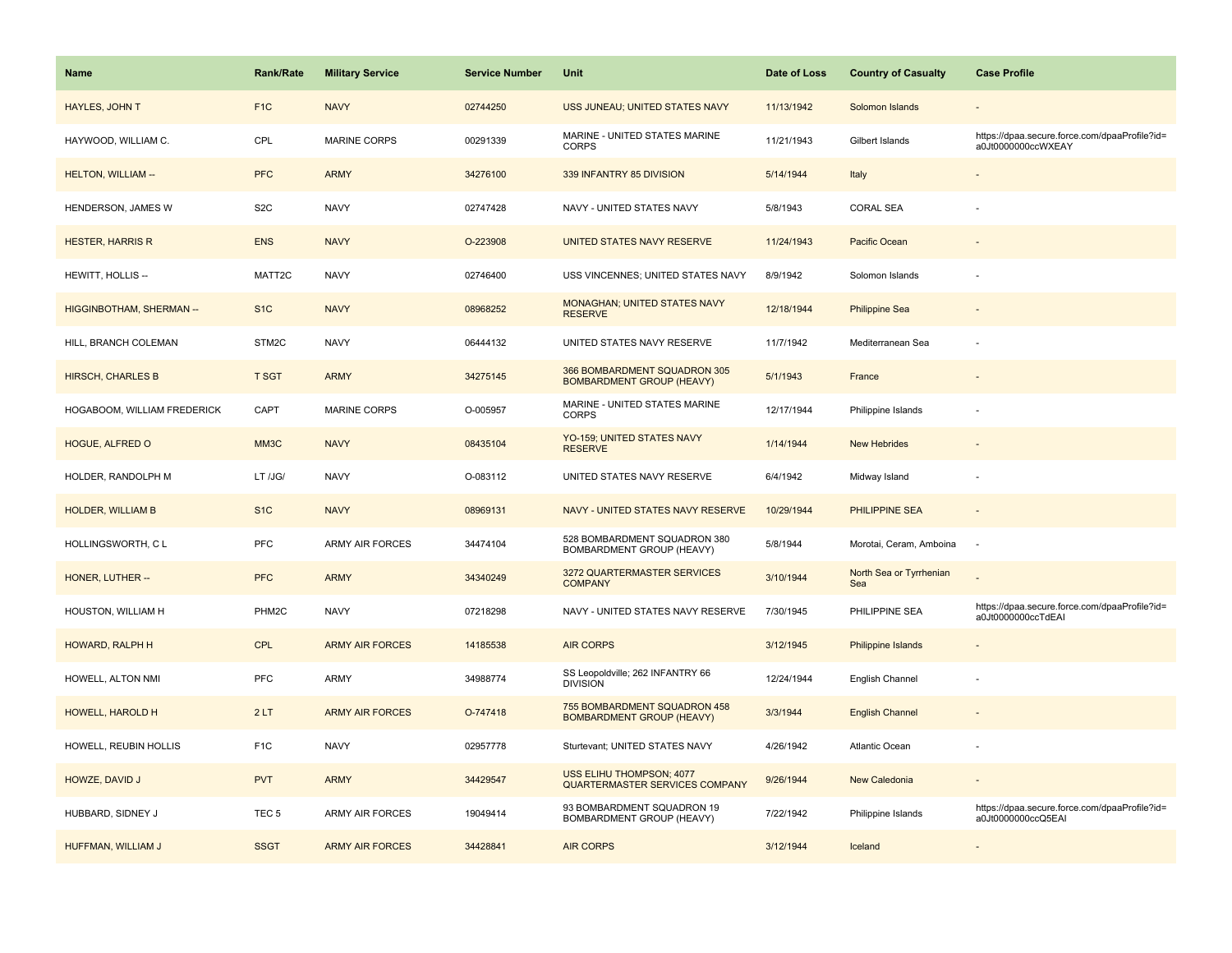| <b>Name</b>                 | <b>Rank/Rate</b>  | <b>Military Service</b> | <b>Service Number</b> | Unit                                                                     | Date of Loss | <b>Country of Casualty</b>     | <b>Case Profile</b>                                                 |
|-----------------------------|-------------------|-------------------------|-----------------------|--------------------------------------------------------------------------|--------------|--------------------------------|---------------------------------------------------------------------|
| HUGHES, JOHN BENJAMIN       | S <sub>2</sub> C  | <b>NAVY</b>             | 06441696              | UNITED STATES NAVY RESERVE                                               | 7/16/1942    | North Atlantic Ocean           |                                                                     |
| HUGHES, OPAL C              | MT SGT            | <b>MARINE CORPS</b>     | 00364813              | MARINE - UNITED STATES MARINE<br><b>CORPS</b>                            | 12/27/1943   | New Caledonia                  |                                                                     |
| HUGHES, WILLARD D           | F <sub>2</sub> C  | <b>NAVY</b>             | 09400031              | NAVY - UNITED STATES NAVY RESERVE                                        | 3/19/1945    | <b>JAPAN</b>                   |                                                                     |
| HUNTER, JOHN T              | <b>PVT</b>        | <b>ARMY</b>             | 14097599              | <b>USAT DORCHESTER; QUARTERMASTER</b><br><b>CORPS</b>                    | 2/3/1943     | Greenland                      |                                                                     |
| HURLBERT, MURRY L           | 2d Lt             | <b>ARMY AIR FORCES</b>  | O-2054041             | 46 FIGHTER SQUADRON 15 FIGHTER<br><b>GROUP</b>                           | 9/18/1943    | Hawaiian Islands               |                                                                     |
| <b>HURTT, THOMAS E</b>      | <b>PVT</b>        | <b>ARMY</b>             | 14016297              | ARISAN MARU; 192 TANK BATTALION                                          | 10/24/1944   | China Seas                     |                                                                     |
| HUST, STANLEY MARTIN        | S <sub>1</sub> C  | <b>NAVY</b>             | 07219884              | UNITED STATES NAVY RESERVE                                               | 10/20/1943   | <b>Atlantic Ocean</b>          |                                                                     |
| <b>HUTCHISON, DAWSON L.</b> | <b>WOJG</b>       | <b>ARMY AIR FORCES</b>  | W-2114954             | <b>HEADQUARTERS V AIR SERVICES</b><br><b>COMMAND</b>                     | 7/8/1944     | <b>New Guinea</b>              |                                                                     |
| <b>INGRAM, RUFUS L</b>      | Pfc               | ARMY                    | 34428879              | 5307 COMPOSITE UNIT                                                      | 3/5/1944     | Burma                          |                                                                     |
| <b>JACKSON, ARTHUR D</b>    | MM <sub>2</sub> C | <b>NAVY</b>             | 02743826              | USS MEREDITH; UNITED STATES NAVY                                         | 10/15/1942   | Solomon Islands                |                                                                     |
| JACKSON, JOHN J             | 1 LT              | <b>ARMY AIR FORCES</b>  | O-791595              | 42 BOMBARDMENT SQUADRON 11<br>BOMBARDMENT GROUP (HEAVY)                  | 2/1/1943     | Solomon Islands                | https://dpaa.secure.force.com/dpaaProfile?id=<br>a0Jt00000004rtyEAA |
| <b>JACKSON, WILLIE J</b>    | STM1C             | <b>NAVY</b>             | 09402864              | LCS(L)(3)-7; UNITED STATES NAVY<br><b>RESERVE</b>                        | 2/16/1945    | Philippine Islands             |                                                                     |
| JACKSON, ZELMER L           | <b>PFC</b>        | ARMY                    | 34426745              | 83 CHEMICAL BATTALION                                                    | 1/26/1944    | North Sea or Tyrrhenian<br>Sea |                                                                     |
| JAMES, LESSIE B             | <b>PVT</b>        | <b>ARMY</b>             | 34483704              | ARMY - 466 ANTI AIRCRAFT ARTILLERY<br><b>AUTOMATIC WEAPONS BATTALION</b> | 12/12/1943   | <b>NEW HEBRIDES</b>            |                                                                     |
| JENKINS, ROBERT E           | <b>PFC</b>        | ARMY                    | 34988990              | SS Leopoldville; 262 INFANTRY 66<br><b>DIVISION</b>                      | 12/24/1944   | English Channel                |                                                                     |
| <b>JENSEN, NELS G</b>       | CPL               | <b>ARMY AIR FORCES</b>  | 14097564              | 1337 ARMY AIR FORCE BASE UNIT                                            | 10/20/1944   | <b>Burma</b>                   |                                                                     |
| JOHNSON, ALBERT --          | STM1C             | <b>NAVY</b>             | 07219937              | Brownson; UNITED STATES NAVY<br><b>RESERVE</b>                           | 12/26/1943   | New Britain Island             |                                                                     |
| JOHNSON, NORMAN M.          | M Sgt             | <b>ARMY AIR FORCES</b>  | 6250342               | 90 BOMBARDMENT SQUADRON 3<br><b>BOMBARDMENT GROUP (LIGHT)</b>            | 7/16/1944    | <b>New Guinea</b>              | https://dpaa.secure.force.com/dpaaProfile?id=<br>a0Jt000001nzTciEAE |
| JOHNSON, RODGER E           | <b>PVT</b>        | <b>ARMY</b>             | 34875393              | ARMY - 17 TANK BATTALION 7<br>ARMORED DIVISION                           | 9/18/1944    | <b>FRANCE</b>                  |                                                                     |
| JOHNSON, WILLIAM C          | 2LT               | <b>ARMY AIR FORCES</b>  | O-828702              | 486 BOMBARDMENT SQUADRON 340<br><b>BOMBARDMENT GROUP (MEDIUM)</b>        | 11/5/1944    | North Sea or Tyrrhenian<br>Sea |                                                                     |
| JOHNSON, WILLIAM L          | S <sub>2</sub> C  | <b>NAVY</b>             | 09404270              | UNITED STATES NAVY RESERVE                                               | 12/18/1944   | Philippine Sea                 |                                                                     |
| JOHNSTON, CLIDIE NUMAN      | MOMM <sub>2</sub> | <b>NAVY</b>             | 2744713               | S-44; UNITED STATES NAVY                                                 | 10/7/1943    | Kurile Islands                 |                                                                     |
| JOHNSTON, GEORGE S          | B <sub>1</sub> C  | <b>NAVY</b>             | 02740615              | Jacob Jones; UNITED STATES NAVY                                          | 2/28/1942    | Atlantic Ocean                 |                                                                     |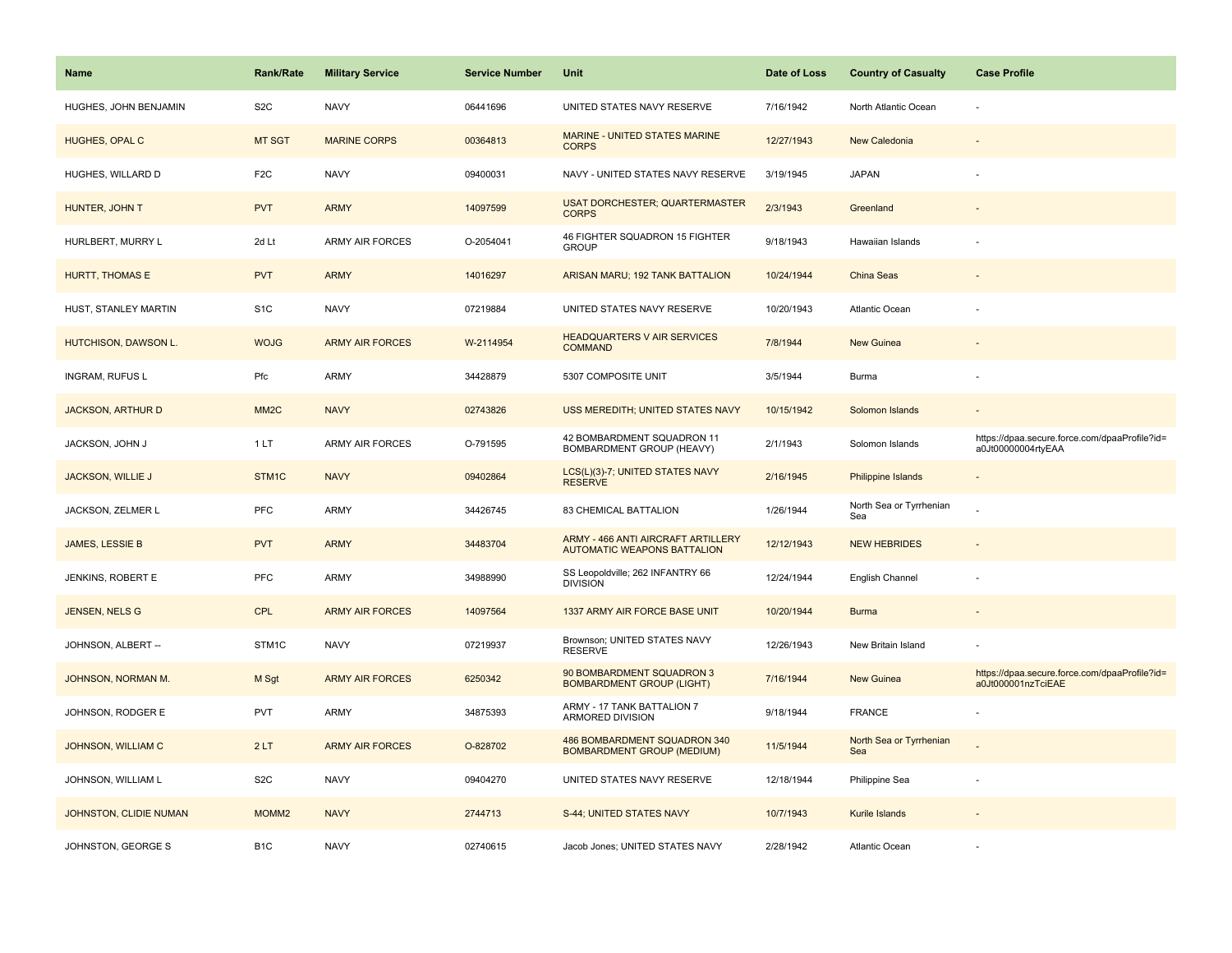| <b>Name</b>              | <b>Rank/Rate</b>  | <b>Military Service</b> | <b>Service Number</b> | <b>Unit</b>                                                           | Date of Loss | <b>Country of Casualty</b>                   | <b>Case Profile</b>                                                 |
|--------------------------|-------------------|-------------------------|-----------------------|-----------------------------------------------------------------------|--------------|----------------------------------------------|---------------------------------------------------------------------|
| JOHNSTON, LEE W          | 1LT               | <b>ARMY</b>             | O-322416              | ARISAN MARU; 88 FIELD ARTILLERY<br><b>REGIMENT (PHILIPPINE SCOUT)</b> | 10/24/1944   | China Seas                                   |                                                                     |
| JOHNSTON, WILLIAM L      | PFC               | ARMY                    | 34131377              | 6 INFANTRY 1 ARMORED DIVISION                                         | 11/8/1942    | Algeria                                      |                                                                     |
| <b>JONES, JAMES D</b>    | 1LT               | <b>ARMY AIR FORCES</b>  | O-432069              | 59 FIGHTER SQUADRON 33 FIGHTER<br><b>GROUP</b>                        | 11/11/1942   | Mediterranean Sea                            |                                                                     |
| JONES, JIM --            | S <sub>2</sub> C  | <b>NAVY</b>             | 09399636              | Indianapolis; UNITED STATES NAVY<br><b>RESERVE</b>                    | 7/30/1945    | Philippine Sea                               | https://dpaa.secure.force.com/dpaaProfile?id=<br>a0Jt0000000cc49EAA |
| JONES, LEO               | MM <sub>3</sub> C | <b>NAVY</b>             | 08438619              | NAVY - UNITED STATES NAVY RESERVE                                     | 2/21/1945    | <b>BONIN &amp; VOLCANO</b><br><b>ISLANDS</b> |                                                                     |
| JONES, LESLIE E          | RT3C              | <b>NAVY</b>             | 08436322              | UNITED STATES NAVY RESERVE                                            | 4/16/1945    | Ryukyus Islands                              |                                                                     |
| JONES, OSCAR T           | RM <sub>2</sub> C | <b>NAVY</b>             | 07218420              | <b>BUSH; UNITED STATES NAVY</b>                                       | 4/6/1945     | China Seas                                   | $\sim$                                                              |
| JONES, ROLLIE G          | <b>CMM</b>        | <b>NAVY</b>             | 02741152              | NAVY - UNITED STATES NAVY                                             | 6/8/1944     | <b>ENGLISH CHANNEL</b>                       |                                                                     |
| JORDAN, JOHN W.          | 2LT               | <b>ARMY AIR FORCES</b>  | O-578111              | 701 BOMBARDMENT SQUADRON 445<br><b>BOMBARDMENT GROUP (HEAVY)</b>      | 3/20/1945    | North Sea or Tyrrhenian<br>Sea               |                                                                     |
| JORDAN, LEMUEL J         | PHM2C             | <b>NAVY</b>             | 06452837              | UNITED STATES NAVY RESERVE                                            | 3/27/1945    | Japan                                        |                                                                     |
| <b>KENDALL, JOHN C</b>   | GM <sub>2</sub> C | <b>NAVY</b>             | 07218393              | NAVY - UNITED STATES NAVY RESERVE                                     | 8/30/1944    | <b>ATLANTIC OCEAN</b>                        |                                                                     |
| <b>KENNARD, THOMAS R</b> | <b>PVT</b>        | <b>ARMY</b>             | 20424517              | 347 INFANTRY 87 DIVISION                                              | 12/22/1944   | Germany                                      |                                                                     |
| <b>KENNEDY, JOHN H</b>   | FLT O             | <b>ARMY AIR FORCES</b>  | T-003944              | 339 BOMBARDMENT SQUADRON 96<br><b>BOMBARDMENT GROUP (HEAVY)</b>       | 3/2/1945     | North Sea or Tyrrhenian<br>Sea               |                                                                     |
| KENNEDY, JOHN WEIR       | CAPT              | <b>MARINE CORPS</b>     | O-006636              | MARINE - UNITED STATES MARINE<br><b>CORPS</b>                         | 9/15/1942    | Solomon Islands                              |                                                                     |
| <b>KETHLEY, BRYAN L</b>  | 1LT               | <b>ARMY AIR FORCES</b>  | O-446451              | 118 RECONNAISSANCE SQUADRON 23<br><b>FIGHTER GROUP</b>                | 12/24/1944   | China Seas                                   |                                                                     |
| KING, THOMAS RIVERS      | 2LT               | <b>ARMY AIR FORCES</b>  | O-794426              | <b>AIR CORPS</b>                                                      | 5/11/1943    | <b>British Guiana</b>                        |                                                                     |
| KINKEAD, BERTRAN --      | <b>PFC</b>        | <b>ARMY</b>             | 14031071              | 3206 QUARTERMASTER SERVICES<br><b>COMPANY</b>                         | 4/28/1944    | <b>English Channel</b>                       |                                                                     |
| KIRBY, HARRY             | S <sub>1</sub> C  | <b>NAVY</b>             | 08438873              | NAVY - UNITED STATES NAVY RESERVE                                     | 7/30/1945    | PHILIPPINE SEA                               |                                                                     |
| <b>KIRBY, ROBERT W</b>   | S <sub>2</sub> C  | <b>NAVY</b>             | 09398183              | <b>BUSH; UNITED STATES NAVY RESERVE</b>                               | 4/6/1945     | China Seas                                   |                                                                     |
| KNIGHT, MAXIE L          | <b>PFC</b>        | ARMY                    | 34426431              | 83 CHEMICAL BATTALION                                                 | 1/26/1944    | Italy                                        | https://dpaa.secure.force.com/dpaaProfile?id=<br>a0Jt0000000Xf1FEAS |
| KNOTTS, EMERY L          | <b>T SGT</b>      | <b>ARMY AIR FORCES</b>  | 14071057              | 303 BOMBARDMENT GROUP (HEAVY),<br>427 BOMBARDMENT SQUADRON            | 5/1/1943     | <b>English Channel</b>                       |                                                                     |
| KNOWLES, EDWARD E        | S <sub>2</sub> C  | <b>NAVY</b>             | 06441556              | <b>GRUNION; UNITED STATES NAVY</b>                                    | 8/1/1942     | Aleutian Islands                             |                                                                     |
| KNOX, JEFFERSON ELMER    | AS                | <b>NAVY</b>             | 06442098              | UNITED STATES NAVY RESERVE                                            | 5/16/1942    | Pacific Ocean                                |                                                                     |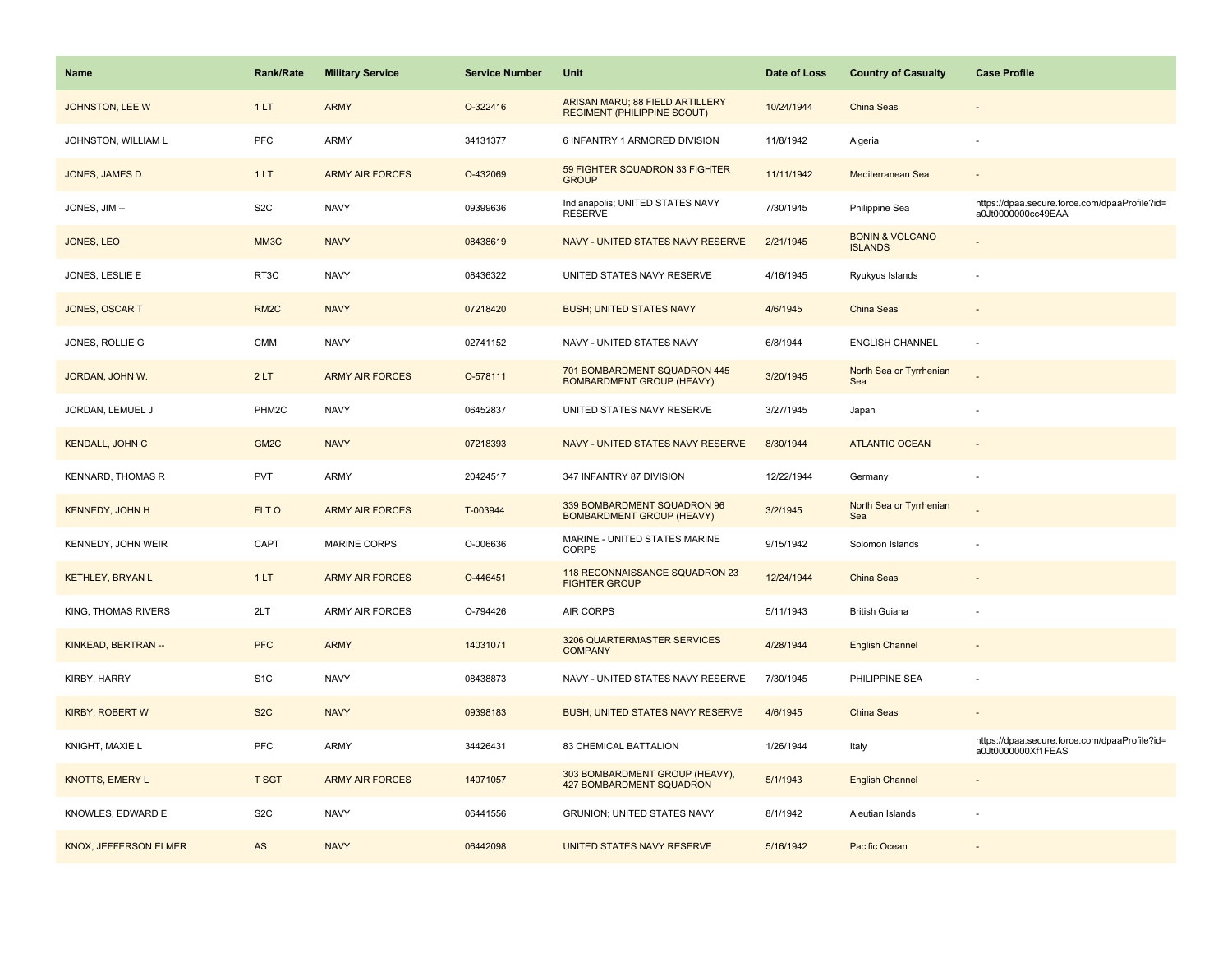| <b>Name</b>               | <b>Rank/Rate</b>  | <b>Military Service</b> | <b>Service Number</b> | Unit                                                             | Date of Loss | <b>Country of Casualty</b>               | <b>Case Profile</b>                                                 |
|---------------------------|-------------------|-------------------------|-----------------------|------------------------------------------------------------------|--------------|------------------------------------------|---------------------------------------------------------------------|
| KOLB, WILLIAM E           | <b>SGT</b>        | <b>ARMY AIR FORCES</b>  | 34625009              | 871 BOMBARDMENT SQUADRON 497<br>BOMBARDMENT GROUP (VERY HEAVY)   | 1/3/1945     | Japan/Okinawa                            | https://dpaa.secure.force.com/dpaaProfile?id=<br>a0Jt000001diHaQEAU |
| <b>KUYKENDALL, JOHN L</b> | <b>PFC</b>        | <b>ARMY</b>             | 34426749              | <b>83 CHEMICAL BATTALION</b>                                     | 1/26/1944    | North Sea or Tyrrhenian<br>Sea           |                                                                     |
| LADNER, GENE C            | S <sub>1</sub> C  | <b>NAVY</b>             | 09399668              | BUSH; UNITED STATES NAVY RESERVE                                 | 4/6/1945     | China Seas                               |                                                                     |
| LAMBERT, HUGH C           | <b>PFC</b>        | <b>ARMY</b>             | 34623502              | HMT Rohna; 853 ENGINEERS BATTALION<br>(AVIATION)                 | 11/26/1943   | Mediterranean Sea                        | https://dpaa.secure.force.com/dpaaProfile?id=<br>a0Jt0000000XjJ6EAK |
| LAMON, GAVIN G            | 2LT               | <b>ARMY AIR FORCES</b>  | O-681126              | 725 BOMBARDMENT SQUADRON 451<br><b>BOMBARDMENT GROUP (HEAVY)</b> | 2/25/1944    | Austria                                  |                                                                     |
| LANE, LAMBERT             | Cpl               | <b>MARINE CORPS</b>     | 381713                | MARINE - UNITED STATES MARINE<br><b>CORPS</b>                    | 11/20/1943   | Gilbert Islands                          | https://dpaa.secure.force.com/dpaaProfile?id=<br>a0Jt0000000LIQZEA0 |
| LANG, THOMAS H.           | CAPT              | <b>ARMY AIR FORCES</b>  | O-735803              | 25 PHOTO SQUADRON 6<br>RECONNAISSANCE GROUP                      | 12/23/1944   | New Guinea                               |                                                                     |
| LARSON, LEONARD E         | <b>SGT</b>        | <b>MARINE CORPS</b>     | 00276944              | <b>MARINE - UNITED STATES MARINE</b><br><b>CORPS</b>             | 10/24/1944   | Pacific Ocean                            |                                                                     |
| LEA, FRANK --             | COX               | <b>NAVY</b>             | 06445984              | USS LISCOME BAY; UNITED STATES<br>NAVY RESERVE                   | 11/24/1943   | Gilbert Islands                          |                                                                     |
| LEE, GEORGE W             | S <sub>1C</sub>   | <b>NAVY</b>             | 02745164              | NAVY - UNITED STATES NAVY                                        | 10/24/1944   | <b>NEW GUINEA</b>                        |                                                                     |
| LEE, JESSE B              | QM3C              | <b>NAVY</b>             | 06442993              | USS LISCOME BAY; UNITED STATES<br>NAVY RESERVE                   | 11/24/1943   | Gilbert Islands                          |                                                                     |
| LEE, SIMON --             | GM <sub>2</sub> C | <b>NAVY</b>             | 02744161              | Rowan; UNITED STATES NAVY                                        | 9/11/1943    | North or Tyrrhenian Seas                 | $\overline{\phantom{a}}$                                            |
| LEIST, LEROY E            | S SGT             | <b>ARMY AIR FORCES</b>  | 34343991              | 418 BOMBARDMENT SQUADRON 100<br>BOMBARDMENT GROUP (HEAVY)        | 2/4/1944     | North Sea or Tyrrhenian<br>Sea           |                                                                     |
| LEPOMA, CLARENCE M        | S <sub>2</sub> C  | <b>NAVY</b>             | 09403884              | USS BRAINE; UNITED STATES NAVY<br><b>RESERVE</b>                 | 5/27/1945    | Japan                                    |                                                                     |
| LETORT, FRANCIS V         | S <sub>1</sub> C  | <b>NAVY</b>             | 04076970              | Cythera ; UNITED STATES NAVY<br><b>RESERVE</b>                   | 5/2/1942     | Atlantic Ocean: North<br>American Waters |                                                                     |
| LEWIS, RAYMOND S.         | 2LT               | <b>ARMY AIR FORCES</b>  | O-831742              | 3 AIR TRANSPORT SQUADRON                                         | 3/14/1946    | India                                    |                                                                     |
| LINDSAY, JAMES R          | LT COL            | <b>ARMY</b>             | O-015374              | ARMY - UNITED STATES MARINE CORPS                                | 1/29/1945    | Formosa                                  | https://dpaa.secure.force.com/dpaaProfile?id=<br>a0Jt000001CR1AeEAL |
| LINDSEY, WILLIAM O        | <b>PVT</b>        | <b>ARMY</b>             | 14042481              | ARISAN MARU; 59 COAST ARTILLERY<br><b>REGIMENT</b>               | 10/24/1944   | China Seas                               |                                                                     |
| LIZANA, HILTON J          | ST3C              | <b>NAVY</b>             | 06443329              | Mc Kean; UNITED STATES NAVY<br><b>RESERVE</b>                    | 11/17/1943   | Solomon Islands                          |                                                                     |
| LOFTON, JOHN --           | S <sub>1</sub> C  | <b>NAVY</b>             | 08969460              | <b>LST-523; UNITED STATES NAVY</b><br><b>RESERVE</b>             | 6/19/1944    | <b>English Channel</b>                   |                                                                     |
| LONG, FELIX B             | LT                | <b>NAVY</b>             | O-114085              | UNITED STATES NAVY                                               | 11/13/1942   | Solomon Islands                          |                                                                     |
| LONG, JOHN QUITMAN        | F <sub>3</sub> C  | <b>NAVY</b>             | 06141323              | USS VINCENNES; UNITED STATES NAVY<br><b>RESERVE</b>              | 8/9/1942     | Solomon Islands                          |                                                                     |
| LONG, JOSEPH D            | PVT               | <b>ARMY</b>             | 34134323              | ARMY - 3206 QUARTERMASTER<br><b>SERVICES COMPANY</b>             | 4/28/1944    | <b>ENGLISH CHANNEL</b>                   |                                                                     |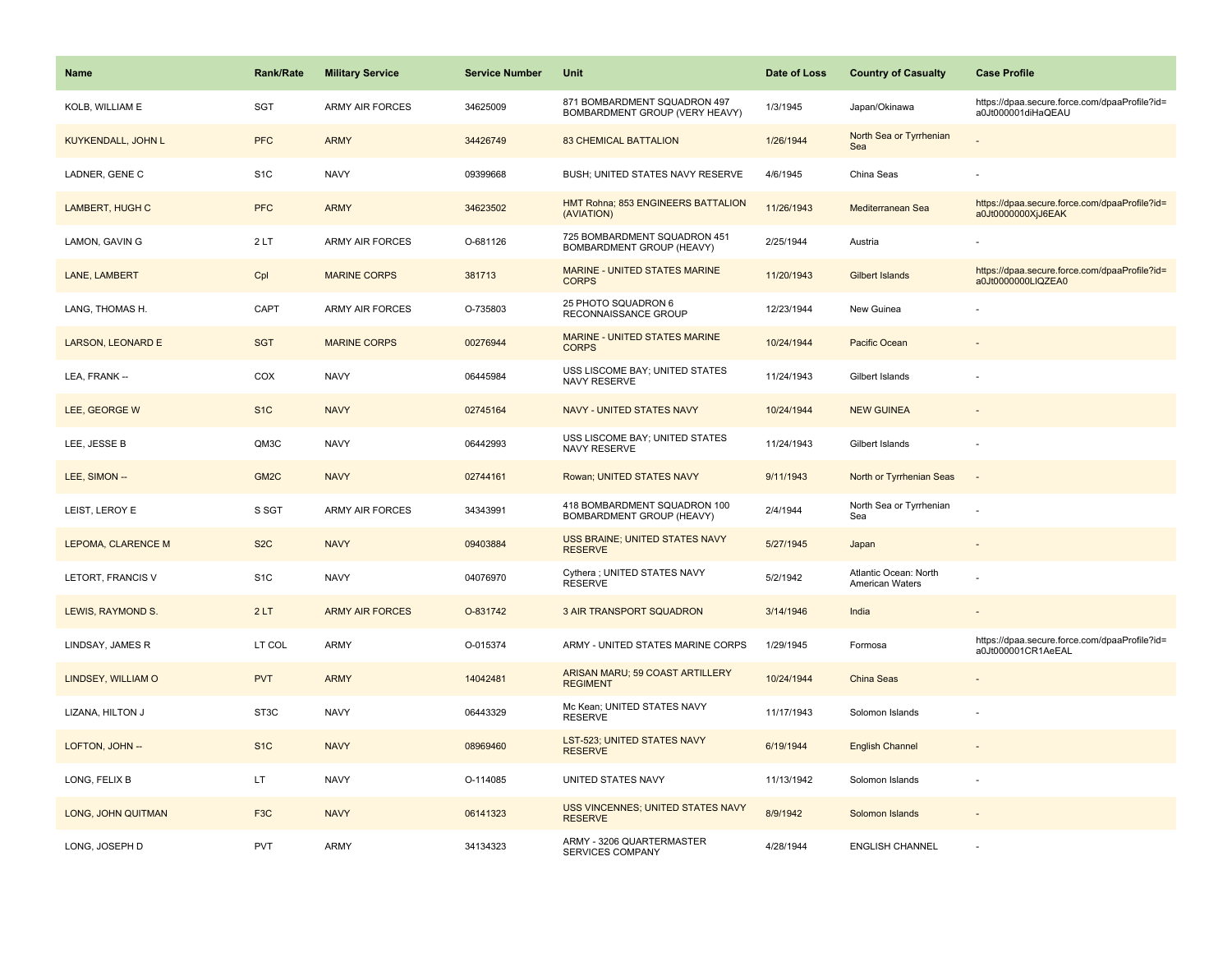| <b>Name</b>                | <b>Rank/Rate</b>  | <b>Military Service</b> | <b>Service Number</b> | Unit                                                             | Date of Loss | <b>Country of Casualty</b>     | <b>Case Profile</b>                                                 |
|----------------------------|-------------------|-------------------------|-----------------------|------------------------------------------------------------------|--------------|--------------------------------|---------------------------------------------------------------------|
| LONG, PERCY E              | TM <sub>2</sub> C | <b>NAVY</b>             | 02744374              | <b>TRITON; UNITED STATES NAVY</b>                                | 3/15/1943    | <b>Admiralty Islands</b>       |                                                                     |
| LOTT, EDGAR G              | S SGT             | ARMY AIR FORCES         | 14080518              | 364 BOMBARDMENT SQUADRON 305<br>BOMBARDMENT GROUP (HEAVY)        | 8/19/1943    | North Sea or Tyrrhenian<br>Sea |                                                                     |
| LOTT, GARLAND --           | S <sub>2</sub> C  | <b>NAVY</b>             | 06440439              | Yorktown; UNITED STATES NAVY<br><b>RESERVE</b>                   | 6/4/1942     | Midway Island                  |                                                                     |
| LOVE, WILLIAM W            | S <sub>1</sub> C  | <b>NAVY</b>             | 02747146              | NAVY - UNITED STATES NAVY                                        | 4/2/1945     | <b>JAPAN</b>                   |                                                                     |
| LOVELL, CLYDE O            | S SGT             | <b>ARMY AIR FORCES</b>  | 34137223              | 349 BOMBARDMENT SQUADRON 100<br><b>BOMBARDMENT GROUP (HEAVY)</b> | 9/24/1943    | North Sea or Tyrrhenian<br>Sea |                                                                     |
| LOWE, ETHAN E              | RM <sub>2</sub> C | <b>NAVY</b>             | 02744354              | Rowan; UNITED STATES NAVY                                        | 9/11/1943    | North or Tyrrhenian Seas       | ÷.                                                                  |
| LOWERY, HERMAN F           | <b>MAJ</b>        | <b>ARMY AIR FORCES</b>  | O-021622              | 13 BOMBARDMENT SQUADRON 3<br><b>BOMBARDMENT GROUP (LIGHT)</b>    | 5/25/1942    | New Guinea                     |                                                                     |
| LOWRY, MORGAN H            | 1LT               | <b>ARMY AIR FORCES</b>  | O-668601              | 318 FIGHTER SQUADRON 325 FIGHTER<br><b>GROUP</b>                 | 1/30/1944    | Adriatic Sea                   |                                                                     |
| LUCKETT, A D               | <b>PFC</b>        | <b>ARMY</b>             | 34482566              | 370 INFANTRY 92 DIVISION                                         | 10/11/1944   | Italy                          |                                                                     |
| LUCKETT, ROBERT H          | <b>PFC</b>        | ARMY                    | 36795029              | ARMY - 855 ENGINEERS BATTALION<br>(AVIATION)                     | 11/11/1943   | <b>FIJI</b>                    |                                                                     |
| LYLE, LLOYD L              | CPL               | <b>ARMY AIR FORCES</b>  | 34635571              | 1536 ARMY AIR FORCE BASE UNIT                                    | 12/6/1945    | <b>Caroline Islands</b>        |                                                                     |
| LYON, GORDON LEE           | 2LT               | <b>MARINE CORPS</b>     | O-011950              | VMF-124, MAG-12, 2d MAW, UNITED<br><b>STATES MARINE CORPS</b>    | 2/14/1943    | Solomon Islands                |                                                                     |
| <b>MACINTOSH, THOMAS L</b> | M Sgt             | <b>ARMY AIR FORCES</b>  | 14031785              | <b>ARMY AIR FORCE</b>                                            | 4/9/1943     | China                          |                                                                     |
| MADDEN, JOHN F             | 1LT               | <b>ARMY AIR FORCES</b>  | O-799040              | 8 BOMBARDMENT SQUADRON 3<br><b>BOMBARDMENT GROUP (LIGHT)</b>     | 6/3/1944     | Netherlands East Indies        |                                                                     |
| MAGEE, JAMES H             | CPL               | <b>ARMY</b>             | 34625469              | HMT Rohna; 853 ENGINEERS BATTALION<br>(AVIATION)                 | 11/26/1943   | Mediterranean Sea              |                                                                     |
| MAGEE, WILKIE F            | STM1C             | <b>NAVY</b>             | 02744342              | INGRAHAM; UNITED STATES NAVY                                     | 8/22/1942    | Nova Scotia                    |                                                                     |
| MALABY, RAYMOND C          | <b>T SGT</b>      | <b>ARMY AIR FORCES</b>  | 38175027              | 422 BOMBARDMENT SQUADRON 305<br><b>BOMBARDMENT GROUP (HEAVY)</b> | 7/4/1944     | France                         |                                                                     |
| MALLETT, WALTER J.         | 2LT               | <b>ARMY AIR FORCES</b>  | O-799205              | 317 FIGHTER SQUADRON 325 FIGHTER<br><b>GROUP</b>                 | 8/2/1945     | Yugoslavia                     |                                                                     |
| MALONE, ELVIN C            | S <sub>1</sub> C  | <b>NAVY</b>             | 09399618              | Indianapolis; UNITED STATES NAVY<br><b>RESERVE</b>               | 7/30/1945    | <b>Philippine Sea</b>          | https://dpaa.secure.force.com/dpaaProfile?id=<br>a0Jt0000000LIL5EAK |
| MARBURY, ALLEN GASTON      | S <sub>2</sub> C  | <b>NAVY</b>             | 06444135              | USS PRESTON; UNITED STATES NAVY<br><b>RESERVE</b>                | 11/15/1942   | Solomon Islands                |                                                                     |
| <b>MARSHALL, HOWARD K.</b> | 2LT               | <b>ARMY AIR FORCES</b>  | O-683042              | 530 BOMBARDMENT SQUADRON 380<br><b>BOMBARDMENT GROUP (HEAVY)</b> | 1/13/1944    | Australia                      | https://dpaa.secure.force.com/dpaaProfile?id=<br>a0Jt000001Ehlb8EAF |
| MARTIN, DELMAS D           | <b>SGT</b>        | <b>ARMY AIR FORCES</b>  | 34623416              | 871 BOMBARDMENT SQUADRON 497<br>BOMBARDMENT GROUP (VERY HEAVY)   | 1/3/1945     | Marianas Islands               |                                                                     |
| <b>MARTIN, RAY E</b>       | <b>PFC</b>        | <b>ARMY</b>             | 34988809              | SS Leopoldville; 262 INFANTRY 66<br><b>DIVISION</b>              | 12/24/1944   | <b>English Channel</b>         |                                                                     |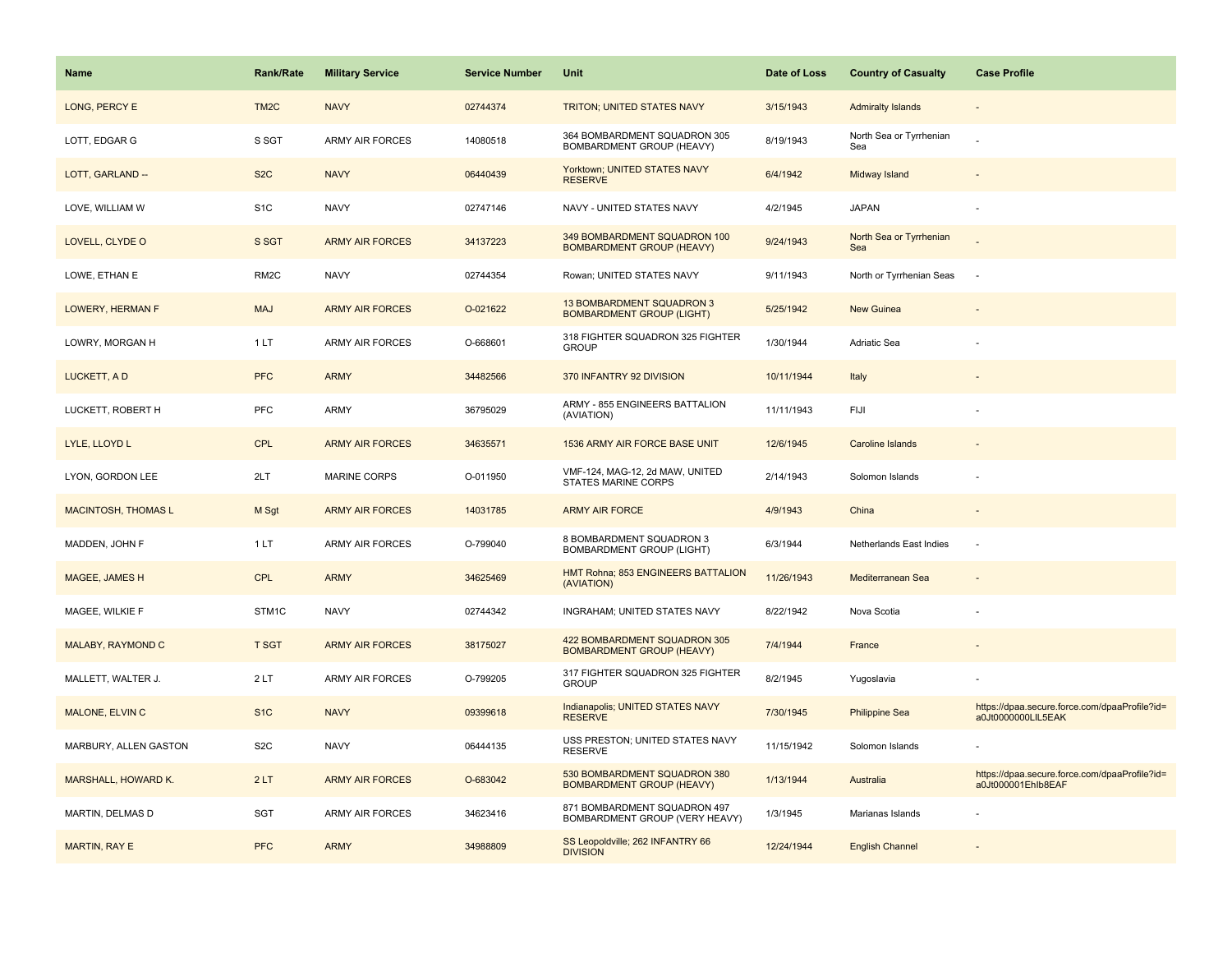| <b>Name</b>               | <b>Rank/Rate</b> | <b>Military Service</b> | <b>Service Number</b> | Unit                                                            | Date of Loss | <b>Country of Casualty</b>              | <b>Case Profile</b>                                                 |
|---------------------------|------------------|-------------------------|-----------------------|-----------------------------------------------------------------|--------------|-----------------------------------------|---------------------------------------------------------------------|
| MAULDIN, FRED M           | 1LT              | <b>ARMY AIR FORCES</b>  | O-660656              | 37 BOMBARDMENT SQUADRON 17<br>BOMBARDMENT GROUP (MEDIUM)        | 12/1/1942    | <b>Gold Coast</b>                       |                                                                     |
| <b>MAXEY, THOMAS K</b>    | CPL              | <b>ARMY AIR FORCES</b>  | 14075465              | HEADQUARTERS SQUADRON FIFTH AIR<br><b>FORCE</b>                 | 7/26/1946    | Japan/Okinawa                           |                                                                     |
| MCBAY, JAMES D            | Pfc              | <b>ARMY</b>             | 34989054              | SS Leopoldville; 262 INFANTRY 66<br><b>DIVISION</b>             | 12/24/1944   | English Channel                         | $\overline{\phantom{a}}$                                            |
| MCBRYDE, CLYDE E          | T/5              | <b>ARMY</b>             | 34426809              | <b>83 CHEMICAL BATTALION</b>                                    | 1/26/1944    | North Sea or Tyrrhenian<br>Sea          |                                                                     |
| MCCALL, HARRY M.          | Cpl              | ARMY AIR FORCES         | 14071264              | HEADQUARTERS SQUADRON FIFTH AIR<br><b>FORCE</b>                 | 12/22/1944   | Netherlands East Indies                 |                                                                     |
| <b>MCCARTY, WALTER W</b>  | M Sgt            | <b>ARMY AIR FORCES</b>  | 14039796              | 400 BOMBARDMENT SQUADRON 90<br><b>BOMBARDMENT GROUP (HEAVY)</b> | 6/6/1945     | Philippine Islands                      | $\overline{\phantom{a}}$                                            |
| MCCLELLAN, JAMES T        | Maj              | ARMY                    | O-018612              | HEADQUARTERS PHILIPPINES<br><b>DEPARTMENT</b>                   | 1/27/1945    | Philippine Islands                      | https://dpaa.secure.force.com/dpaaProfile?id=<br>a0Jt000001CWRRGEA5 |
| MCCOLLOUGH, HENRY M       | Pvt              | <b>ARMY</b>             | 34018598              | <b>17 ORDNANCE COMPANY</b>                                      | 1/12/1945    | Formosa                                 |                                                                     |
| MCCORD, PAUL C            | MM1              | <b>NAVY</b>             | 02951721              | USS AARON WARD; UNITED STATES<br>NAVY                           | 4/7/1943     | Solomon Islands                         |                                                                     |
| <b>MCCOY, CHARLES E.</b>  | T/3              | <b>ARMY</b>             | 34611967              | <b>ARMY SIGNAL CORPS</b>                                        | 5/27/1945    | <b>Burma</b>                            |                                                                     |
| MCCRORY, HUBERT LEE       | SC <sub>3</sub>  | <b>NAVY</b>             | 06440146              | USS JUNEAU; UNITED STATES NAVY<br><b>RESERVE</b>                | 11/13/1942   | Solomon Islands                         |                                                                     |
| MCDAVID, TF               | ARM3c            | <b>NAVY</b>             | 07220418              | <b>UNITED STATES NAVY</b>                                       | 3/24/1945    | <b>Central/South Pacific</b><br>Theater |                                                                     |
| MCDILL, JACK D            | S Sgt            | ARMY AIR FORCES         | 07002621              | 16 BOMBARDMENT SQUADRON 27<br><b>BOMBARDMENT GROUP (LIGHT)</b>  | 12/31/1942   | Philippine Islands                      |                                                                     |
| MCDONALD, CARL J          | TM <sub>3</sub>  | <b>NAVY</b>             | 09397889              | Longshaw; UNITED STATES NAVY<br><b>RESERVE</b>                  | 5/18/1945    | <b>Philippine Sea</b>                   |                                                                     |
| MCGOUGH, JOSEPH N         | SEA2             | <b>NAVY</b>             | 09404737              | MONAGHAN; UNITED STATES NAVY<br><b>RESERVE</b>                  | 12/18/1944   | Philippine Sea                          |                                                                     |
| MCKENZIE, WILLIAM H.      | <b>Pfc</b>       | <b>ARMY</b>             | 34275688              | 339 INFANTRY 85 DIVISION                                        | 5/12/1944    | Italy                                   |                                                                     |
| MCKINNON, KENNETH R       | T Sgt            | <b>ARMY AIR FORCES</b>  | 14080241              | 415 BOMBARDMENT SQUADRON 98<br>BOMBARDMENT GROUP (HEAVY)        | 4/11/1943    | North Sea or Tyrrhenian<br>Sea          |                                                                     |
| MCLENDON, WALLACE H       | WT <sub>2</sub>  | <b>NAVY</b>             | 07218875              | PRINCETON; UNITED STATES NAVY<br><b>RESERVE</b>                 | 10/24/1944   | <b>Philippine Sea</b>                   |                                                                     |
| MCMAHEN, WILLIAM C        | EM3c             | <b>NAVY</b>             | 02743806              | UNITED STATES NAVY                                              | 3/1/1942     | Indian Ocean                            |                                                                     |
| <b>MCNEESE, WILLIAM R</b> | 1st Lt           | <b>ARMY AIR FORCES</b>  | O-428246              | 70 BOMBARDMENT SQUADRON<br>(MEDIUM)                             | 11/15/1942   | Solomon Islands                         |                                                                     |
| MCNEIL, RAGSDALE --       | <b>LTJG</b>      | <b>NAVY</b>             | O-145598              | UNITED STATES NAVY RESERVE                                      | 3/11/1944    | New Guinea                              |                                                                     |
| <b>MCNUTT, THOMAS L</b>   | STM1             | <b>NAVY</b>             | 02744571              | USS WASP; UNITED STATES NAVY                                    | 9/15/1942    | Solomon Islands                         |                                                                     |
| MEEK, FLOYD S             | S <sub>1</sub> C | <b>NAVY</b>             | 02961153              | Mc Kean; UNITED STATES NAVY                                     | 11/17/1943   | Solomon Islands                         |                                                                     |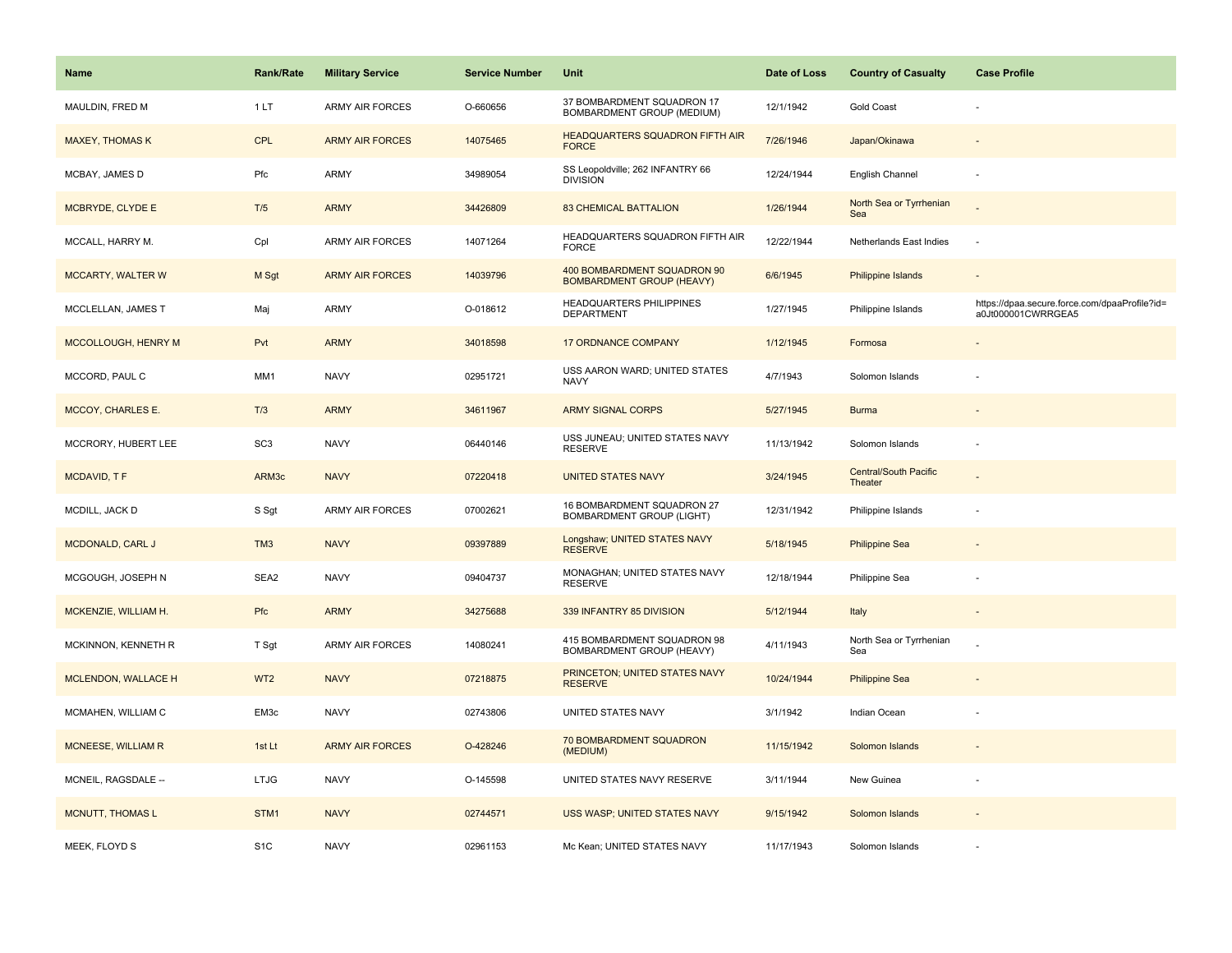| Name                       | <b>Rank/Rate</b>   | <b>Military Service</b> | <b>Service Number</b> | Unit                                                                                             | Date of Loss | <b>Country of Casualty</b>       | <b>Case Profile</b>                                                 |
|----------------------------|--------------------|-------------------------|-----------------------|--------------------------------------------------------------------------------------------------|--------------|----------------------------------|---------------------------------------------------------------------|
| <b>MELTON, CARL G</b>      | ARM2C              | <b>NAVY</b>             | 06444364              | USS BOGUE; UNITED STATES NAVY<br><b>RESERVE</b>                                                  | 8/15/1944    | North Atlantic Ocean             |                                                                     |
| MERCHANT, ROBERT A         | SC <sub>3</sub> C  | <b>NAVY</b>             | 06440197              | USS JUNEAU; UNITED STATES NAVY<br><b>RESERVE</b>                                                 | 11/13/1942   | Solomon Islands                  |                                                                     |
| METCALFE, EDWARD C         | <b>CDR</b>         | <b>NAVY</b>             | O-057675              | USS QUINCY; UNITED STATES NAVY                                                                   | 8/9/1942     | Solomon Islands                  |                                                                     |
| METCALFE, MURREL G         | WT1C               | <b>NAVY</b>             | 02739727              | NAVY - UNITED STATES NAVY                                                                        | 4/12/1945    | <b>CHINA SEAS</b>                |                                                                     |
| MICHAEL, DAVIS F           | TEC <sub>4</sub>   | <b>ARMY</b>             | 34611358              | HMT Rohna; 853 ENGINEERS BATTALION<br>(AVIATION)                                                 | 11/26/1943   | Mediterranean Sea                |                                                                     |
| MILAM, CHARLES N           | <b>PFC</b>         | <b>ARMY</b>             | 34624764              | 7 INFANTRY 3 DIVISION                                                                            | 1/31/1944    | Italy                            | https://dpaa.secure.force.com/dpaaProfile?id=<br>a0Jt0000000XdpaEAC |
| MILLER, JAMES A            | F <sub>2</sub> C   | <b>NAVY</b>             | 02747419              | USS WALKE; UNITED STATES NAVY                                                                    | 11/15/1942   | Solomon Islands                  |                                                                     |
| MILLER, PAUL J             | EM2C               | <b>NAVY</b>             | 02747858              | SCORPION; UNITED STATES NAVY                                                                     | 2/22/1944    | China Seas                       |                                                                     |
| <b>MILLS, HOUSTON E</b>    | SOM <sub>2</sub> C | <b>NAVY</b>             | 07219418              | <b>MONAGHAN; UNITED STATES NAVY</b><br><b>RESERVE</b>                                            | 12/18/1944   | <b>Philippine Sea</b>            |                                                                     |
| MITCHELL, GEORGE R         | <b>ENS</b>         | <b>NAVY</b>             | O-097750              | SHINYO MARU; UNITED STATES NAVY<br><b>RESERVE</b>                                                | 9/7/1944     | Central/South Pacific<br>Theater |                                                                     |
| MITCHELL, ROBERT LEE       | <b>PFC</b>         | <b>MARINE CORPS</b>     | 00338075              | Company B, 4th Tank Battalion, 4th Marine<br>Division, FMF, UNITED STATES MARINE<br><b>CORPS</b> | 6/15/1944    | <b>SAIPAN</b>                    |                                                                     |
| MIZE, ERNEST B             | <b>PVT</b>         | <b>ARMY</b>             | 14053916              | SHINYO MARU; 701 ORDNANCE<br>COMPANY (AVIATION)                                                  | 9/7/1944     | Philippine Islands               |                                                                     |
| <b>MIZE, RICHARD R</b>     | <b>ENS</b>         | <b>NAVY</b>             | O-325568              | UNITED STATES NAVY RESERVE                                                                       | 10/22/1944   | Pacific Ocean                    |                                                                     |
| MOHON, ERNEST M            | S SGT              | <b>ARMY AIR FORCES</b>  | 07002499              | HEADQUARTERS SQUADRON 5<br>BOMBARDMENT GROUP (HEAVY)                                             | 7/23/1942    | Hawaiian Islands                 |                                                                     |
| <b>MONCRIEF, CLIFTON F</b> | <b>PFC</b>         | <b>ARMY</b>             | 34989519              | SS Leopoldville; 262 INFANTRY 66<br><b>DIVISION</b>                                              | 12/24/1944   | <b>English Channel</b>           |                                                                     |
| MOODY, ROBERT EDWARD       | S <sub>1</sub> C   | <b>NAVY</b>             | 02957682              | USS Arizona; UNITED STATES NAVY                                                                  | 12/7/1941    | Hawaiian Islands                 | https://dpaa.secure.force.com/dpaaProfile?id=<br>a0Jt00000004r1OEAQ |
| <b>MORAN, CHESTER L</b>    | S SGT              | <b>ARMY AIR FORCES</b>  | 14039850              | 401 BOMBARDMENT SQUADRON 91<br><b>BOMBARDMENT GROUP (HEAVY)</b>                                  | 2/26/1943    | North Sea or Tyrrhenian<br>Sea   |                                                                     |
| MORGAN, JAMES L            | <b>PFC</b>         | ARMY                    | 34989056              | SS Leopoldville; 262 INFANTRY 66<br><b>DIVISION</b>                                              | 12/24/1944   | English Channel                  |                                                                     |
| <b>MORTIMER, JAMES E</b>   | <b>SGT</b>         | <b>ARMY</b>             | 14154735              | SS Leopoldville; 262 INFANTRY 66<br><b>DIVISION</b>                                              | 12/24/1944   | <b>English Channel</b>           |                                                                     |
| MOSLEY, HUBERT E           | <b>PVT</b>         | ARMY                    | 14192914              | 68 COAST ARTILLERY REGIMENT                                                                      | 1/26/1944    | North Sea or Tyrrhenian<br>Sea   |                                                                     |
| <b>MOSS, CHARLES M</b>     | <b>T SGT</b>       | <b>ARMY AIR FORCES</b>  | 06925384              | <b>3 PHOTO RECONNAISSANCE</b><br><b>SQUADRON</b>                                                 | 12/9/1944    | Marianas Islands                 |                                                                     |
| MOZINGO, WILLIAM R         | CPL                | <b>ARMY AIR FORCES</b>  | 34950266              | ARMY AIR FORCE                                                                                   | 4/6/1945     | Admiralty Islands                |                                                                     |
| <b>MUIRHEAD, RUFUS R</b>   | <b>PVT</b>         | <b>ARMY</b>             | 34637086              | 23 ENGINEERS BATTALION 3 ARMORED<br><b>DIVISION</b>                                              | 12/28/1944   | Belgium                          |                                                                     |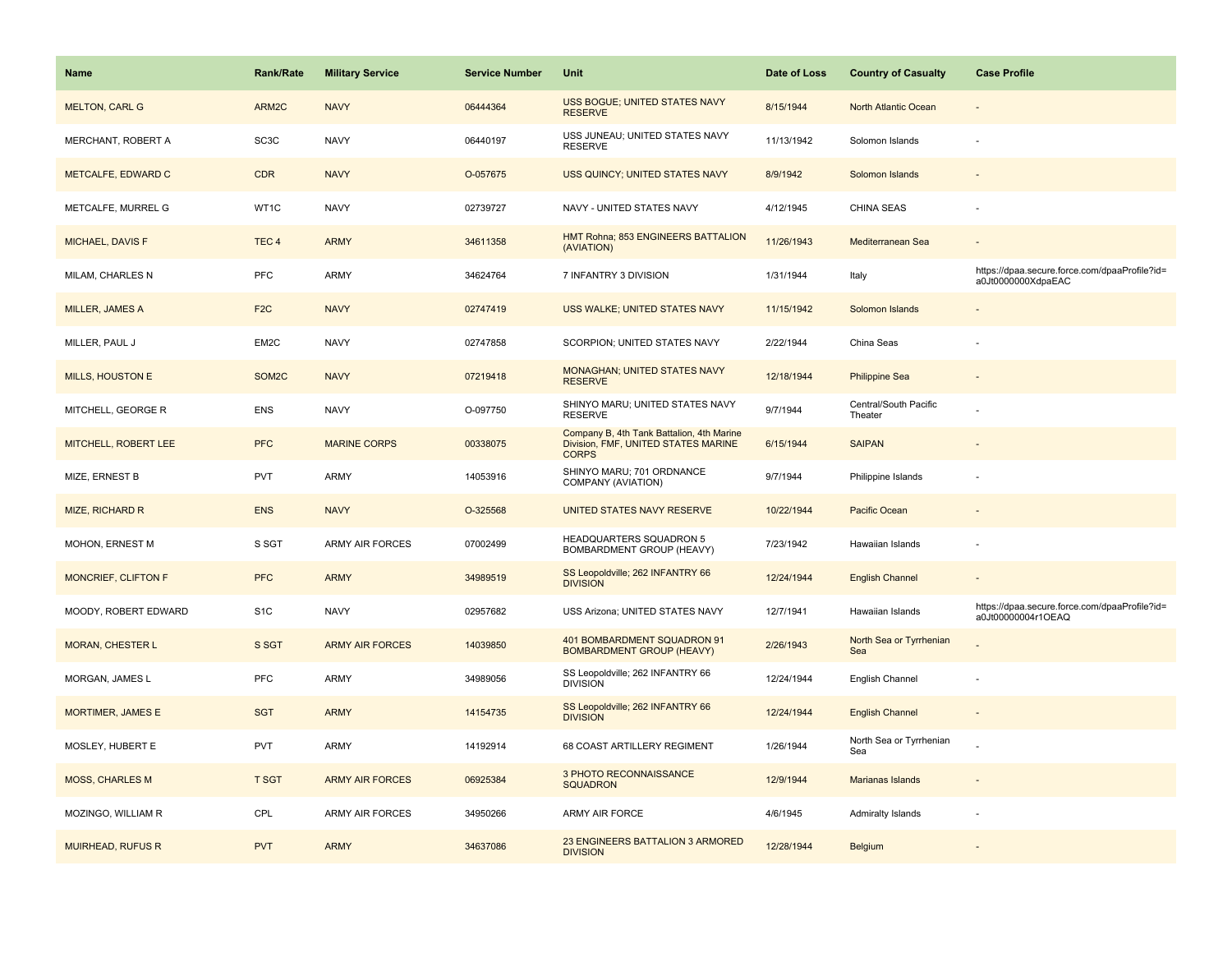| <b>Name</b>             | <b>Rank/Rate</b> | <b>Military Service</b> | <b>Service Number</b> | <b>Unit</b>                                                     | Date of Loss | <b>Country of Casualty</b>     | <b>Case Profile</b>                                                 |
|-------------------------|------------------|-------------------------|-----------------------|-----------------------------------------------------------------|--------------|--------------------------------|---------------------------------------------------------------------|
| MULLINS, BLUFORD B      | 2LT              | <b>ARMY AIR FORCES</b>  | O-798017              | 349 BOMBARDMENT SQUADRON 100<br>BOMBARDMENT GROUP (HEAVY)       | 6/25/1943    | North Sea or Tyrrhenian<br>Sea |                                                                     |
| <b>MULLINS, GRADY L</b> | LT.              | <b>NAVY</b>             | O-114656              | UNITED STATES NAVY RESERVE                                      | 10/22/1944   | <b>Pacific Ocean</b>           |                                                                     |
| MYERS, CRAWLEY L        | Pfc              | <b>ARMY</b>             | 34132652              | 5307 COMPOSITE UNIT                                             | 3/5/1944     | Burma                          |                                                                     |
| <b>MYRICK, JAMES H</b>  | <b>SGT</b>       | <b>ARMY</b>             | 07009312              | SHINYO MARU; 454 ORDNANCE<br><b>COMPANY (AVIATION)</b>          | 9/7/1944     | <b>Philippine Islands</b>      |                                                                     |
| NALL, JOHN V            | <b>ENS</b>       | <b>NAVY</b>             | O-337448              | UNITED STATES NAVY RESERVE                                      | 1/22/1944    | <b>Atlantic Ocean</b>          |                                                                     |
| NASH, HENRY L           | TEC <sub>4</sub> | <b>ARMY</b>             | 34273724              | <b>ARMY - 827 TANK DESTROYER</b><br><b>BATTALION</b>            | 1/18/1945    | <b>FRANCE</b>                  |                                                                     |
| NEAL, RALPH D           | S <sub>2</sub> C | <b>NAVY</b>             | 07221293              | SPENCE; UNITED STATES NAVY<br><b>RESERVE</b>                    | 12/18/1944   | Philippine Sea                 |                                                                     |
| NEALY, MACK H.          | T Sgt            | <b>ARMY AIR FORCES</b>  | 7002630               | 90 BOMBARDMENT SQUADRON 3<br><b>BOMBARDMENT GROUP (LIGHT)</b>   | 7/16/1944    | New Guinea                     | https://dpaa.secure.force.com/dpaaProfile?id=<br>a0Jt000001nzWtGEAU |
| NEILL, WILEY BRYAN      | PFC              | <b>MARINE CORPS</b>     | 00906142              | MARINE - UNITED STATES MARINE<br><b>CORPS</b>                   | 3/14/1945    | Bonin & Volcano Islands        |                                                                     |
| <b>NELSON, AUTHER O</b> | <b>PVT</b>       | <b>ARMY</b>             | 34475615              | 117 INFANTRY 30 DIVISION                                        | 10/8/1944    | Germany                        |                                                                     |
| NEWMAN, GORDON M        | <b>PVT</b>       | <b>ARMY</b>             | 38054401              | SHINYO MARU; 192 TANK BATTALION                                 | 9/7/1944     | Philippine Islands             |                                                                     |
| <b>NEWMAN, PRENTISS</b> | LT /JG/          | <b>NAVY</b>             | O-240572              | NAVY - UNITED STATES NAVY RESERVE                               | 10/12/1944   | <b>FORMOSA</b>                 | https://dpaa.secure.force.com/dpaaProfile?id=<br>a0Jt000001nzU6LEAU |
| NEYLAND, WILLIAM H      | S <sub>1</sub> C | <b>NAVY</b>             | 06442735              | USS HELENA; UNITED STATES NAVY<br><b>RESERVE</b>                | 7/6/1943     | Solomon Islands                |                                                                     |
| NICHOLS, BURLIE J.      | Pvt              | <b>ARMY</b>             | 7009180               | 33 QUARTERMASTER TRUCK REGIMENT                                 | 4/12/1942    | <b>Philippine Islands</b>      |                                                                     |
| NOLEN, CRIT R           | S <sub>1</sub> C | <b>NAVY</b>             | 06445952              | COOPER; UNITED STATES NAVY<br><b>RESERVE</b>                    | 12/3/1944    | Philippine Islands             |                                                                     |
| NOLTE, DAVID E          | <b>CPHM</b>      | <b>NAVY</b>             | 06445044              | <b>REID; UNITED STATES NAVY RESERVE</b>                         | 12/11/1944   | Philippine Islands             |                                                                     |
| NORED, GEORGE L.        | T SGT            | ARMY AIR FORCES         | 14060975              | 67 BOMBARDMENT SQUADRON 44<br>BOMBARDMENT GROUP (HEAVY)         | 3/8/1943     | France                         | https://dpaa.secure.force.com/dpaaProfile?id=<br>a0Jt0000000Xe85EAC |
| NORTHAM, JOSEPH H       | S <sub>1</sub> C | <b>NAVY</b>             | 06446890              | <b>SUBMARINE Albacore; UNITED STATES</b><br><b>NAVY RESERVE</b> | 11/7/1944    | Japan                          |                                                                     |
| NORWOOD, GUS HAYWARD    | COX              | <b>NAVY</b>             | 02743637              | BITTERN; UNITED STATES NAVY                                     | 12/10/1941   | Hawaiian Islands               |                                                                     |
| NOWELL, DEXTER D        | <b>SGT</b>       | <b>ARMY AIR FORCES</b>  | 34875321              | 30 BOMBARDMENT SQUADRON 19<br>BOMBARDMENT GROUP (VERY HEAVY)    | 6/10/1945    | Japan/Okinawa                  |                                                                     |
| NUNLEY, JAMES PRESTON   | F <sub>1</sub> C | <b>NAVY</b>             | 09399651              | Indianapolis; UNITED STATES NAVY<br><b>RESERVE</b>              | 7/30/1943    | Philippine Sea                 | https://dpaa.secure.force.com/dpaaProfile?id=<br>a0Jt0000000LknhEAC |
| NUNLEY, WILLIAM --      | STM1C            | <b>NAVY</b>             | 08435676              | Turner; UNITED STATES NAVY RESERVE                              | 1/3/1944     | <b>Atlantic Ocean</b>          |                                                                     |
| OGLESBY, LONNIE HARRIS  | S <sub>2</sub> C | <b>NAVY</b>             | 06440081              | USS Arizona; UNITED STATES NAVY<br><b>RESERVE</b>               | 12/7/1941    | Hawaiian Islands               | https://dpaa.secure.force.com/dpaaProfile?id=<br>a0Jt00000004rlKEAQ |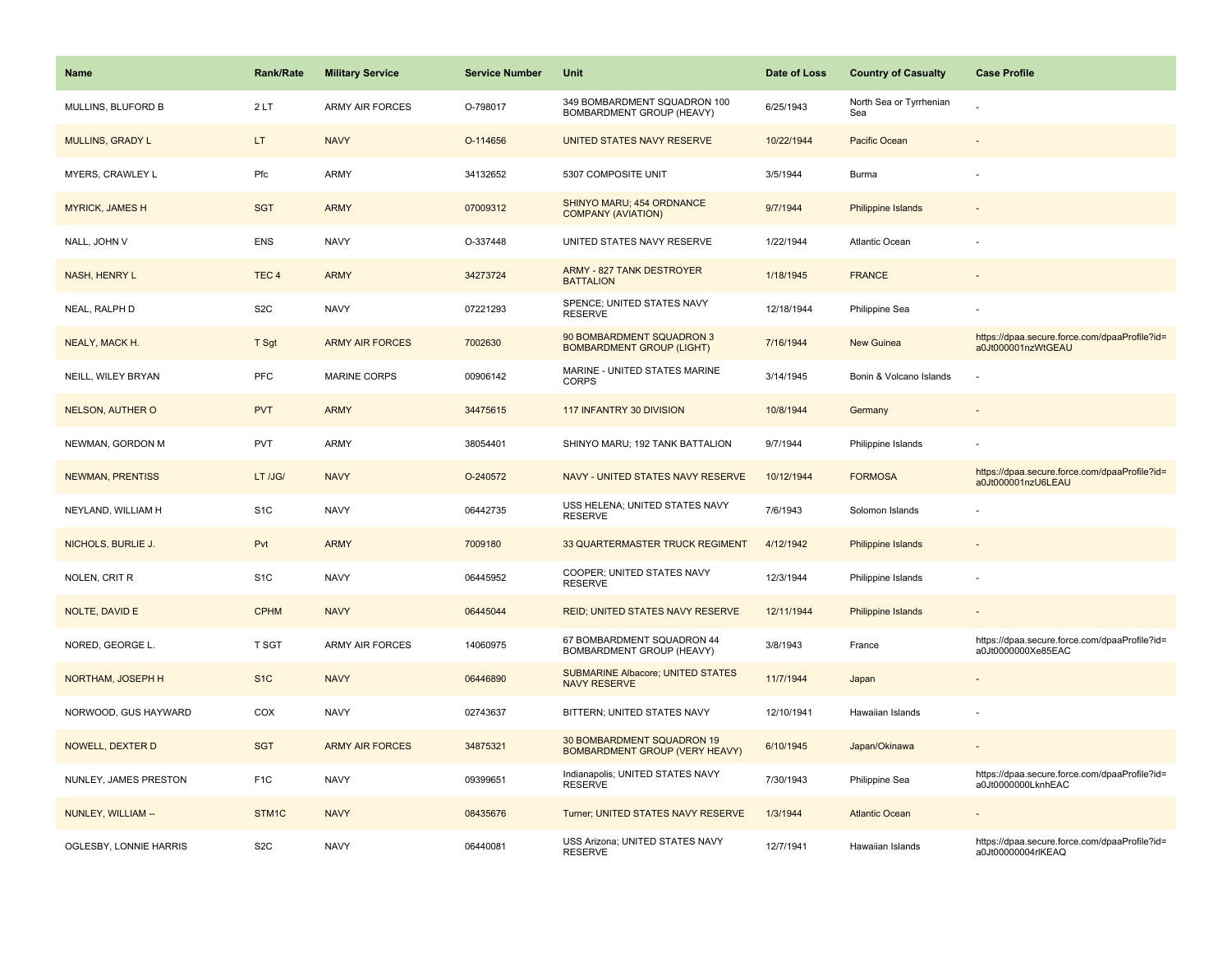| <b>Name</b>              | <b>Rank/Rate</b>  | <b>Military Service</b> | <b>Service Number</b> | Unit                                                               | Date of Loss | <b>Country of Casualty</b>     | <b>Case Profile</b>                                                 |
|--------------------------|-------------------|-------------------------|-----------------------|--------------------------------------------------------------------|--------------|--------------------------------|---------------------------------------------------------------------|
| OLIVER, JOHN C           | <b>PVT</b>        | <b>ARMY</b>             | 34610901              | ARMY - HEADQUARTERS COMPANY 43<br><b>DIVISION</b>                  | 7/18/1943    | <b>SOLOMON ISLANDS</b>         |                                                                     |
| OTOTT, JAMES E           | S SGT             | <b>ARMY AIR FORCES</b>  | 14033180              | 819 BOMBARDMENT SQUADRON 30<br>BOMBARDMENT GROUP (HEAVY)           | 11/20/1943   | Pacific Ocean                  |                                                                     |
| OWEN, HOWARD H           | <b>PVT</b>        | <b>ARMY</b>             | 34343680              | 145 INFANTRY 37 DIVISION                                           | 7/5/1943     | Solomon Islands                |                                                                     |
| OWENS, GEORGE P          | S <sub>1</sub> C  | <b>NAVY</b>             | 02746860              | UNITED STATES NAVY                                                 | 12/31/1942   | Atlantic Ocean                 |                                                                     |
| PAIT, ROBERT E           | BM <sub>2</sub> C | <b>NAVY</b>             | 07216708              | <b>NAVY - UNITED STATES NAVY</b>                                   | 7/30/1945    | PHILIPPINE SEA                 | https://dpaa.secure.force.com/dpaaProfile?id=<br>a0Jt0000000Lkk9EAC |
| PARHAM, FRED             | ST <sub>2</sub> C | <b>NAVY</b>             | 06402256              | NAVY - UNITED STATES NAVY RESERVE                                  | 7/30/1945    | PHILIPPINE SEA                 | https://dpaa.secure.force.com/dpaaProfile?id=<br>a0Jt0000000LkjzEAC |
| <b>PARKER, CHARLES W</b> | EM <sub>1</sub> C | <b>NAVY</b>             | 02742844              | <b>FLIER; UNITED STATES NAVY</b>                                   | 8/13/1944    | Philippine Islands             |                                                                     |
| PARKER, JACKSON W        | <b>ENS</b>        | <b>NAVY</b>             | O-165686              | USS SMITH; UNITED STATES NAVY                                      | 10/26/1942   | New Hebrides                   |                                                                     |
| PARKER, JAMES A          | RT <sub>3</sub> C | <b>COAST GUARD</b>      | 00650357              | <b>USCGC JACKSON; COAST GUARD -</b><br>UNITED STATES COAST GUARD   | 9/14/1944    | ** Documentation Errors        | $\overline{\phantom{a}}$                                            |
| PARKER, JOHN H           | PVT               | ARMY                    | 34421335              | LST-342; HEADQUARTERS COMPANY 43<br><b>DIVISION</b>                | 7/18/1943    | Solomon Islands                |                                                                     |
| PATTY, JOHN C            | LT.               | <b>NAVY</b>             | O-078663              | USS HOUSTON (CA-30); UNITED STATES<br><b>NAVY</b>                  | 3/1/1942     | Java                           |                                                                     |
| PEARCE, IREN R           | S SGT             | ARMY AIR FORCES         | 34474369              | 856 BOMBARDMENT SQUADRON 492<br>BOMBARDMENT GROUP (HEAVY)          | 6/20/1944    | <b>Baltic Sea</b>              |                                                                     |
| PECK, MILTON EDWARD      | 1LT               | <b>MARINE CORPS</b>     | O-014766              | MARINE - UNITED STATES MARINE<br><b>CORPS</b>                      | 6/30/1943    | Solomon Islands                |                                                                     |
| PENNAL, JAMES R          | 2LT               | <b>ARMY AIR FORCES</b>  | O-758615              | 562 BOMBARDMENT SQUADRON 388<br>BOMBARDMENT GROUP (HEAVY)          | 4/11/1944    | <b>Baltic Sea</b>              |                                                                     |
| PEREZ, ERNEST C          | S <sub>1C</sub>   | <b>NAVY</b>             | 04074435              | UNITED STATES NAVY RESERVE                                         | 5/19/1945    | Pacific Ocean                  |                                                                     |
| PERKINS, JAMES G         | S <sub>1</sub> C  | <b>NAVY</b>             | 07219993              | HERRING; UNITED STATES NAVY                                        | 7/5/1944     | Kurile Islands                 |                                                                     |
| PERKINS, PAUL EDWIN      | 1st Lt            | <b>ARMY AIR FORCES</b>  | O-430058              | <b>ARMY AIR FORCE</b>                                              | 8/10/1942    | Alaska                         |                                                                     |
| PEST, DAVID --           | SGT               | ARMY AIR FORCES         | 14130256              | 506 BOMBARDMENT SQUADRON 44<br>BOMBARDMENT GROUP (HEAVY)           | 10/4/1943    | North Sea or Tyrrhenian<br>Sea |                                                                     |
| PETERS, JOSEPH B         | <b>PFC</b>        | <b>MARINE CORPS</b>     | 814501                | MARINE - UNITED STATES MARINE<br><b>CORPS; 1ST MARINE DIVISION</b> | 5/2/1945     | <b>JAPAN</b>                   |                                                                     |
| PETTIT, CLARENCE O       | S <sub>2</sub> C  | <b>NAVY</b>             | 09403872              | NAVY - UNITED STATES NAVY RESERVE                                  | 9/17/1945    | <b>JAPAN</b>                   |                                                                     |
| PEVEY, JOSEPH P          | <b>PVT</b>        | <b>ARMY</b>             | 14016066              | <b>ARMY - 192 TANK BATTALION</b>                                   | 12/15/1944   | PHILIPPINE ISLANDS             |                                                                     |
| PHILLIPS, EDWARD L       | S SGT             | <b>ARMY AIR FORCES</b>  | 14150888              | 412 BOMBARDMENT SQUADRON 95<br>BOMBARDMENT GROUP (HEAVY)           | 4/11/1944    | <b>Baltic Sea</b>              |                                                                     |
| PHILLIPS, JAMES P        | <b>CAPT</b>       | <b>ARMY AIR FORCES</b>  | O-431503              | 314 FIGHTER SQUADRON 324 FIGHTER<br><b>GROUP</b>                   | 4/18/1943    | Mediterranean Sea              |                                                                     |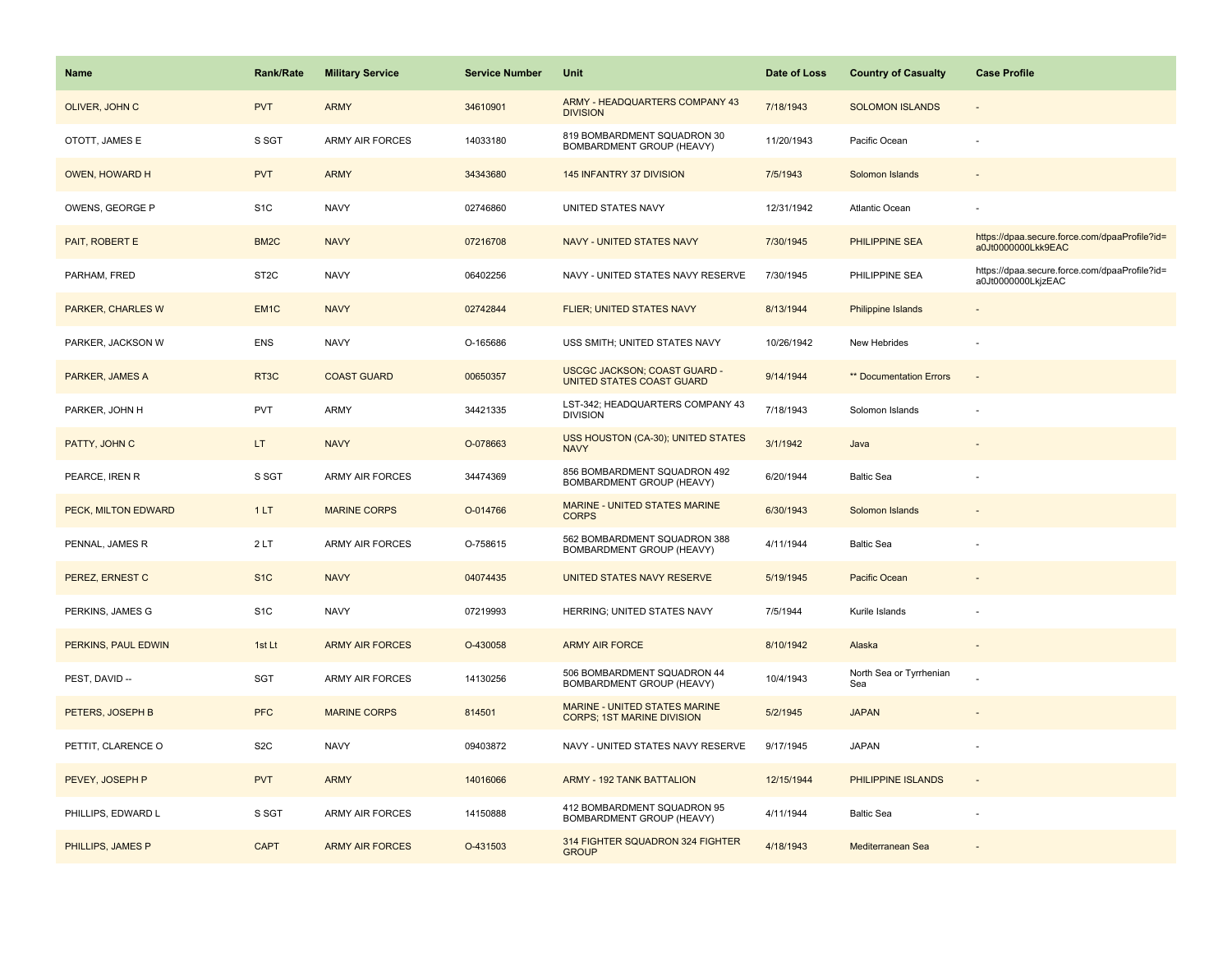| <b>Name</b>               | <b>Rank/Rate</b>  | <b>Military Service</b> | <b>Service Number</b> | Unit                                                           | Date of Loss | <b>Country of Casualty</b> | <b>Case Profile</b>                                                 |
|---------------------------|-------------------|-------------------------|-----------------------|----------------------------------------------------------------|--------------|----------------------------|---------------------------------------------------------------------|
| PHILLIPS, JOHN HENRY      | MATT2C            | <b>NAVY</b>             | 02957324              | USS ASTORIA; UNITED STATES NAVY                                | 8/9/1942     | Solomon Islands            |                                                                     |
| PICKETT, JOE D            | <b>PFC</b>        | <b>ARMY</b>             | 34476253              | SS Leopoldville; 262 INFANTRY 66<br><b>DIVISION</b>            | 12/24/1944   | <b>English Channel</b>     |                                                                     |
| PIERCE, CLOYCE D          | <b>PFC</b>        | <b>ARMY AIR FORCES</b>  | 34426812              | 1330 ARMY AIR FORCE BASE UNIT                                  | 8/6/1945     | India                      |                                                                     |
| PIERCE, NEWTON C          | <b>PVT</b>        | <b>ARMY AIR FORCES</b>  | 34636142              | SS Jean Nicolet; AIR CORPS                                     | 7/2/1944     | <b>Indian Ocean</b>        |                                                                     |
| PITTMAN, JOHN H.          | M SGT             | <b>ARMY AIR FORCES</b>  | 20452087              | HEADQUARTERS SQUADRON NINTH AIR<br><b>FORCE</b>                | 11/19/1944   | English Channel            |                                                                     |
| PITTS, J B                | <b>PVT</b>        | <b>ARMY</b>             | 34131419              | 977 FIELD ARTILLERY BATTALION                                  | 8/15/1944    | Mediterranean Sea          |                                                                     |
| POLK, JAMES E.            | SGT               | ARMY                    | 14042740              | 66 REGIMENT 2 ARMORED DIVISION                                 | 8/2/1944     | France                     |                                                                     |
| POOLE, HILTON GORDON      | <b>CEM</b>        | <b>NAVY</b>             | 02741112              | USS QUINCY; UNITED STATES NAVY                                 | 8/9/1942     | Solomon Islands            |                                                                     |
| POWERS, DORMAN M          | S <sub>2</sub> C  | <b>NAVY</b>             | 07221533              | SPENCE; UNITED STATES NAVY<br><b>RESERVE</b>                   | 12/18/1944   | Philippine Sea             |                                                                     |
| POWERS, RCO               | S <sub>2</sub> C  | <b>NAVY</b>             | 09399648              | NAVY - UNITED STATES NAVY RESERVE                              | 7/30/1945    | <b>PHILIPPINE SEA</b>      | https://dpaa.secure.force.com/dpaaProfile?id=<br>a0Jt0000000LkdXEAS |
| PRESLEY, LOIS E           | <b>CGM</b>        | <b>NAVY</b>             | 02740689              | <b>GRAMPUS; UNITED STATES NAVY</b>                             | 3/22/1943    | New Britain Island         |                                                                     |
| PRESLEY, SAM DAVIS        | AMM1C             | <b>NAVY</b>             | 02744042              | <b>USS ENTERPRISE; UNITED STATES</b><br><b>NAVY</b>            | 10/26/1942   | <b>New Hebrides</b>        |                                                                     |
| PRESTRIDGE, DURWARD D     | <b>SGT</b>        | ARMY AIR FORCES         | 14172007              | 424 BOMBARDMENT SQUADRON 307<br>BOMBARDMENT GROUP (HEAVY)      | 10/26/1944   | Philippine Islands         |                                                                     |
| PRESTRIDGE, STEVE H       | S <sub>2</sub> C  | <b>NAVY</b>             | 09405413              | Drexler; UNITED STATES NAVY RESERVE                            | 5/28/1945    | Japan                      |                                                                     |
| PREWITT, OSCAR E          | SC <sub>3</sub> C | <b>NAVY</b>             | 07222395              | NAVY - UNITED STATES NAVY RESERVE                              | 10/9/1945    | <b>JAPAN</b>               |                                                                     |
| PRICE, WILLIAM T          | <b>PVT</b>        | <b>ARMY</b>             | 14053915              | SHINYO MARU; 701 ORDNANCE<br><b>COMPANY (AVIATION)</b>         | 9/7/1944     | <b>Philippine Islands</b>  |                                                                     |
| PRICHARD, WILLIAM J       | 1LT               | ARMY AIR FORCES         | O-371864              | AIR CORPS                                                      | 2/8/1942     | Celebes                    |                                                                     |
| <b>PRIESTER, ROBERT I</b> | 1LT               | <b>ARMY AIR FORCES</b>  | O-663311              | 98 BOMBARDMENT SQUADRON 11<br><b>BOMBARDMENT GROUP (HEAVY)</b> | 12/29/1943   | <b>Marshall Islands</b>    |                                                                     |
| QUINNELLY, WALTER W       | S <sub>1</sub> C  | <b>NAVY</b>             | 06440831              | USS VIREO; UNITED STATES NAVY<br><b>RESERVE</b>                | 10/15/1942   | Solomon Islands            |                                                                     |
| <b>RAGLAND, RALPH K</b>   | TM <sub>1</sub> C | <b>NAVY</b>             | 02747577              | <b>MONAGHAN; UNITED STATES NAVY</b>                            | 12/18/1944   | Philippine Islands         |                                                                     |
| RAINES, ALEX H            | <b>PVT</b>        | ARMY                    | 34637472              | 149 ENGINEERS COMBAT BATTALION                                 | 6/6/1944     | English Channel            | https://dpaa.secure.force.com/dpaaProfile?id=<br>a0Jt0000000XmBeEAK |
| RAINES, CLIFFORD J        | S <sub>2</sub> C  | <b>NAVY</b>             | 09399639              | NAVY - UNITED STATES NAVY RESERVE                              | 7/30/1945    | PHILIPPINE SEA             | https://dpaa.secure.force.com/dpaaProfile?id=<br>a0Jt0000000LkcPEAS |
| RAMEY, HOWARD K.          | <b>BRIG GE</b>    | <b>ARMY AIR FORCES</b>  | O-010874              | HEADQUARTERS V BOMBARDMENT<br>COMMAND                          | 3/26/1943    | New Guinea                 |                                                                     |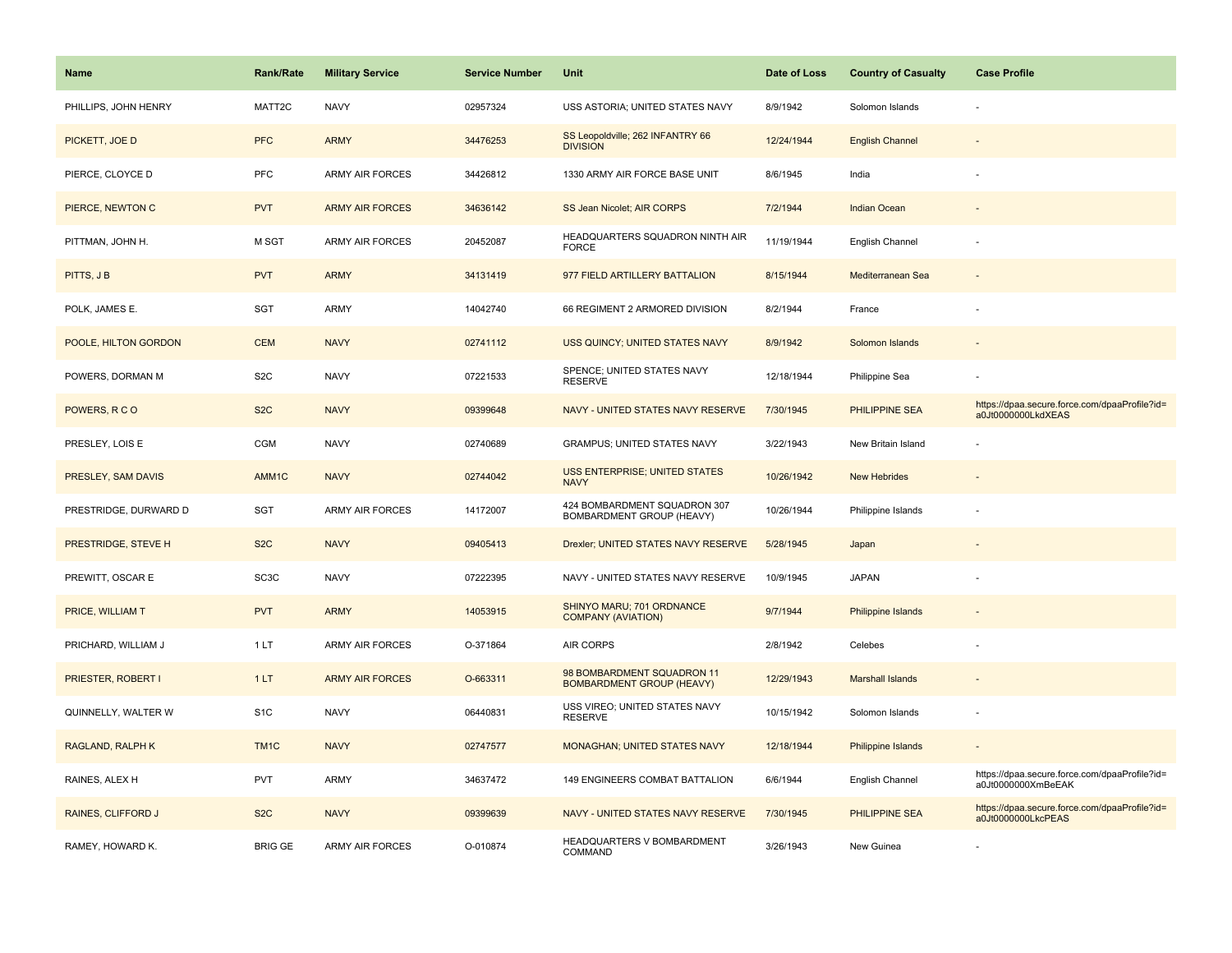| Name                      | <b>Rank/Rate</b>  | <b>Military Service</b> | <b>Service Number</b> | Unit                                                                | Date of Loss | <b>Country of Casualty</b>       | <b>Case Profile</b>                                                 |
|---------------------------|-------------------|-------------------------|-----------------------|---------------------------------------------------------------------|--------------|----------------------------------|---------------------------------------------------------------------|
| RANDOLPH, CLEO            | STM <sub>1C</sub> | <b>NAVY</b>             | 08966973              | NAVY - UNITED STATES NAVY RESERVE                                   | 7/30/1945    | PHILIPPINE SEA                   | https://dpaa.secure.force.com/dpaaProfile?id=<br>a0Jt0000000Lkc5EAC |
| RATLIFF, JAMES W          | STM <sub>1C</sub> | <b>NAVY</b>             | 02746782              | USS JOHN PENN; UNITED STATES NAVY                                   | 8/13/1943    | Solomon Islands                  |                                                                     |
| RAY, ULTON A              | TEC <sub>5</sub>  | <b>ARMY</b>             | 34630391              | ARMY - 462 AMPHIBIOUS TRUCK<br><b>COMPANY</b>                       | 4/28/1944    | <b>ENGLISH CHANNEL</b>           |                                                                     |
| RAYNES, SAMUEL L          | <b>PVT</b>        | ARMY                    | 14017456              | ARMY - 192 TANK BATTALION                                           | 10/8/1942    | PHILIPPINE ISLANDS               | https://dpaa.secure.force.com/dpaaProfile?id=<br>a0Jt0000000LlvDEAS |
| <b>REABOLD, LOUIS E E</b> | S SGT             | <b>ARMY AIR FORCES</b>  | 14070241              | 71 BOMBARDMENT SQUADRON 38<br><b>BOMBARDMENT GROUP (MEDIUM)</b>     | 1/7/1943     | <b>New Guinea</b>                |                                                                     |
| READ, EDGAR PERRY         | <b>CMOMMA</b>     | <b>NAVY</b>             | 2742310               | <b>GROWLER: UNITED STATES NAVY</b>                                  | 11/7/1944    | China Seas                       |                                                                     |
| <b>REDD, WILLIAM D</b>    | S SGT             | <b>ARMY AIR FORCES</b>  | 34345036              | 404 BOMBARDMENT SQUADRON 28<br><b>BOMBARDMENT GROUP (HEAVY)</b>     | 3/26/1944    | <b>Pacific Ocean</b>             |                                                                     |
| REED, HUBERT A            | S <sub>2</sub> C  | <b>NAVY</b>             | 06404007              | Brownson; UNITED STATES NAVY<br><b>RESERVE</b>                      | 12/26/1943   | New Britain Island               |                                                                     |
| <b>REEVES, JAMES M</b>    | 2LT               | <b>ARMY AIR FORCES</b>  | O-813583              | 739 BOMBARDMENT SQUADRON 454<br><b>BOMBARDMENT GROUP (HEAVY)</b>    | 8/24/1944    | Caribbean Sea                    |                                                                     |
| REEVES, JAMES O           | S <sub>2</sub> C  | <b>NAVY</b>             | 02747418              | Yorktown; UNITED STATES NAVY                                        | 5/4/1942     | Midway Island                    |                                                                     |
| <b>REEVES, MELTON M</b>   | 2LT               | <b>ARMY AIR FORCES</b>  | O-443067              | 345 BOMBARDMENT SQUADRON 98<br><b>BOMBARDMENT GROUP (HEAVY)</b>     | 8/21/1942    | Mediterranean Sea                |                                                                     |
| REEVES, OTTS B            | 2LT               | ARMY AIR FORCES         | O-659590              | 81 BOMBARDMENT SQUADRON 12<br>BOMBARDMENT GROUP (MEDIUM)            | 9/14/1942    | Egypt                            |                                                                     |
| <b>REGIONS, JONES P</b>   | S <sub>1C</sub>   | <b>NAVY</b>             | 09395554              | NAVY - UNITED STATES NAVY RESERVE                                   | 8/30/1944    | <b>ATLANTIC OCEAN</b>            |                                                                     |
| REID, LEO J               | S <sub>1</sub> C  | <b>NAVY</b>             | 08436605              | UNITED STATES NAVY RESERVE                                          | 1/25/1944    | <b>Baltic Sea</b>                |                                                                     |
| RHODES, HAMMOND A.        | S SGT             | <b>ARMY AIR FORCES</b>  | 34425668              | 403 BOMBARDMENT SQUADRON 43<br><b>BOMBARDMENT GROUP (HEAVY)</b>     | 10/3/1944    | <b>New Guinea</b>                | https://dpaa.secure.force.com/dpaaProfile?id=<br>a0Jt0000000XkjPEAS |
| RIAL, GLYNN M             | <b>PVT</b>        | <b>ARMY</b>             | 14053982              | ARMY - 409 SIGNAL COMPANY<br>(AVIATION)                             | 2/1/1946     | PHILIPPINE ISLANDS               |                                                                     |
| RICHARD, AUBREY J         | <b>CAPT</b>       | <b>ARMY AIR FORCES</b>  | O-409830              | 25 BOMBARDMENT SQUADRON 40<br><b>BOMBARDMENT GROUP (VERY HEAVY)</b> | 2/1/1945     | Malaya                           |                                                                     |
| RICHARDSON, JOSEPH --     | <b>PVT</b>        | ARMY                    | 44045819              | 84 SIGN CONSTRUCTION BATTALION                                      | 10/8/1945    | Japan/Okinawa                    |                                                                     |
| RIDGWAY, WILLIAM H        | TM <sub>1C</sub>  | <b>NAVY</b>             | 02742643              | ARISAN MARU; UNITED STATES NAVY                                     | 10/24/1944   | Central/South Pacific<br>Theater |                                                                     |
| RILEY, FAIR               | STM1C             | <b>NAVY</b>             | 08967287              | NAVY - UNITED STATES NAVY RESERVE                                   | 1/7/1945     | PHILIPPINE ISLANDS               |                                                                     |
| RIMMER, JOHN H            | <b>PFC</b>        | <b>ARMY AIR FORCES</b>  | 07002428              | 14 BOMBARDMENT SQUADRON 19<br><b>BOMBARDMENT GROUP (HEAVY)</b>      | 10/8/1942    | Philippine Islands               | https://dpaa.secure.force.com/dpaaProfile?id=<br>a0Jt000000MvCRjEAN |
| ROBERTS, BENJAMIN E       | WT1C              | <b>NAVY</b>             | 08434738              | NAVY - UNITED STATES NAVY                                           | 7/30/1945    | PHILIPPINE SEA                   | https://dpaa.secure.force.com/dpaaProfile?id=<br>a0Jt0000000QrlHEAS |
| <b>ROBERTS, CARL B</b>    | 1LT               | <b>ARMY AIR FORCES</b>  | O-2059419             | <b>AIR CORPS</b>                                                    | 6/3/1945     | Dakar                            |                                                                     |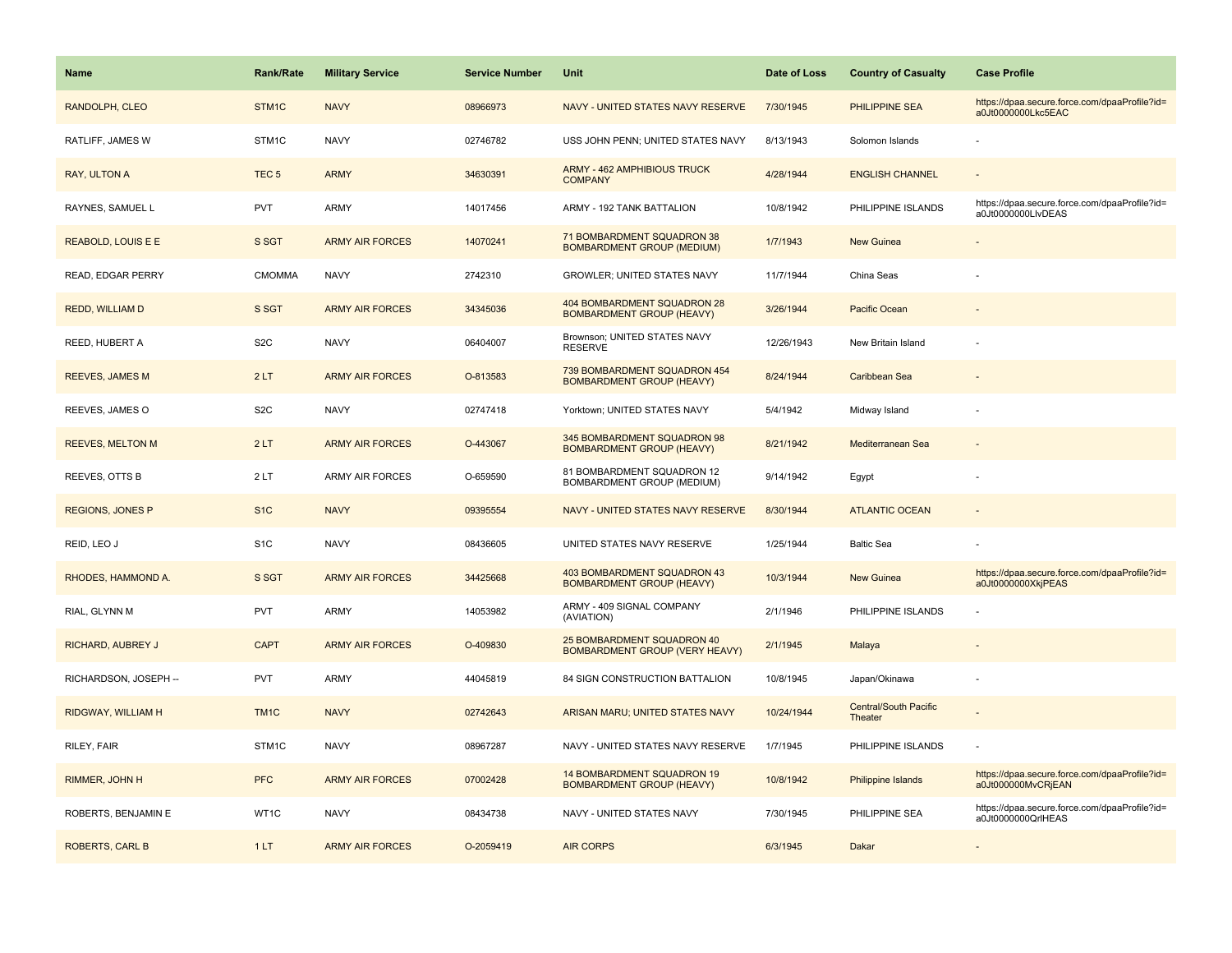| Name                        | <b>Rank/Rate</b>   | <b>Military Service</b> | <b>Service Number</b> | Unit                                                              | Date of Loss | <b>Country of Casualty</b>     | <b>Case Profile</b>                                                 |
|-----------------------------|--------------------|-------------------------|-----------------------|-------------------------------------------------------------------|--------------|--------------------------------|---------------------------------------------------------------------|
| ROBERTS, MELVIN OREN        | 2LT                | <b>ARMY AIR FORCES</b>  | O-2056720             | 783 BOMBARDMENT SQUADRON 465<br>BOMBARDMENT GROUP (HEAVY)         | 10/21/1945   | Adriatic Sea                   |                                                                     |
| <b>ROBERTS, OLIN WESLEY</b> | S <sub>2</sub> C   | <b>NAVY</b>             | 07219382              | UNITED STATES NAVY RESERVE                                        | 11/4/1943    | <b>Atlantic Ocean</b>          |                                                                     |
| <b>ROBERTS, PERCY T</b>     | SK3C               | <b>NAVY</b>             | 07217285              | NAVY - UNITED STATES NAVY RESERVE                                 | 10/25/1944   | PHILIPPINE SEA                 |                                                                     |
| ROBERTSON, CARLEY C         | S <sub>1</sub> C   | <b>NAVY</b>             | 02747488              | USS VIREO; UNITED STATES NAVY                                     | 10/15/1942   | Solomon Islands                |                                                                     |
| ROBERTSON, CASSIE R         | PFC                | <b>ARMY</b>             | 34873983              | 168 INFANTRY 34 DIVISION                                          | 11/25/1944   | Italy                          |                                                                     |
| <b>ROBERTSON, GEORGE B</b>  | 1LT                | <b>ARMY AIR FORCES</b>  | O-441271              | 558 BOMBARDMENT SQUADRON 387<br><b>BOMBARDMENT GROUP (MEDIUM)</b> | 2/25/1944    | North Sea or Tyrrhenian<br>Sea |                                                                     |
| ROEBUCK, HARRY C            | T SGT              | <b>ARMY AIR FORCES</b>  | 14023885              | 508 BOMBARDMENT SQUADRON 351<br>BOMBARDMENT GROUP (HEAVY)         | 6/13/1943    | North Sea or Tyrrhenian<br>Sea |                                                                     |
| <b>ROGERS, CECIL A</b>      | <b>SGT</b>         | <b>ARMY AIR FORCES</b>  | 07000776              | 431 BOMBARDMENT SQUADRON 11<br><b>BOMBARDMENT GROUP (HEAVY)</b>   | 8/7/1942     | Solomon Islands                |                                                                     |
| ROGERS, GEORGE S            | SGT                | <b>ARMY AIR FORCES</b>  | 34474119              | 587 BOMBARDMENT SQUADRON 394<br>BOMBARDMENT GROUP (MEDIUM)        | 6/6/1944     | <b>British Isles</b>           |                                                                     |
| <b>ROGERS, ISAAC S</b>      | <b>PVT</b>         | <b>ARMY AIR FORCES</b>  | 34133797              | 490 BOMBARDMENT SQUADRON 341<br><b>BOMBARDMENT GROUP (MEDIUM)</b> | 3/17/1944    | <b>Burma</b>                   |                                                                     |
| ROHRL, JOSEPH KARL          | CAPT               | <b>MARINE CORPS</b>     | O-008030              | MARINE - UNITED STATES MARINE<br><b>CORPS</b>                     | 12/11/1942   | Solomon Islands                |                                                                     |
| ROLAND, EARNEST FRANK       | F <sub>3</sub> C   | <b>NAVY</b>             | 02747438              | Neosho; UNITED STATES NAVY                                        | 4/7/1942     | <b>Coral Sea</b>               |                                                                     |
| ROSS, EDWIN E               | TEC <sub>5</sub>   | <b>ARMY AIR FORCES</b>  | 06971446              | 17 BOMBARDMENT SQUADRON 27<br>BOMBARDMENT GROUP (LIGHT)           | 7/27/1942    | Philippine Islands             | https://dpaa.secure.force.com/dpaaProfile?id=<br>a0Jt000000MW4yBEAT |
| ROSS, JACK HAILEY           | AOM2C              | <b>NAVY</b>             | 06440075              | UNITED STATES NAVY RESERVE                                        | 3/28/1943    | <b>Hawaiian Islands</b>        |                                                                     |
| ROSS, LOUIS HOMER           | F <sub>3</sub> C   | <b>NAVY</b>             | 06440336              | USS VINCENNES; UNITED STATES NAVY                                 | 8/9/1942     | Solomon Islands                |                                                                     |
| <b>RUDDOCK, CECIL ROY</b>   | S <sub>1</sub> C   | <b>NAVY</b>             | 02744881              | USS Arizona; UNITED STATES NAVY                                   | 12/7/1941    | Hawaiian Islands               | https://dpaa.secure.force.com/dpaaProfile?id=<br>a0Jt00000004qcjEAA |
| RYALS, SHELBY V             | BKR <sub>2</sub> C | <b>NAVY</b>             | 08439282              | HULL; UNITED STATES NAVY RESERVE                                  | 12/18/1944   | Philippine Sea                 | https://dpaa.secure.force.com/dpaaProfile?id=<br>a0Jt0000000XeD4EAK |
| SANDIDGE, LOUIE E           | AMM1C              | <b>NAVY</b>             | 06440275              | UNITED STATES NAVY RESERVE                                        | 1/13/1944    | <b>Gilbert Islands</b>         | https://dpaa.secure.force.com/dpaaProfile?id=<br>a0Jt000001nzWpEEAU |
| SANFORD, CLYDE H            | S <sub>1</sub> C   | <b>NAVY</b>             | 02740906              | MONAGHAN; UNITED STATES NAVY<br><b>RESERVE</b>                    | 12/18/1944   | Philippine Sea                 |                                                                     |
| <b>SANFORD, JAMES L</b>     | F <sub>2</sub> C   | <b>NAVY</b>             | 09396989              | MONAGHAN; UNITED STATES NAVY<br><b>RESERVE</b>                    | 12/18/1944   | <b>Philippine Sea</b>          |                                                                     |
| SAULS, JOSEPH W             | TEC <sub>4</sub>   | ARMY                    | 14053914              | SHINYO MARU; 701 ORDNANCE<br>COMPANY (AVIATION)                   | 9/7/1944     | Philippine Islands             |                                                                     |
| <b>SCALES, FRED CARR</b>    | 1stLt              | <b>MARINE CORPS</b>     | O-015374              | MARINE - UNITED STATES MARINE<br><b>CORPS</b>                     | 6/24/1943    | ** Documentation Errors        |                                                                     |
| SCARBOROUGH, ALVIN R        | S SGT              | <b>ARMY</b>             | 07009322              | ARMY - 454 ORDNANCE COMPANY<br>(AVIATION)                         | 7/28/1942    | PHILIPPINE ISLANDS             | https://dpaa.secure.force.com/dpaaProfile?id=<br>a0Jt0000000LlxEEAS |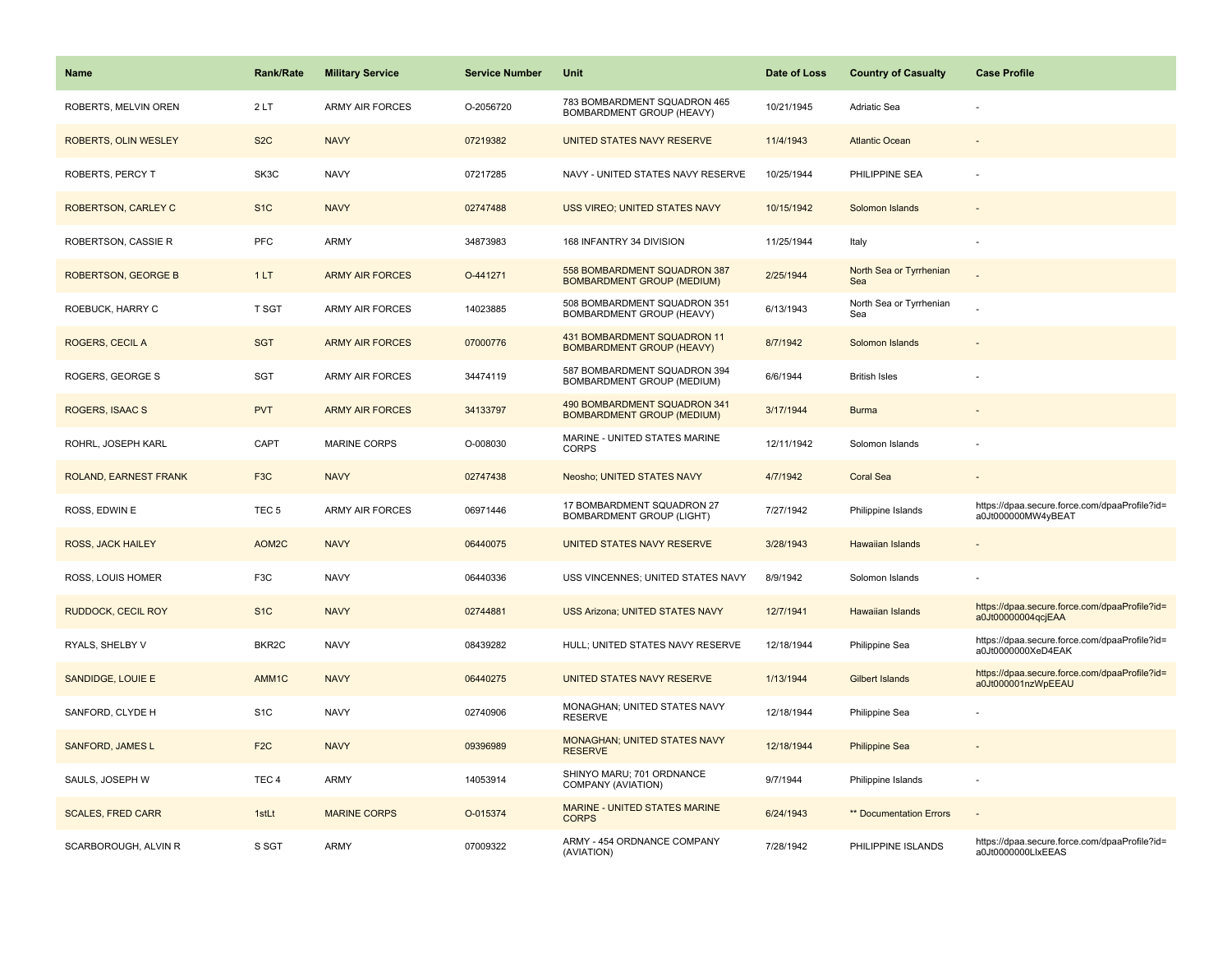| <b>Name</b>                 | <b>Rank/Rate</b>  | <b>Military Service</b> | <b>Service Number</b> | Unit                                                               | Date of Loss | <b>Country of Casualty</b>       | <b>Case Profile</b>                                                 |
|-----------------------------|-------------------|-------------------------|-----------------------|--------------------------------------------------------------------|--------------|----------------------------------|---------------------------------------------------------------------|
| <b>SCHNEIDER, LEONARD M</b> | F <sub>1</sub> C  | <b>NAVY</b>             | 02746216              | TRITON; UNITED STATES NAVY                                         | 3/15/1943    | <b>Admiralty Islands</b>         |                                                                     |
| SCOTT, JAMES C              | 1LT               | <b>ARMY AIR FORCES</b>  | O-791343              | 55 FIGHTER SQUADRON 20 FIGHTER<br><b>GROUP</b>                     | 7/17/1945    | Holland                          |                                                                     |
| <b>SEAGO, WILLIAM F</b>     | <b>PVT</b>        | <b>ARMY AIR FORCES</b>  | 34925615              | <b>AIR CORPS</b>                                                   | 6/3/1945     | Hawaiian Islands                 |                                                                     |
| SEERY, LAWRENCE C           | <b>T SGT</b>      | <b>ARMY AIR FORCES</b>  | 34136700              | 459 BOMBARDMENT SQUADRON 330<br>BOMBARDMENT GROUP (VERY HEAVY)     | 4/24/1945    | Japan/Okinawa                    |                                                                     |
| <b>SELLERS, ALLEN J</b>     | F <sub>1C</sub>   | <b>NAVY</b>             | 03602321              | <b>UNITED STATES NAVY</b>                                          | 3/1/1942     | <b>Indian Ocean</b>              |                                                                     |
| SELLERS, BURTON --          | CPL               | <b>ARMY</b>             | 06922714              | 31 INFANTRY REGIMENT                                               | 1/21/1942    | Philippine Islands               |                                                                     |
| <b>SEYMOUR, EURISE A</b>    | S SGT             | <b>ARMY AIR FORCES</b>  | 7000507               | 17 BOMBARDMENT SQUADRON 27<br><b>BOMBARDMENT GROUP (LIGHT)</b>     | 6/11/1942    | <b>Philippine Islands</b>        | https://dpaa.secure.force.com/dpaaProfile?id=<br>a0Jt000000MeRBkEAN |
| SHACKELFORD, JOE M          | S <sub>1</sub> C  | <b>NAVY</b>             | 07216502              | UNITED STATES NAVY                                                 | 1/21/1945    | Central/South Pacific<br>Theater |                                                                     |
| SHARP, ROBERT H             | <b>CAPT</b>       | <b>ARMY AIR FORCES</b>  | O-793544              | 328 FIGHTER SQUADRON 352 FIGHTER<br><b>GROUP</b>                   | 6/10/1945    | <b>British Isles</b>             |                                                                     |
| SHAW, WILLIAM S.            | Capt              | <b>ARMY AIR FORCES</b>  | O-408858              | 339 FIGHTER SQUADRON 347 FIGHTER<br><b>GROUP</b>                   | 1/27/1943    | Solomon Islands                  |                                                                     |
| SHERMAN, HENRY D            | S <sub>1</sub> C  | <b>NAVY</b>             | 06444861              | UNITED STATES NAVY RESERVE                                         | 3/29/1943    | North Atlantic Ocean             |                                                                     |
| SILLS, JOHNNY W             | <b>PVT</b>        | <b>ARMY</b>             | 34631558              | <b>3 RANGER BATTALION</b>                                          | 1/30/1944    | Italy                            |                                                                     |
| SIMMONS, ASBELL --          | STM3C             | <b>NAVY</b>             | 09398896              | LST-523; UNITED STATES NAVY<br><b>RESERVE</b>                      | 6/19/1944    | <b>English Channel</b>           |                                                                     |
| SIMMONS, JAMES E            | MOMM2C            | <b>NAVY</b>             | 08435477              | UNITED STATES NAVY RESERVE                                         | 6/6/1944     | English Channel                  |                                                                     |
| SIMPSON, LOUIS GORDON       | WT <sub>2</sub> C | <b>NAVY</b>             | 02743743              | USS PRESTON; UNITED STATES NAVY                                    | 11/15/1942   | Solomon Islands                  | $\sim$                                                              |
| SIMS, DELOS L               | CPL               | <b>ARMY AIR FORCES</b>  | 34926730              | 719 BOMBARDMENT SQUADRON 449<br>BOMBARDMENT GROUP (HEAVY)          | 12/29/1944   | <b>Adriatic Sea</b>              | $\sim$                                                              |
| <b>SLACK, LELAND D</b>      | <b>PFC</b>        | <b>ARMY</b>             | 38057579              | <b>ARISAN MARU; INFANTRY</b>                                       | 10/24/1944   | China Seas                       |                                                                     |
| SMITH, CHARLES H            | S <sub>2</sub> C  | <b>NAVY</b>             | 08435468              | USS JOHN PENN; UNITED STATES NAVY<br><b>RESERVE</b>                | 8/13/1943    | Solomon Islands                  |                                                                     |
| SMITH, DEWEY L              | SM3C              | <b>NAVY</b>             | 06447006              | MONAGHAN; UNITED STATES NAVY<br><b>RESERVE</b>                     | 12/18/1944   | <b>Philippine Sea</b>            |                                                                     |
| SMITH, FRED CECIL           | EM2C              | <b>NAVY</b>             | 02744006              | USS JUNEAU; UNITED STATES NAVY                                     | 11/13/1942   | Solomon Islands                  |                                                                     |
| <b>SMITH, GARLAND S</b>     | <b>PVT</b>        | <b>ARMY</b>             | 14053981              | 409 SIGNAL COMPANY (AVIATION)                                      | 2/1/1946     | <b>Philippine Islands</b>        |                                                                     |
| SMITH, HIRAM E              | 2LT               | <b>ARMY AIR FORCES</b>  | O-2072896             | 499TH BOMBARDMENT SQUADRON,<br>345TH BOMBARDMENT GROUP<br>(MEDIUM) | 3/2/1945     | Formosa                          |                                                                     |
| SMITH, HUGHIE H             | <b>PVT</b>        | <b>ARMY</b>             | 34625682              | HMT Rohna; 853 ENGINEERS BATTALION<br>(AVIATION)                   | 11/26/1943   | Mediterranean Sea                |                                                                     |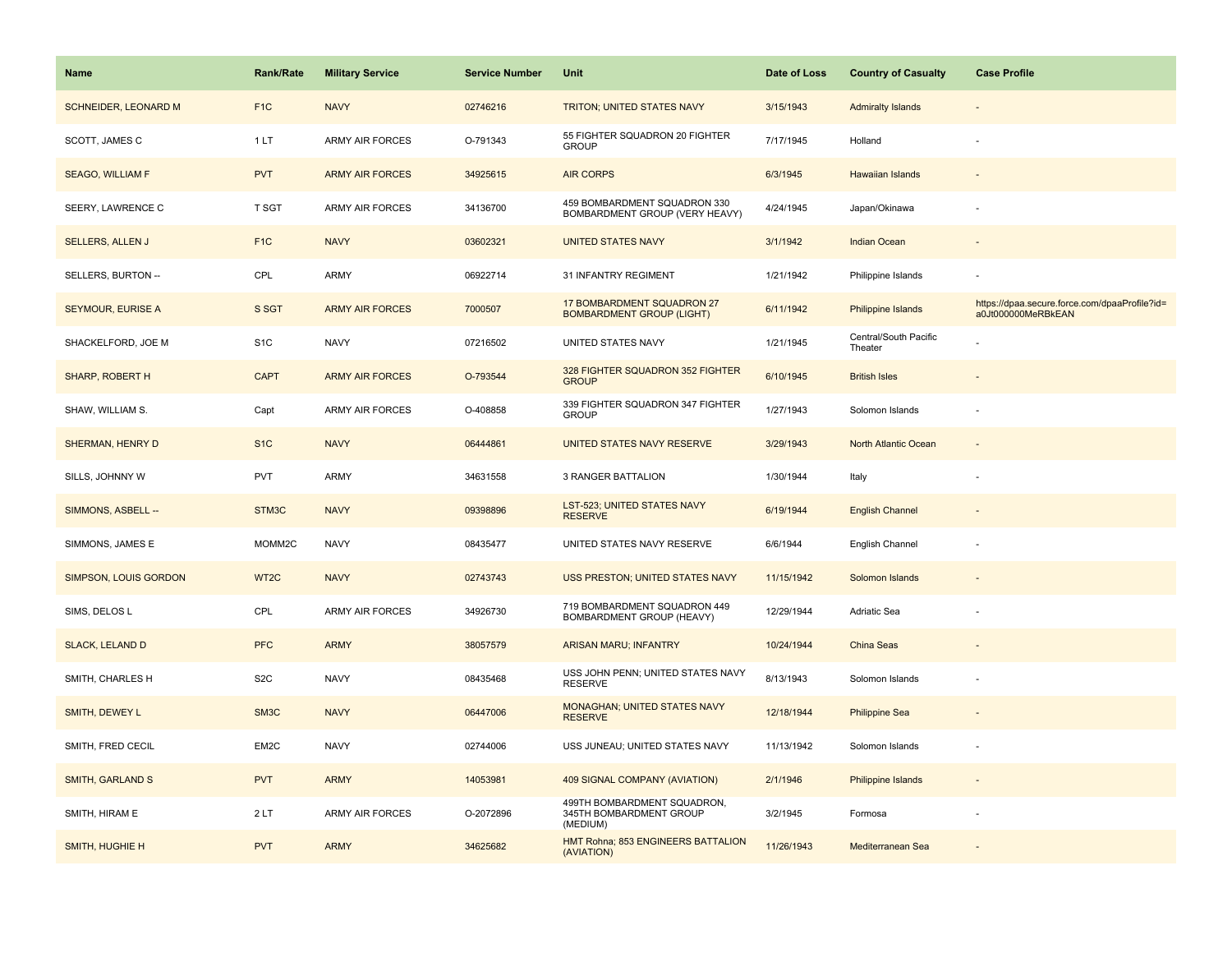| <b>Name</b>               | <b>Rank/Rate</b> | <b>Military Service</b> | <b>Service Number</b> | Unit                                                                  | Date of Loss | <b>Country of Casualty</b> | <b>Case Profile</b>                                                 |
|---------------------------|------------------|-------------------------|-----------------------|-----------------------------------------------------------------------|--------------|----------------------------|---------------------------------------------------------------------|
| SMITH, LUTHER P           | 1st Lt           | ARMY AIR FORCES         | O-427778              | 90 BOMBARDMENT SQUADRON 3<br>BOMBARDMENT GROUP (LIGHT)                | 12/4/1945    | New Guinea                 |                                                                     |
| SMITH, MONROE P           | 1LT              | <b>ARMY AIR FORCES</b>  | O-437046              | 308 FIGHTER SQUADRON 31 FIGHTER<br><b>GROUP</b>                       | 6/11/1943    | Mediterranean Sea          |                                                                     |
| SMITH, RICHARD M          |                  | <b>NAVY</b>             | O-103864              | UNITED STATES NAVY RESERVE                                            | 5/28/1942    | Virgin Islands             |                                                                     |
| SMITH, TEDDY A            | 1LT              | <b>ARMY AIR FORCES</b>  | O-661039              | 303 BOMBARDMENT GROUP (HEAVY),<br>359 BOMBARDMENT SQUADRON            | 9/28/1944    | Germany                    |                                                                     |
| SMITH, VERNON H.          | 1LT              | <b>ARMY AIR FORCES</b>  | O-807332              | 554 ARMY AIR FORCE BASE UNIT                                          | 11/7/1944    | Guinea-Bissau              |                                                                     |
| SMITH, WHITMAN R          | 2LT              | <b>ARMY AIR FORCES</b>  | O-799266              | 86 FIGHTER SQUADRON 79 FIGHTER<br><b>GROUP</b>                        | 8/13/1945    | Italy                      |                                                                     |
| SMITH, WILLIAM M          | CEM              | <b>NAVY</b>             | 02743809              | BULLHEAD; UNITED STATES NAVY                                          | 8/6/1945     | Netherlands East Indies    | $\sim$                                                              |
| SNELL, ROBERT JEFFERSON   | <b>LTJG</b>      | <b>NAVY</b>             | O-116868              | VT-11, UNITED STATES NAVY RESERVE                                     | 6/5/1943     | Solomon Islands            |                                                                     |
| SPARKS, WALTER W          | Capt             | ARMY AIR FORCES         | O-371902              | AIR CORPS                                                             | 1/29/1942    | Celebes                    | https://dpaa.secure.force.com/dpaaProfile?id=<br>a0Jt000001jHt3zEAC |
| SPEEDE, HAYDEN B          | <b>SGT</b>       | <b>ARMY AIR FORCES</b>  | 14151378              | 96 BOMBARDMENT SQUADRON 2<br><b>BOMBARDMENT GROUP (HEAVY)</b>         | 1/31/1944    | <b>Adriatic Sea</b>        |                                                                     |
| SPEIGHT, WILBURN O        | S <sub>2</sub> C | <b>NAVY</b>             | 06373337              | DORADO; UNITED STATES NAVY<br><b>RESERVE</b>                          | 10/13/1943   | Panama                     |                                                                     |
| <b>SPELL, AARON EARL</b>  | GM3C             | <b>NAVY</b>             | 02744635              | YP-345; UNITED STATES NAVY                                            | 10/31/1942   | Hawaiian Islands           |                                                                     |
| SPRINGER, WILLIAM E       | S <sub>1</sub> C | <b>NAVY</b>             | 08436653              | UNITED STATES NAVY RESERVE                                            | 9/10/1945    | Philippine Islands         |                                                                     |
| <b>STARKS, WILLIAM G</b>  | S <sub>2</sub> C | <b>NAVY</b>             | 02746058              | USS VINCENNES; UNITED STATES NAVY                                     | 8/9/1942     | Solomon Islands            |                                                                     |
| STEELE, WILLIAM H         | T SGT            | ARMY AIR FORCES         | 34130601              | 401 BOMBARDMENT SQUADRON 91<br>BOMBARDMENT GROUP (HEAVY)              | 12/30/1942   | France                     |                                                                     |
| STENNIS, WILL KNOX        | Lt Col           | <b>ARMY AIR FORCES</b>  | O-015995              | ORYOKU MARU; 91 COAST ARTILLERY<br><b>REGIMENT (PHILIPPINE SCOUT)</b> | 12/15/1944   | Philippine Islands         | https://dpaa.secure.force.com/dpaaProfile?id=<br>a0Jt000001FKm6OEAT |
| STEPHENS, ROBERT H        | S <sub>1</sub> C | <b>NAVY</b>             | 02740113              | SHARK; UNITED STATES NAVY                                             | 2/11/1942    | Netherlands East Indies    |                                                                     |
| <b>STEVENS, FRANCIS R</b> | Lt Col           | <b>ARMY</b>             | O-015779              | <b>GENERAL STAFF CORPS</b>                                            | 6/9/1942     | <b>New Guinea</b>          |                                                                     |
| STEWART, LAMAR N          | T SGT            | ARMY                    | 07009340              | ARISAN MARU; 454 ORDNANCE<br>COMPANY (AVIATION)                       | 10/24/1944   | China Seas                 |                                                                     |
| STOCKSTILL, ROBERT W.     | S Sgt            | <b>ARMY AIR FORCES</b>  | 7002659               | <b>8 BOMBARDMENT SQUADRON 3</b><br><b>BOMBARDMENT GROUP (LIGHT)</b>   | 7/4/1943     | <b>Coral Sea</b>           |                                                                     |
| STRACHAN, HOWARD L        | S <sub>2</sub> C | <b>NAVY</b>             | 07505877              | TULLIBEE; UNITED STATES NAVY<br><b>RESERVE</b>                        | 3/26/1944    | Caroline Islands           |                                                                     |
| <b>STRATTON, JAMES S.</b> | CPL              | <b>ARMY AIR FORCES</b>  | 20427911              | 13 TROOP CARRIER SQUADRON                                             | 1/13/1943    | Solomon Islands            |                                                                     |
| STRAUSBERGER, ELMER J     | <b>SSGT</b>      | ARMY AIR FORCES         | 34480327              | 758 BOMBARDMENT SQUADRON 459<br>BOMBARDMENT GROUP (HEAVY)             | 2/8/1944     | Brazil                     |                                                                     |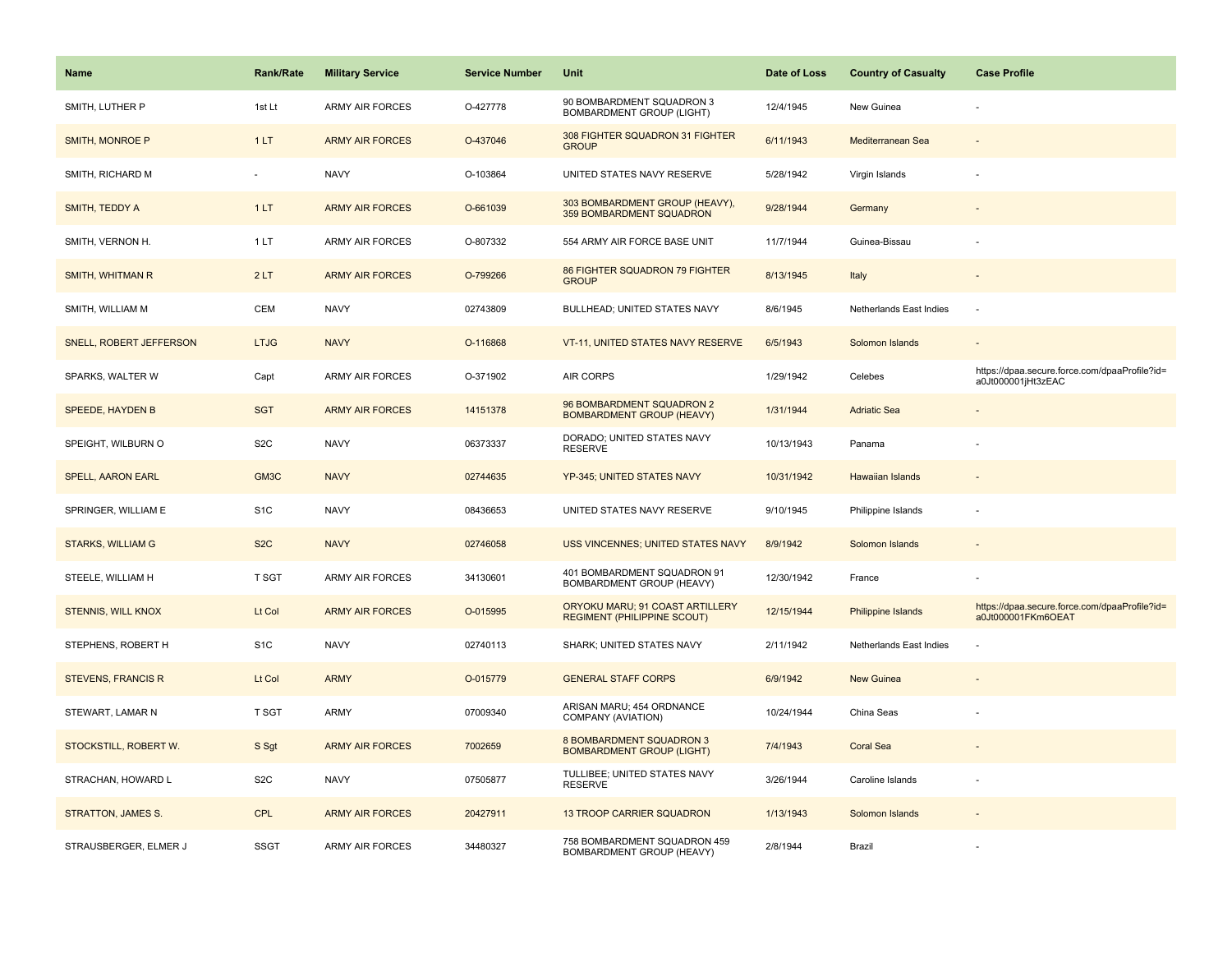| Name                            | <b>Rank/Rate</b>   | <b>Military Service</b> | <b>Service Number</b> | Unit                                                             | Date of Loss | <b>Country of Casualty</b>     | <b>Case Profile</b>                                                 |
|---------------------------------|--------------------|-------------------------|-----------------------|------------------------------------------------------------------|--------------|--------------------------------|---------------------------------------------------------------------|
| <b>SUDDUTH, ROBERT B</b>        | S <sub>1</sub> C   | <b>NAVY</b>             | 08435378              | USS LISCOME BAY; UNITED STATES<br><b>NAVY RESERVE</b>            | 11/24/1943   | <b>Gilbert Islands</b>         |                                                                     |
| SULLIVAN, ROBERT W              | <b>PVT</b>         | ARMY                    | 14054210              | SHINYO MARU; 745 ORDNANCE<br>COMPANY (AVIATION)                  | 9/7/1944     | Philippine Islands             |                                                                     |
| <b>SULLIVAN, ROLAND J</b>       | S <sub>2</sub> C   | <b>NAVY</b>             | 08435134              | USS LISCOME BAY CVE 56; UNITED<br><b>STATES NAVY RESERVE</b>     | 11/24/1943   | <b>Gilbert Islands</b>         |                                                                     |
| SUMLIN, JESSE --                | STM3C              | <b>NAVY</b>             | 02747466              | USS QUINCY; UNITED STATES NAVY                                   | 8/9/1942     | Solomon Islands                |                                                                     |
| <b>SUTTON, SL</b>               | STM <sub>1</sub> C | <b>NAVY</b>             | 08434949              | NAVY - UNITED STATES NAVY RESERVE                                | 5/11/1945    | <b>JAPAN</b>                   |                                                                     |
| SWINNEY, FRED S                 | ARM2C              | <b>NAVY</b>             | 06446246              | USS ENTERPRISE (CV-6); UNITED<br>STATES NAVY RESERVE             | 10/18/1944   | Philippine Islands             |                                                                     |
| <b>TADLOCK, WALTER D</b>        | Capt               | <b>ARMY AIR FORCES</b>  | O-401541              | 77 BOMBARDMENT SQUADRON 28<br><b>BOMBARDMENT GROUP (HEAVY)</b>   | 10/29/1942   | Alaska                         |                                                                     |
| TANNER, WINFRED L               | S <sub>2</sub> C   | <b>NAVY</b>             | 06055185              | Twiggs; UNITED STATES NAVY RESERVE                               | 6/16/1945    | Ryukyus Islands                |                                                                     |
| <b>TARVER, DAVID C</b>          | <b>PFC</b>         | <b>ARMY</b>             | 34480106              | <b>184 INFANTRY 7 DIVISION</b>                                   | 12/3/1943    | <b>Hawaiian Islands</b>        |                                                                     |
| TARZI, JOHNNY FRED              | PVT                | <b>MARINE CORPS</b>     | 00390788              | MARINE - UNITED STATES MARINE<br><b>CORPS</b>                    | 2/7/1943     | New Hebrides                   |                                                                     |
| <b>TAYLOR, CHARLES A</b>        | <b>SGT</b>         | <b>ARMY AIR FORCES</b>  | 34634677              | 862 BOMBARDMENT SQUADRON 493<br><b>BOMBARDMENT GROUP (HEAVY)</b> | 7/5/1945     | Portugal                       |                                                                     |
| TAYLOR, FRED --                 | SGT                | ARMY AIR FORCES         | 14151149              | 340 BOMBARDMENT SQUADRON 97<br>BOMBARDMENT GROUP (HEAVY)         | 2/17/1944    | North Sea or Tyrrhenian<br>Sea |                                                                     |
| <b>TAYLOR, JAMES EDWARD</b>     | PL SGT             | <b>MARINE CORPS</b>     | 00196253              | MARINE - UNITED STATES MARINE<br><b>CORPS</b>                    | 10/24/1944   | Pacific Ocean                  |                                                                     |
| TAYLOR, ROBERT E                | <b>PVT</b>         | <b>ARMY AIR FORCES</b>  | 14033787              | 405 BOMBARDMENT SQUADRON 38<br>BOMBARDMENT GROUP (MEDIUM)        | 7/14/1942    | Australia                      |                                                                     |
| <b>TAYLOR, WALTER J</b>         | <b>T SGT</b>       | <b>ARMY AIR FORCES</b>  | 34349623              | 372 BOMBARDMENT SQUADRON 307<br><b>BOMBARDMENT GROUP (HEAVY)</b> | 8/25/1944    | Caroline Islands               |                                                                     |
| THERRELL, JACK                  | SGT                | <b>MARINE CORPS</b>     | 00471575              | MARINE - UNITED STATES MARINE<br><b>CORPS</b>                    | 3/23/1945    | <b>SOLOMON ISLANDS</b>         | $\sim$                                                              |
| THIGPIN, GEORGE E               | <b>CPL</b>         | <b>ARMY AIR FORCES</b>  | 14014675              | 90 BOMBARDMENT SQUADRON 3<br><b>BOMBARDMENT GROUP (LIGHT)</b>    | 11/18/1945   | New Guinea                     |                                                                     |
| THOMAS, ELLIS G.                | <b>T SGT</b>       | ARMY AIR FORCES         | 34425389              | 321 BOMBARDMENT SQUADRON 90<br>BOMBARDMENT GROUP (HEAVY)         | 10/12/1943   | New Britain Island             |                                                                     |
| THOMPSON, CLYDE CARL            | <b>COX</b>         | <b>NAVY</b>             | 02744725              | USS NEW ORLEANS; UNITED STATES<br><b>NAVY</b>                    | 11/30/1942   | Solomon Islands                |                                                                     |
| THOMPSON, JOSEPH F              | S <sub>2</sub> C   | <b>NAVY</b>             | 07223766              | Drexler; UNITED STATES NAVY RESERVE                              | 5/28/1945    | Japan                          |                                                                     |
| <b>THOMPSON, RICHARD OLIVER</b> | SEA1               | <b>NAVY</b>             | 7217993               | <b>COLUMBIA: UNITED STATES NAVY</b><br><b>RESERVE</b>            | 1/9/1945     | Philippine Islands             |                                                                     |
| THORNTON, GEORGE HAYWARD        | GM3C               | <b>NAVY</b>             | 02957686              | USS Arizona; UNITED STATES NAVY                                  | 12/7/1941    | Hawaiian Islands               | https://dpaa.secure.force.com/dpaaProfile?id=<br>a0Jt0000000BT7SEAW |
| THORNTON, NATHANIEL --          | STM1C              | <b>NAVY</b>             | 09396145              | <b>BARBEL; UNITED STATES NAVY</b><br><b>RESERVE</b>              | 2/18/1945    | China Seas                     |                                                                     |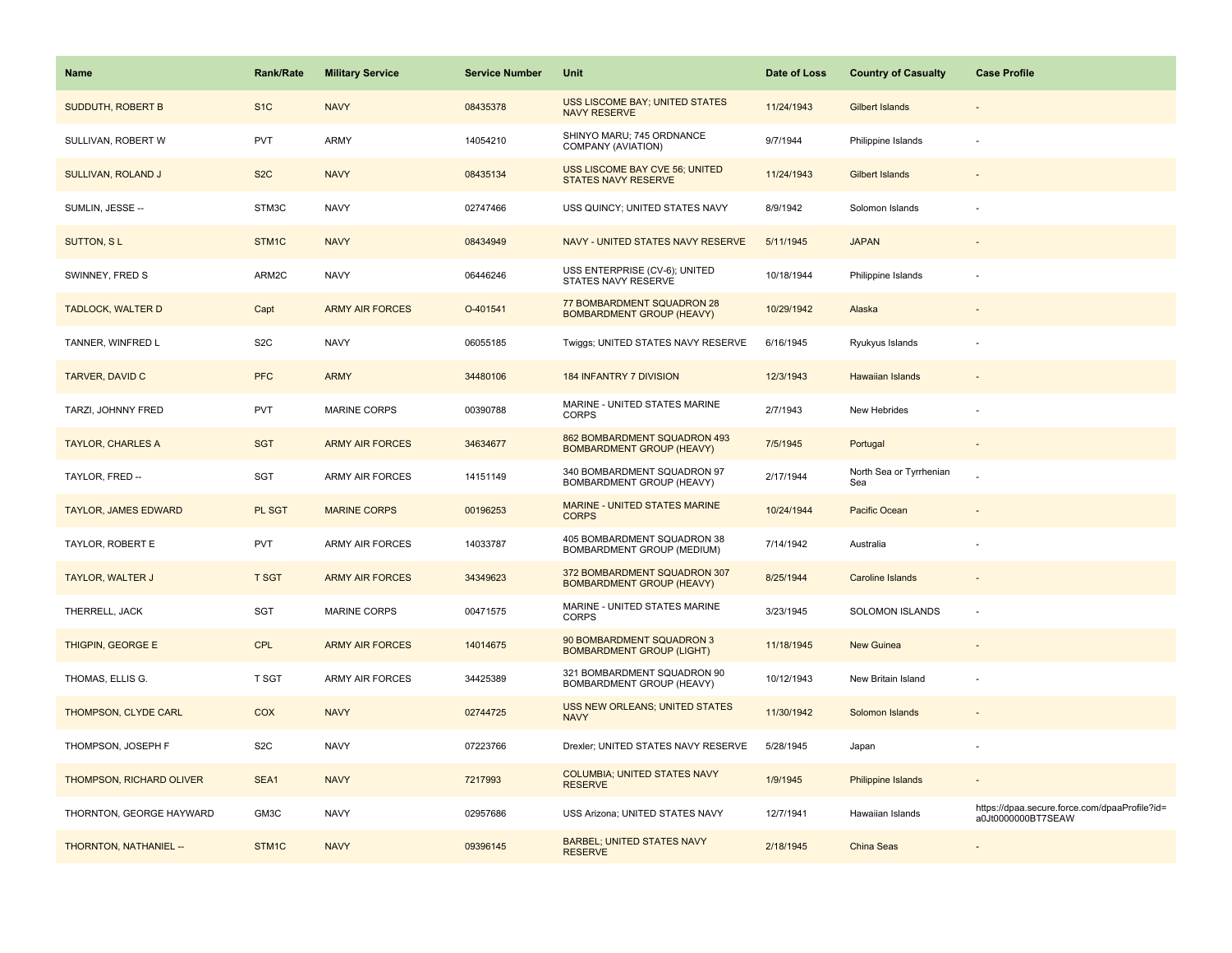| Name                       | <b>Rank/Rate</b>  | <b>Military Service</b> | <b>Service Number</b> | Unit                                                             | Date of Loss | <b>Country of Casualty</b>     | <b>Case Profile</b>                                                 |
|----------------------------|-------------------|-------------------------|-----------------------|------------------------------------------------------------------|--------------|--------------------------------|---------------------------------------------------------------------|
| THURMAN, ALBERT J          | S <sub>1</sub> C  | <b>NAVY</b>             | 07220352              | TROUT; UNITED STATES NAVY                                        | 2/29/1944    | Philippine Sea                 |                                                                     |
| THURMAN, IRBY H            | MM3C              | <b>NAVY</b>             | 02745712              | SUBMARINE Amberjack; UNITED STATES<br><b>NAVY</b>                | 3/22/1943    | <b>New Britain Island</b>      |                                                                     |
| TICE, TRUMON --            | <b>PFC</b>        | <b>ARMY</b>             | 37107956              | 357 INFANTRY 90 DIVISION                                         | 12/6/1944    | Germany                        |                                                                     |
| <b>TICKELL, GEORGE D A</b> | S SGT             | <b>ARMY AIR FORCES</b>  | 14097334              | 567 BOMBARDMENT SQUADRON 389<br><b>BOMBARDMENT GROUP (HEAVY)</b> | 7/9/1943     | Mediterranean Sea              |                                                                     |
| TINSLEY, ROBERT B          | <b>PVT</b>        | <b>ARMY</b>             | 34928988              | 376 INFANTRY 94 DIVISION                                         | 2/25/1945    | Germany                        |                                                                     |
| TIREY, HENRY M.            | <b>CPL</b>        | <b>ARMY</b>             | 34133171              | 126 INFANTRY 32 DIVISION                                         | 12/2/1942    | <b>New Guinea</b>              |                                                                     |
| TISDALE, HOWARD C          | S SGT             | ARMY AIR FORCES         | 06930309              | ARISAN MARU; 7 MATERIALS<br>SQUADRON 5 AIR BASE GROUP            | 10/24/1944   | China Seas                     |                                                                     |
| TONEY, VICTOR NALLY        | S <sub>1</sub> C  | <b>NAVY</b>             | 02746434              | Neosho; UNITED STATES NAVY                                       | 5/7/1942     | <b>Coral Sea</b>               |                                                                     |
| TOWELL, HORACE G           | S SGT             | <b>ARMY AIR FORCES</b>  | 14033356              | AIR CORPS                                                        | 11/24/1943   | Alaska                         |                                                                     |
| TOWNLEY, MILLARD C         | FC <sub>1</sub> C | <b>NAVY</b>             | 02741867              | <b>GRAMPUS; UNITED STATES NAVY</b>                               | 3/22/1943    | <b>New Britain Island</b>      |                                                                     |
| TOWNSEND, WILLIE W         | STM2C             | <b>NAVY</b>             | 09396732              | LST-531; UNITED STATES NAVY<br><b>RESERVE</b>                    | 4/28/1944    | English Channel                |                                                                     |
| TREST, GUY COLON           | GM1C              | <b>NAVY</b>             | 02741522              | USS JUNEAU; UNITED STATES NAVY                                   | 11/13/1942   | Solomon Islands                |                                                                     |
| TUBB, DOUGLAS B            | 2d Lt             | <b>ARMY AIR FORCES</b>  | O-421633              | AIR CORPS                                                        | 2/20/1942    | Java                           |                                                                     |
| <b>TURNAGE, JOSEPH W</b>   | <b>CPL</b>        | <b>ARMY AIR FORCES</b>  | 34871794              | 746 BOMBARDMENT SQUADRON 456<br><b>BOMBARDMENT GROUP (HEAVY)</b> | 8/22/1944    | Czechoslovakia                 | $\sim$                                                              |
| TURNER, WALTER L           | <b>PVT</b>        | <b>ARMY</b>             | 34324022              | 3272 QUARTERMASTER SERVICES<br>COMPANY                           | 3/10/1944    | North Sea or Tyrrhenian<br>Sea |                                                                     |
| <b>TURNIPSEED, JOHN L</b>  | <b>PVT</b>        | <b>ARMY</b>             | 14042457              | ARISAN MARU; 60 COAST ARTILLERY<br><b>REGIMENT</b>               | 10/24/1944   | China Seas                     |                                                                     |
| VAN DOLAH, J S             | Ap1c              | <b>NAVY</b>             | 02743396              | UNITED STATES NAVY                                               | 3/28/1943    | Pacific Ocean                  |                                                                     |
| VANCE, GUY                 | F <sub>1</sub> C  | <b>NAVY</b>             | 02744308              | <b>ENOURA MARU; UNITED STATES NAVY</b>                           | 1/9/1945     | Philippine Islands             | https://dpaa.secure.force.com/dpaaProfile?id=<br>a0Jt000000PgMK9EAN |
| VANCE, ROGER P             | S SGT             | <b>ARMY AIR FORCES</b>  | 14042799              | 21 BOMBARDMENT SQUADRON 30<br>BOMBARDMENT GROUP (HEAVY)          | 1/18/1943    | Alaska                         |                                                                     |
| <b>VINSON, ARNOLD E.</b>   | <b>CAPT</b>       | <b>ARMY AIR FORCES</b>  | O-418149              | 2 FIGHTER SQUADRON 52 FIGHTER<br><b>GROUP</b>                    | 4/3/1943     | Tunisia                        |                                                                     |
| WAGNER, GEORGE A           | Lt Cdr            | <b>NAVY</b>             | O-077006              | DORADO;                                                          | 10/13/1943   | Panama                         |                                                                     |
| WALDRUP, ROBERT C          | S <sub>2</sub> C  | <b>NAVY</b>             | 08438243              | Turner; UNITED STATES NAVY RESERVE                               | 1/3/1944     | <b>Atlantic Ocean</b>          |                                                                     |
| WALKER, THOMAS W           | S <sub>1</sub> C  | <b>NAVY</b>             | 09405144              | Drexler; UNITED STATES NAVY RESERVE                              | 5/28/1945    | Japan                          |                                                                     |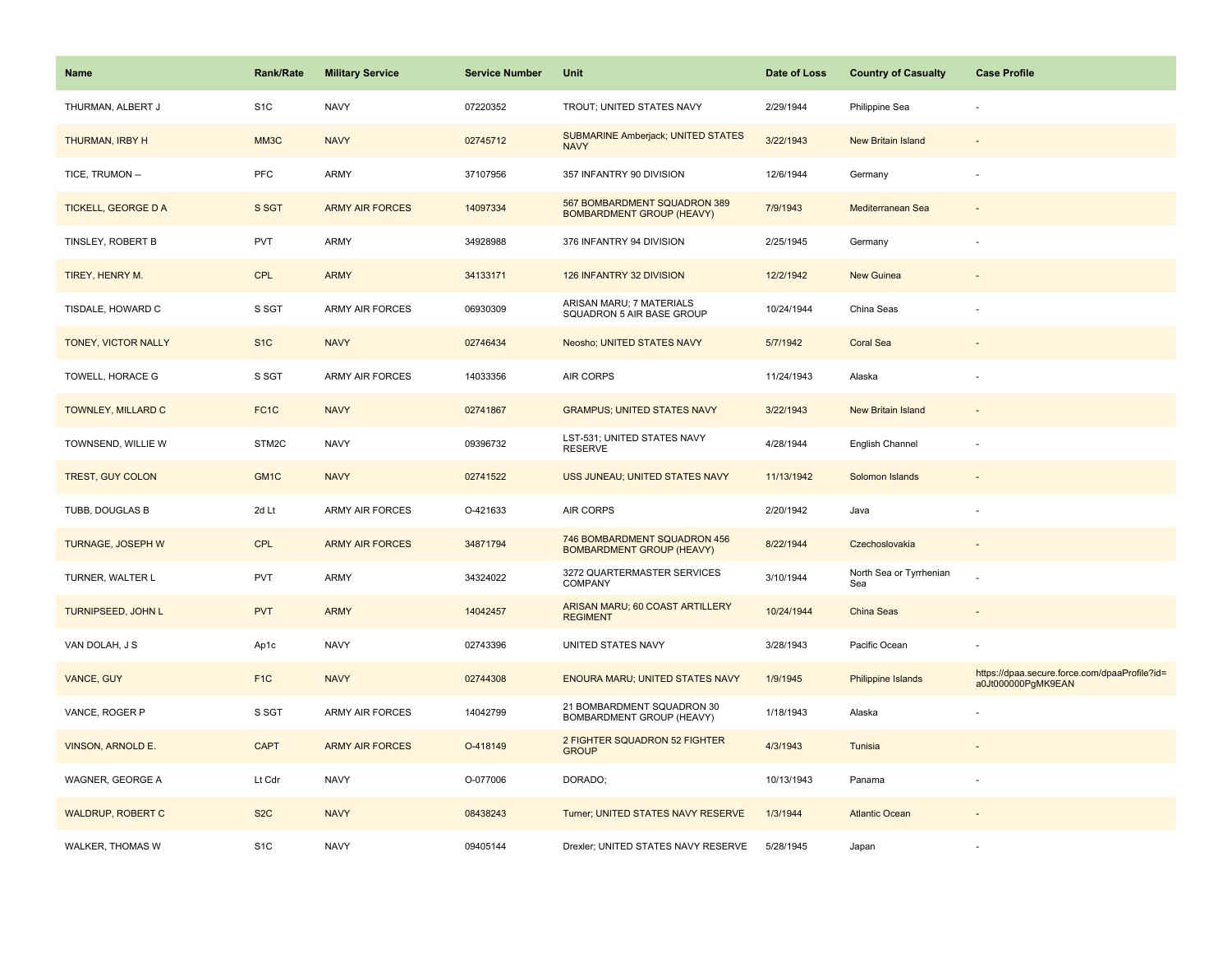| Name                           | Rank/Rate         | <b>Military Service</b> | <b>Service Number</b> | Unit                                                           | Date of Loss | <b>Country of Casualty</b>                   | <b>Case Profile</b>                                                 |
|--------------------------------|-------------------|-------------------------|-----------------------|----------------------------------------------------------------|--------------|----------------------------------------------|---------------------------------------------------------------------|
| WALLER, ROBERT H.              | 2d Lt             | <b>ARMY AIR FORCES</b>  | O-801530              | 492 BOMBARDMENT SQUADRON 7<br><b>BOMBARDMENT GROUP (HEAVY)</b> | 10/27/1944   | <b>Burma</b>                                 |                                                                     |
| WALLEY, JAMES V                | S SGT             | ARMY                    | 34480427              | 337 INFANTRY 85 DIVISION                                       | 11/9/1945    | Italy                                        |                                                                     |
| <b>WALTERS, HAROLD C</b>       | <b>T SGT</b>      | <b>ARMY AIR FORCES</b>  | 06249090              | 20 PURSUIT SQUADRON 24 PURSUIT<br><b>GROUP</b>                 | 7/20/1942    | Philippine Islands                           | https://dpaa.secure.force.com/dpaaProfile?id=<br>a0Jt0000000XmDLEA0 |
| <b>WALTERS, HENRY S</b>        | F <sub>2</sub>    | <b>NAVY</b>             | 07222585              | NAVY - UNITED STATES NAVY                                      | 3/19/1945    | <b>JAPAN</b>                                 |                                                                     |
| <b>WALTERS, THOMAS J JAMES</b> | S <sub>1</sub> C  | <b>NAVY</b>             | 03373149              | USS JUNEAU; UNITED STATES NAVY                                 | 11/13/1942   | Pacific Ocean                                |                                                                     |
| WALTERS, WILLIAM --            | BM <sub>2</sub> C | <b>NAVY</b>             | 06446984              | MONAGHAN; UNITED STATES NAVY<br><b>RESERVE</b>                 | 12/18/1944   | Philippine Sea                               |                                                                     |
| <b>WALTMAN, EUGENE</b>         | S <sub>1</sub> C  | <b>NAVY</b>             | 07218671              | NAVY - UNITED STATES NAVY RESERVE                              | 10/9/1945    | <b>JAPAN</b>                                 | $\sim$                                                              |
| WARD, DAVID L                  | PVT               | ARMY                    | 06336003              | 31 INFANTRY REGIMENT                                           | 6/30/1942    | Philippine Islands                           |                                                                     |
| WARD, JOHN T.                  | Lt Col            | <b>ARMY</b>             | O-12864               | <b>QUARTERMASTER CORPS</b>                                     | 4/11/1942    | Philippine Islands                           | https://dpaa.secure.force.com/dpaaProfile?id=<br>a0Jt000001mzXhrEAE |
| WARDLAW, GUY --                | 1 SGT             | ARMY                    | 06373337              | ARISAN MARU; UNITED STATES NAVY<br><b>RESERVE</b>              | 10/24/1944   | China Seas                                   |                                                                     |
| <b>WARREN, COLEMAN Y</b>       | S <sub>2</sub> C  | <b>NAVY</b>             | 08967937              | MONAGHAN; UNITED STATES NAVY<br><b>RESERVE</b>                 | 12/18/1944   | <b>Philippine Sea</b>                        |                                                                     |
| WARREN, JAMES E                | <b>PVT</b>        | <b>ARMY</b>             | 34873850              | 365 INFANTRY 92 DIVISION                                       | 2/6/1945     | Italy                                        |                                                                     |
| <b>WASHINGTON, JAMES D</b>     | STM3C             | <b>NAVY</b>             | 06443517              | USS JUNEAU; UNITED STATES NAVY<br><b>RESERVE</b>               | 11/13/1942   | Solomon Islands                              |                                                                     |
| WATERS, DAVID L                | <b>PVT</b>        | <b>ARMY</b>             | 07006838              | 83 CHEMICAL BATTALION                                          | 1/26/1944    | North Sea or Tyrrhenian<br>Sea               |                                                                     |
| <b>WATSON, ANDREW H</b>        | <b>PVT</b>        | <b>ARMY</b>             | 34274958              | 103 INFANTRY 43 DIVISION                                       | 7/1/1943     | Solomon Islands                              | https://dpaa.secure.force.com/dpaaProfile?id=<br>a0Jt000001nzasaEAA |
| WATTS, ALTON J                 | MOMM1C            | <b>NAVY</b>             | 02722162              | UNITED STATES NAVY                                             | 11/2/1943    | Solomon Islands                              |                                                                     |
| <b>WEAVER, EUGENE N</b>        | S <sub>2</sub> C  | <b>NAVY</b>             | 06411124              | NAVY - UNITED STATES NAVY RESERVE                              | 2/21/1945    | <b>BONIN &amp; VOLCANO</b><br><b>ISLANDS</b> |                                                                     |
| WEAVER, JEFF --                | STM1C             | <b>NAVY</b>             | 06443858              | USS JOHN PENN; UNITED STATES NAVY<br><b>RESERVE</b>            | 8/13/1943    | Solomon Islands                              |                                                                     |
| <b>WEAVER, JOHN M</b>          | <b>CAPT</b>       | <b>ARMY AIR FORCES</b>  | O-1280967             | 1250 ARMY AIR FORCE BASE UNIT                                  | 12/4/1945    | Liberia                                      |                                                                     |
| WEAVER, RICHARD J              | 2NDLT             | <b>ARMY</b>             | O-890183              | ARMY - 31 INFANTRY REGIMENT                                    | 1/23/1942    | PHILIPPINE ISLANDS                           | ÷,                                                                  |
| <b>WEBB, ANDREW FRANKLIN</b>   | 2d Lt             | <b>ARMY AIR FORCES</b>  | O-408872              | 3 PURSUIT SQUADRON 24 PURSUIT<br><b>GROUP</b>                  | 12/8/1941    | <b>Philippine Islands</b>                    | $\sim$                                                              |
| WELLS, GEORGE E.               | <b>T SGT</b>      | <b>ARMY</b>             | 14097552              | <b>INFANTRY</b>                                                | 3/12/1945    | Philippine Islands                           |                                                                     |
| <b>WESTCOTT, ELVIN P.</b>      | S SGT             | <b>ARMY AIR FORCES</b>  | 06386186              | <b>AIR CORPS</b>                                               | 3/3/1942     | Australia                                    |                                                                     |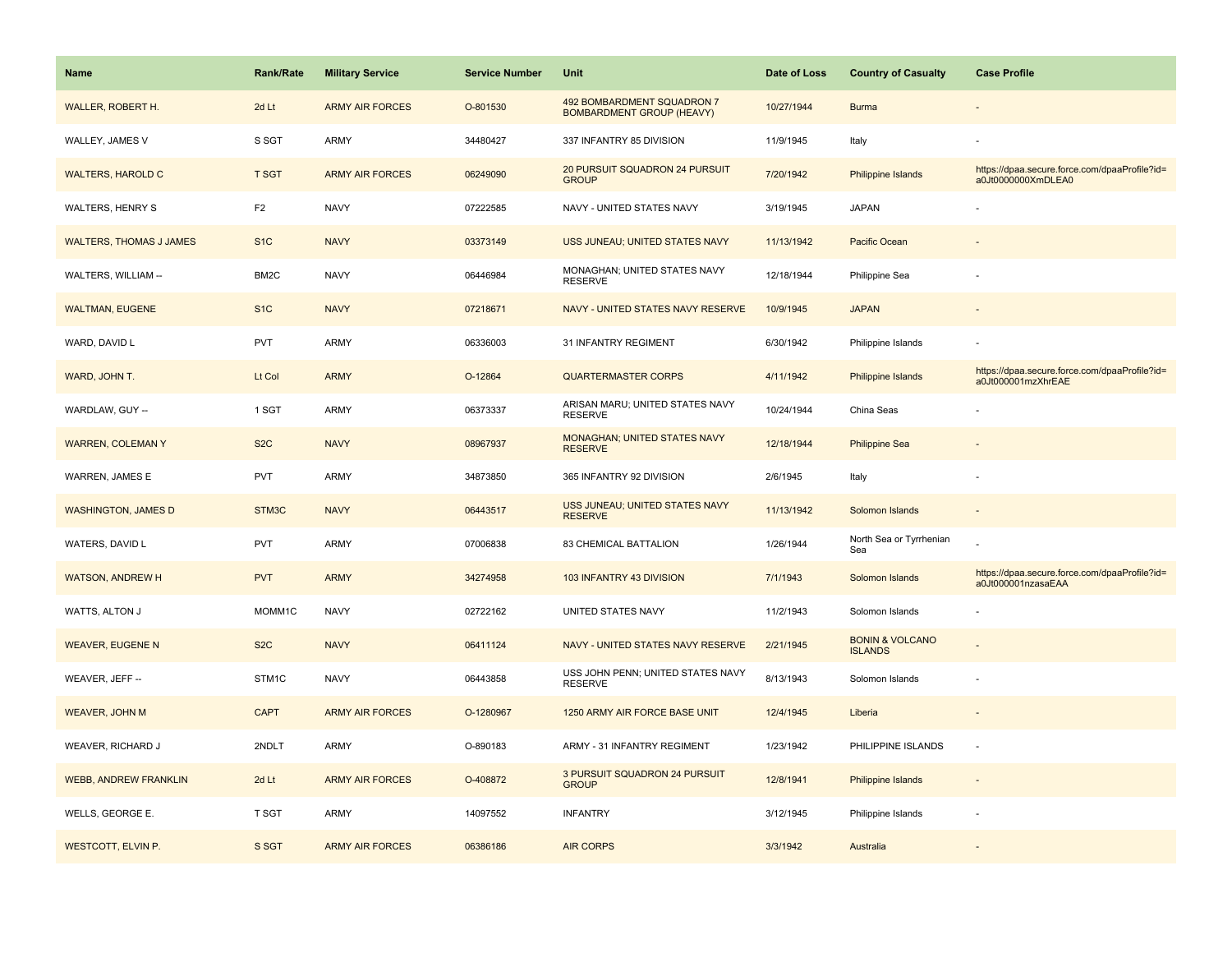| <b>Name</b>                 | <b>Rank/Rate</b>  | <b>Military Service</b> | <b>Service Number</b> | Unit                                                                | Date of Loss | <b>Country of Casualty</b>     | <b>Case Profile</b>                                                 |
|-----------------------------|-------------------|-------------------------|-----------------------|---------------------------------------------------------------------|--------------|--------------------------------|---------------------------------------------------------------------|
| WHAYNE, THOMAS SAMUEL       | RM <sub>2</sub> C | <b>NAVY</b>             | 02870571              | UNITED STATES NAVY                                                  | 2/19/1942    | North Atlantic Ocean           |                                                                     |
| WHEAT, ALPHEUS A.           | LT.               | <b>NAVY</b>             | 146547                |                                                                     | 5/6/1944     | Kurile Islands                 |                                                                     |
| WHEATLEY, BOOKER T          | STM1C             | <b>NAVY</b>             | 02742864              | USS JUNEAU; UNITED STATES NAVY                                      | 11/13/1942   | Solomon Islands                |                                                                     |
| <b>WHEELER, WILEY B</b>     | <b>PFC</b>        | <b>ARMY</b>             | 34426737              | <b>83 CHEMICAL BATTALION</b>                                        | 1/26/1944    | North Sea or Tyrrhenian<br>Sea |                                                                     |
| WHITE, JOHN THOMAS          | <b>GN SGT</b>     | <b>MARINE CORPS</b>     | 00166191              | MARINE - UNITED STATES MARINE<br><b>CORPS</b>                       | 1/9/1945     | Formosa                        | https://dpaa.secure.force.com/dpaaProfile?id=<br>a0Jt000000Qsy4IEAR |
| WHITE, VOLMER DOWIN         | S <sub>1</sub> C  | <b>NAVY</b>             | 02744844              | <b>USS Arizona; UNITED STATES NAVY</b>                              | 12/7/1941    | <b>Hawaiian Islands</b>        | https://dpaa.secure.force.com/dpaaProfile?id=<br>a0Jt00000004qKBEAY |
| WHITEHEAD, HUBERT W         | PFC               | ARMY                    | 34988949              | 134 INFANTRY 35 DIVISION                                            | 12/12/1944   | Germany                        |                                                                     |
| <b>WICKER, WILLIAM J</b>    | S SGT             | <b>ARMY AIR FORCES</b>  | 14151493              | 33 BOMBARDMENT SQUADRON 22<br><b>BOMBARDMENT GROUP (HEAVY)</b>      | 11/27/1944   | <b>Philippine Islands</b>      |                                                                     |
| WIGGINS, THOMAS W           | <b>PVT</b>        | ARMY                    | 07006655              | 83 CHEMICAL BATTALION                                               | 1/26/1944    | North Sea or Tyrrhenian<br>Sea |                                                                     |
| <b>WILKERSON, JAMES M</b>   | Capt              | <b>ARMY AIR FORCES</b>  | O-725483              | 43 BOMBARDMENT SQUADRON 29<br><b>BOMBARDMENT GROUP (VERY HEAVY)</b> | 4/15/1945    | Japan/Okinawa                  |                                                                     |
| <b>WILKINSON, CHARLES B</b> | S <sub>2</sub> C  | <b>NAVY</b>             | 02746664              | USS ASTORIA; UNITED STATES NAVY                                     | 8/9/1942     | Solomon Islands                |                                                                     |
| <b>WILLIAMS, BUREN C</b>    | <b>T SGT</b>      | <b>ARMY AIR FORCES</b>  | 34136724              | 423 BOMBARDMENT SQUADRON 306<br><b>BOMBARDMENT GROUP (HEAVY)</b>    | 5/1/1943     | France                         |                                                                     |
| WILLIAMS, CLYDE --          | STM2C             | <b>NAVY</b>             | 08435702              | USS LISCOME BAY; UNITED STATES<br>NAVY RESERVE                      | 11/24/1943   | Gilbert Islands                |                                                                     |
| <b>WILLIAMS, DANIEL T</b>   | S SGT             | <b>ARMY AIR FORCES</b>  | 14054073              | 77 BOMBARDMENT SQUADRON 28<br><b>BOMBARDMENT GROUP (HEAVY)</b>      | 9/11/1943    | Pacific Ocean                  |                                                                     |
| <b>WILLIAMS, EVAN</b>       | S SGT             | ARMY                    | 06393665              | ARMY - 17 TANK BATTALION 7<br>ARMORED DIVISION                      | 9/19/1944    | <b>FRANCE</b>                  |                                                                     |
| <b>WILSON, EARNEST R</b>    | 1st Lt            | <b>ARMY AIR FORCES</b>  | O-805719              | <b>ARMY AIR FORCE</b>                                               | 5/22/1944    | <b>Burma</b>                   |                                                                     |
| WILSON, FRED --             | <b>PFC</b>        | <b>ARMY</b>             | 34424654              | 701 CHEMICAL COMPANY (AVIATION)                                     | 12/2/1943    | North Sea or Tyrrhenian<br>Sea |                                                                     |
| <b>WILSON, ROBERT H</b>     | PHM <sub>2C</sub> | <b>NAVY</b>             | 02748840              | UNITED STATES NAVY RESERVE                                          | 5/13/1945    | Ryukyus Islands                |                                                                     |
| WINDHAM, HENRY R            | <b>CMOMM</b>      | <b>NAVY</b>             | 02743400              | Skill; UNITED STATES NAVY                                           | 9/25/1943    | North or Tyrrhenian Seas       | $\sim$                                                              |
| WING, ROBERT D              | 2LT               | <b>ARMY AIR FORCES</b>  | O-671325              | 412 BOMBARDMENT SQUADRON 95<br><b>BOMBARDMENT GROUP (HEAVY)</b>     | 10/9/1943    | North Sea or Tyrrhenian<br>Sea |                                                                     |
| WINSTEAD, HUBERT HINES      | <b>LTJG</b>       | <b>NAVY</b>             | O-112936              | UNITED STATES NAVY RESERVE                                          | 4/1/1943     | Solomon Islands                |                                                                     |
| <b>WINSTEAD, RUFUS B</b>    | <b>PVT</b>        | <b>ARMY</b>             | 14013119              | SS Leopoldville; 262 INFANTRY 66<br><b>DIVISION</b>                 | 12/24/1944   | <b>English Channel</b>         |                                                                     |
| <b>WOMACK, ROBERT L</b>     | MOMM2C            | <b>NAVY</b>             | 06400655              | SCORPION; UNITED STATES NAVY                                        | 2/22/1944    | China Seas                     |                                                                     |